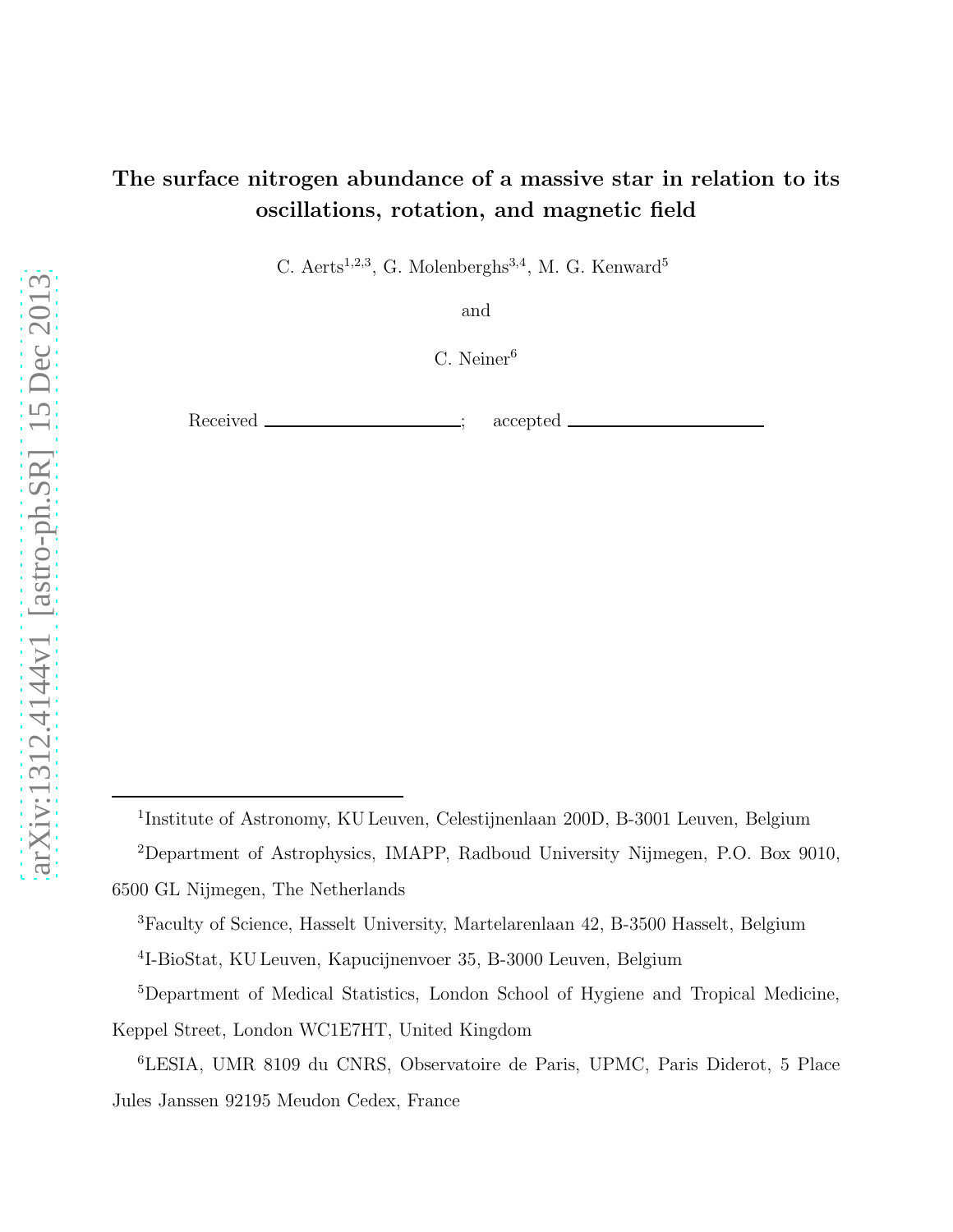# ABSTRACT

We have composed a sample of 68 massive stars in our galaxy whose projected rotational velocity, effective temperature and gravity are available from highprecision spectroscopic measurements. The additional seven observed variables considered here are their surface nitrogen abundance, rotational frequency, magnetic field strength, and the amplitude and frequency of their dominant acoustic and gravity mode of oscillation. Multiple linear regression to estimate the nitrogen abundance combined with principal components analysis, after addressing the incomplete and truncated nature of the data, reveals that the effective temperature and the frequency of the dominant acoustic oscillation mode are the only two significant predictors for the nitrogen abundance, while the projected rotational velocity and the rotational frequency have no predictive power. The dominant gravity mode and the magnetic field strength are correlated with the effective temperature but have no predictive power for the nitrogen abundance. Our findings are completely based on observations and their proper statistical treatment and call for a new strategy in evaluating the outcome of stellar evolution computations.

 $Subject$  headings: methods: statistical – stars: abundances – stars: massive – stars: magnetic field – stars: oscillations (including pulsations)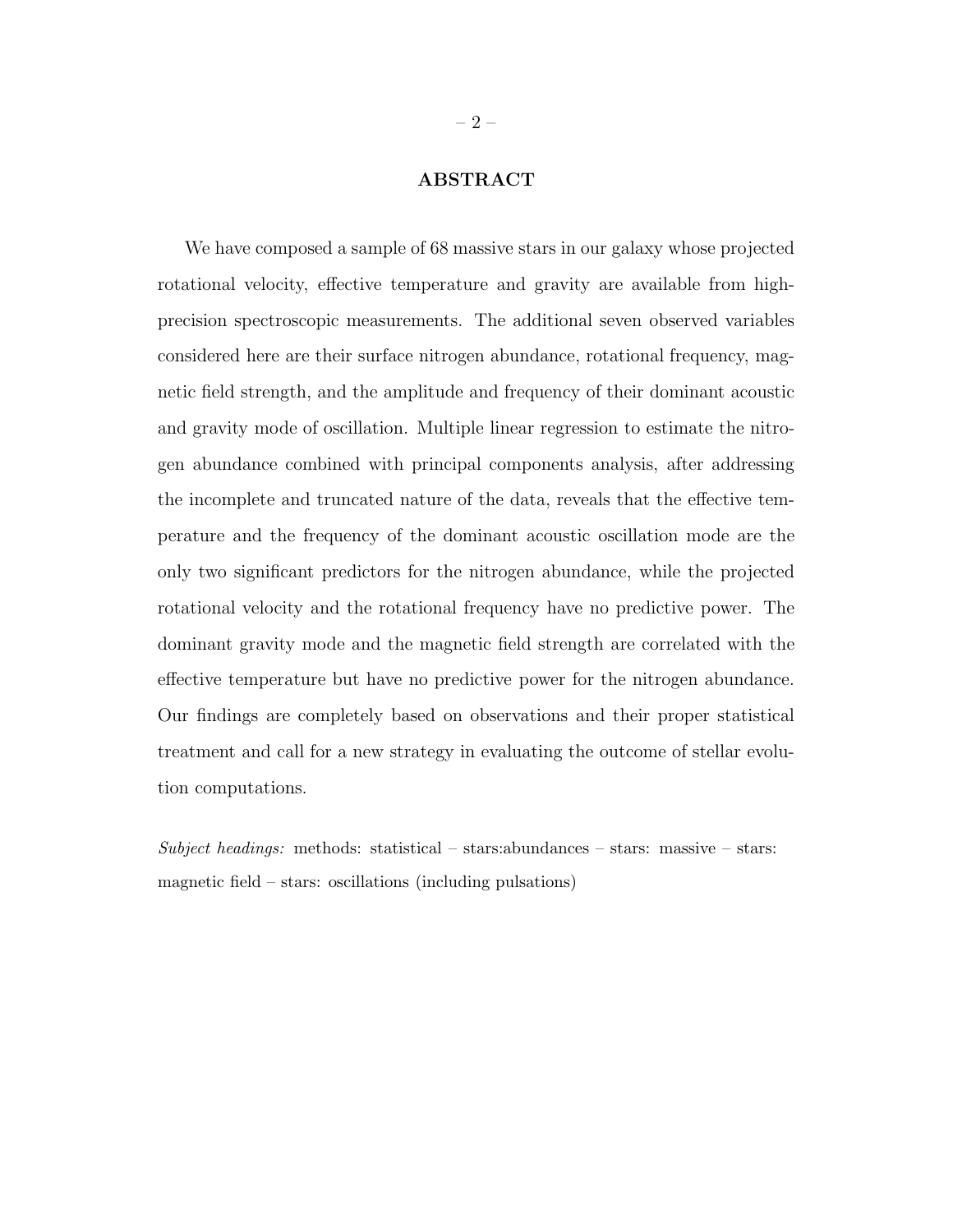# 1. Introduction

Mixing of chemical species inside stars is poorly understood. Yet, its effect on stellar evolution and supernova explosions, and by implication on the chemical enrichment of galaxies is of prime importance. It was realised already quite some time ago that stellar rotation and the mixing it induces must play a major role in stellar evolution theory (e.g., [Herrero et al. 1992](#page-28-0)) but its inclusion in models is far from trivial, see e.g., [Langer \(1992\)](#page-29-0); [Talon et al. \(1997\)](#page-32-0) for early attempts and discussions, while [Maeder](#page-29-1) [\(2009\)](#page-29-1) is a recent extensive monograph in this topic.

Ways to test the theoretical descriptions used to represent rotational mixing are scarce and are mainly limited to studies of the chemical composition and projected rotational velocity of stellar atmospheres (e.g., [Venn & Lambert 2005;](#page-32-1) [Hunter et al. 2008;](#page-28-1) [Przybilla et al. 2010,](#page-31-0) among many others). A particularly strong observational diagnostic for mixing is the surface nitrogen abundance of stars that are undergoing hydrogen fusion through the carbon-nitrogen-oxygen cycle in their interior. It turns out that the current theoretical concepts of rotational mixing seemingly fail to explain observations of various massive stars in the Milky Way and in the Magellanic Clouds [\(Hunter et al. 2008;](#page-28-1) [Brott et al. 2011](#page-26-0); Rivero González et al. 2012; [Bouret et al. 2012,](#page-26-1) [2013](#page-26-2)), leading to intense debates on yet unknown causes of the discrepancies and on the way to identify other physical ingredients lacking in the theoretical models (e.g., [Meynet et al. 2011;](#page-29-2) [Potter et al.](#page-31-2) [2012;](#page-31-2) [Mathis et al. 2013](#page-29-3)).

Here, we shed new light on the matter by considering a variety of observational data and by subjecting them to careful statistical analysis. In particular, we investigate the relationship between observed stellar oscillations, rotational frequency, magnetic field strength and surface nitrogen abundance in a sample of galactic massive stars for which this multitude of data has recently become available. A direct comparison between observed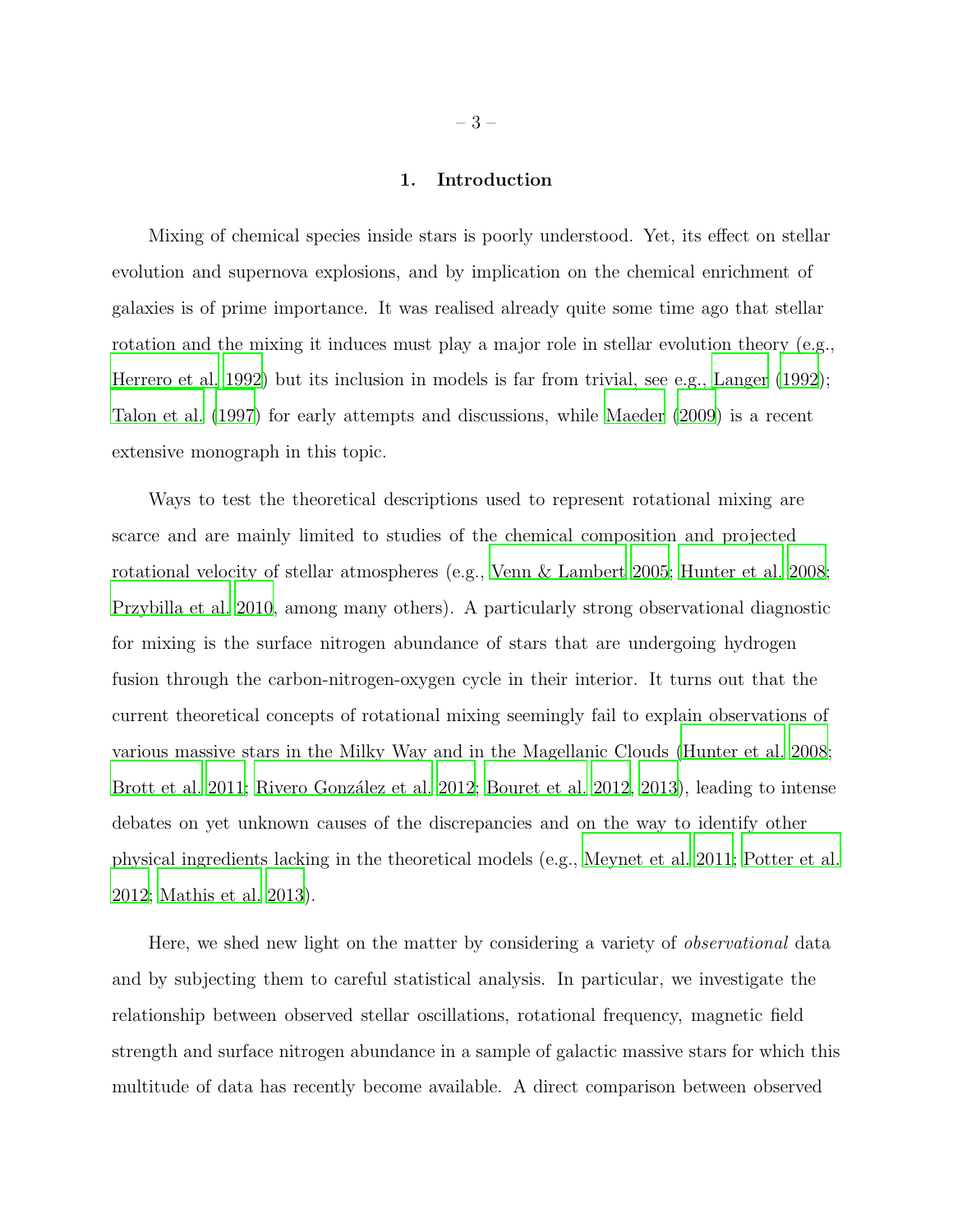rotational properties with evolutionary models would ideally be based on a value for the equatorial rotation velocity. This would require having either precise measurements of both the rotational frequency and the stellar radius, or else of the inclination angle  $i$  between the rotational axis of the star and the line-of-sight of the observer, in addition to  $v \sin i$ . While the combination  $(v \sin i, i)$  is available for some pulsating stars from an analysis of time-series spectroscopy and for a few magnetic stars from spectro-polarimetry, this concerns very few stars. Similarly, direct measurements of the radii are in general not available for massive stars. Hence, a specific point of attention in this work is whether the use of the rotational frequency, rather than the projected rotational velocity, leads to an improved diagnostic.

# 2. Sample Selection

Sample selection was restricted to stars whose effective temperature, gravity and projected rotational velocity are available from high signal-to-noise high-resolution spectroscopy. From this sample, we kept the stars for which at most one of the following four additional properties has missing data: nitrogen abundance, rotational frequency, magnetic field strength, and oscillations. This rather strict criterion of missingness was adopted to achieve a good starting point for the statistical analysis outlined in the following section and implied that only Galactic OB stars were retained in the sample.

Regarding the oscillations detected, we considered the frequency and the amplitude of the dominant acoustic mode and of the dominant gravity mode of the star (see [Aerts et al.](#page-25-0) [2010,](#page-25-0) for a definition and extensive description of such heat-driven oscillations in massive stars) whenever available in the literature. We downloaded the Hipparcos data from [Perryman \(1997](#page-30-0)) and derived upper limits for the oscillation amplitudes as four times the standard deviation of these data. These upper limits were adopted in the case of stars for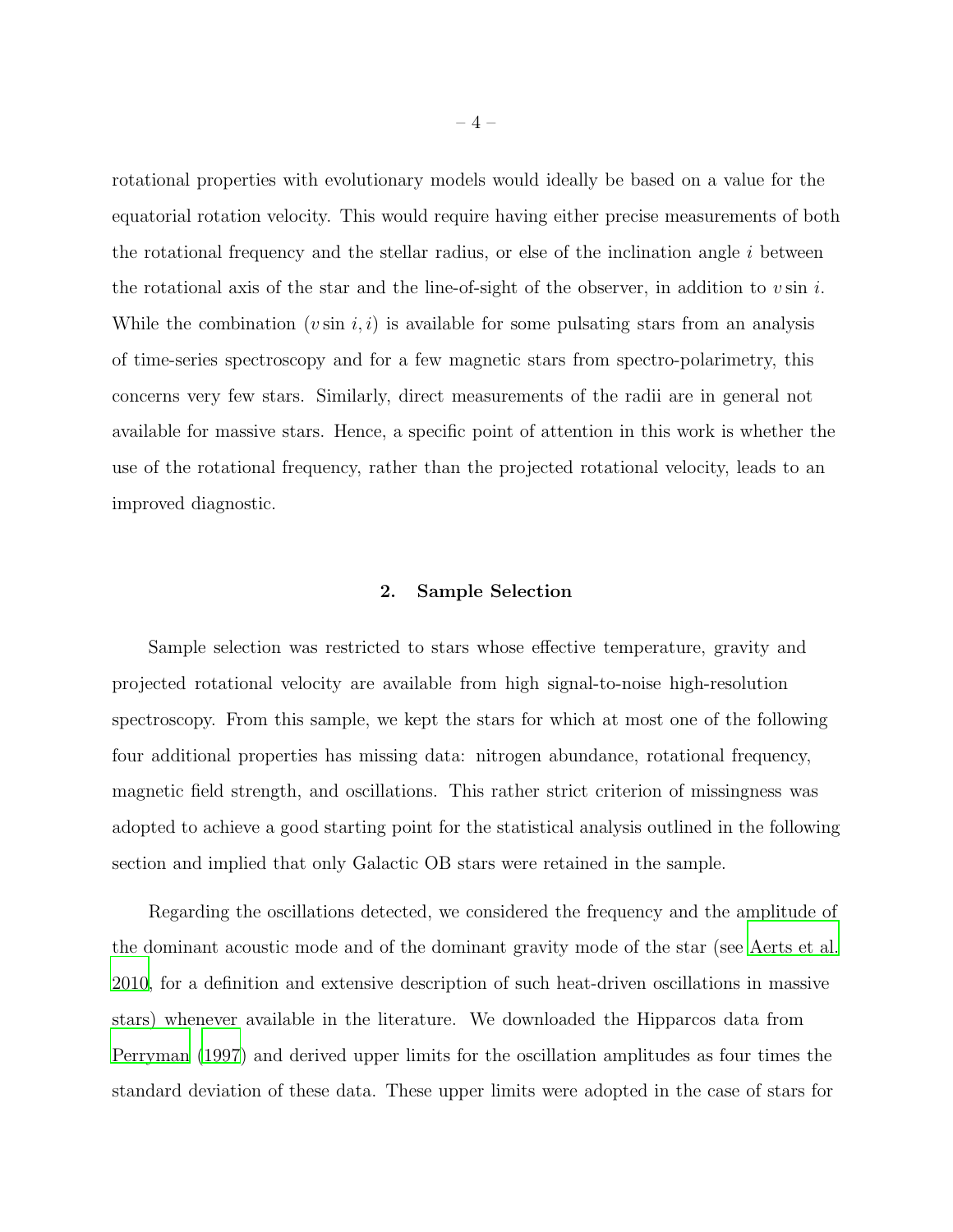

<span id="page-4-0"></span>Fig. 1.— A (log  $T_{\text{eff}}$ , log g) diagram of the measured stars (squares for single stars, triangles for spectroscopic binaries) and of evolutionary tracks (full lines, see text) for masses of 3, 4, 5, 7, 10, 15, 20, 30, 40  $M_{\odot}$ , from right to left. A typical error box is indicated in the upper left corner.

which one or both types of oscillations have not yet been detected.

The magnetic field strength under the assumption of an oblique dipole configuration is either available as a measured value (in case a time series of spectro-polarimetry was observed) or as a lower limit (because the projection factor between the line-of-sight and the magnetic axis at the time of measurement is unknown). We adopted the most recent published results derived from high-resolution polarimeters such as ESPaDOnS, NARVAL or HARPSpol (data sources are listed along with the data in Table [3\)](#page-40-0). In absence of those, we took results based on the lower-resolution spectrographs such as, e.g., FORS1/2. For a comparison between the interpretations based on these two types of measurements, we refer to [Shultz et al. \(2012](#page-32-2)). We added to those data all unpublished null detections obtained by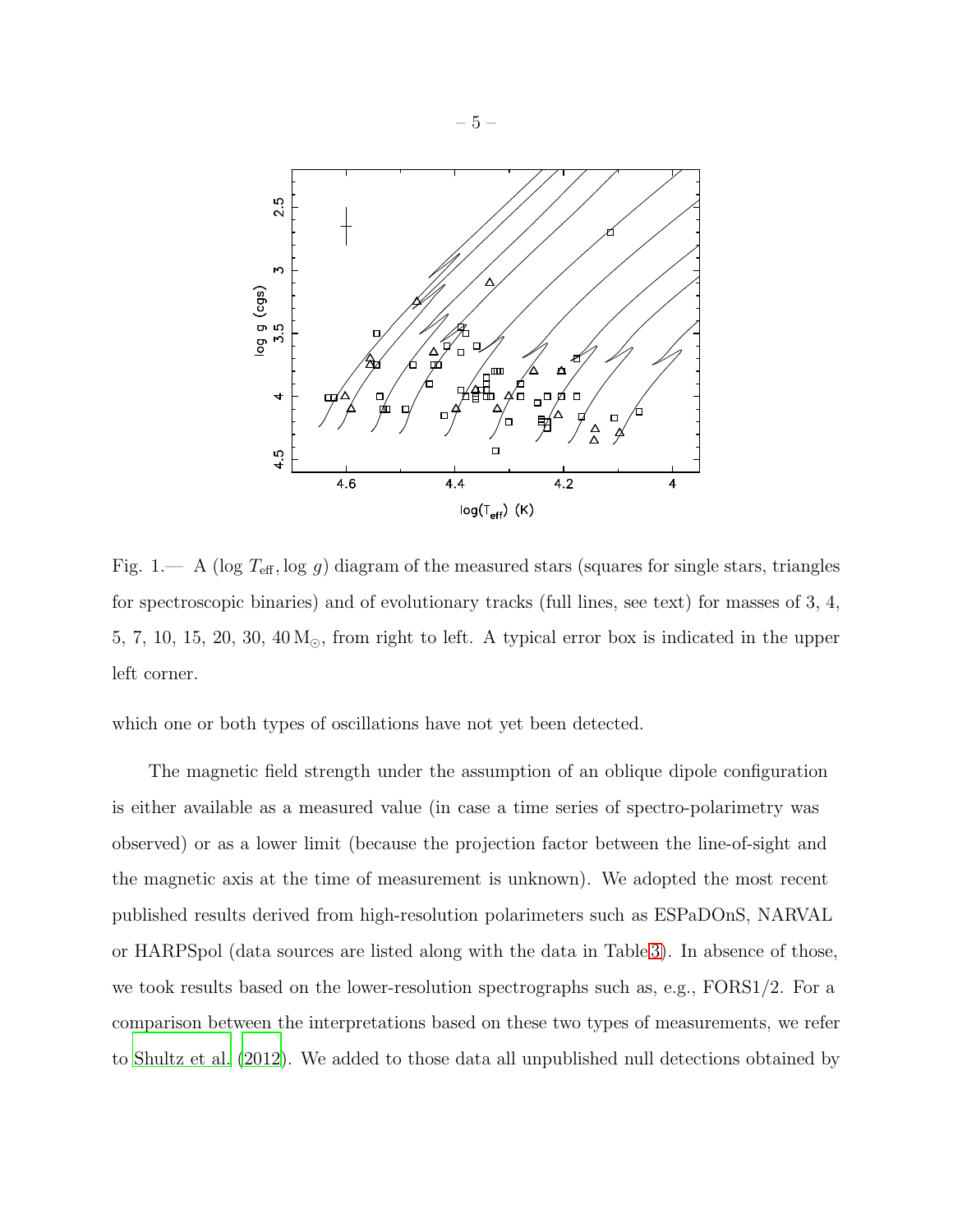the MiMeS (Magnetism in Massive Stars) collaboration<sup>[1](#page-33-0)</sup>.

The rotational frequency was deduced from time series of spectro-polarimetric data or from rotational splitting of oscillation frequencies. It is noteworthy that, whenever values from these two independent methods are available for a star, they are in excellent agreement (see [Briquet et al. 2013](#page-26-3), for a recent example). Whenever available, we took the v sin i-values deduced from time-series spectroscopy analysed in such a way that line-broadening due to the oscillations was carefully taken into account (e.g., [Aerts & De Cat](#page-25-1) [2003](#page-25-1); [Aerts et al.](#page-25-0) [2010,](#page-25-0) Chapter 6). In the absence of time-series spectroscopy or spectro-polarimetry, we relied on the v sin *i*-values derived from high-resolution single snapshot spectra.

For the values of log  $T_{\text{eff}}$ , log g, and the nitrogen abundance, various sources are available in the literature, based on different methods and analysis codes. We relied on recent NLTE analyses of high-resolution high signal-to-noise spectroscopy, mostly done by [Nieva & Przybilla \(2012\)](#page-30-1); [Martins et al. \(2012a](#page-29-4)[,b](#page-29-5)); [Morel et al. \(2008](#page-30-2)), as well as on detailed asteroseismic or spectro-polarimetric studies of individual targets which also included NLTE line-fitting of the high-precision spectroscopy. For stars not covered in this way, we took the most recent high-precision spectroscopic data source available.

Table [1](#page-8-0) gives a summary of the observed properties of the 68 sample stars, with an indication of the level of completeness of the sampling for each of the ten variables  $X_1, \ldots, X_{10}$ , while Table [3](#page-40-0) contains the actual data of all stars we used in our analyses along with all the data sources. All stars are plotted in a (log  $T_{\text{eff}}$ , log g) diagram in Fig. [1,](#page-4-0) together with some evolutionary tracks starting from the zero-age main-sequence. These were computed with the MESA stellar evolution code [\(Paxton et al. 2011](#page-30-3), [2013\)](#page-30-4), taking the solar composition given by [Asplund et al. \(2009](#page-25-2)) and ignoring rotational mixing. We

<sup>1</sup>[http://www.physics.queensu.ca/](http://www.physics.queensu.ca/~wade/mimes/)∼wade/mimes/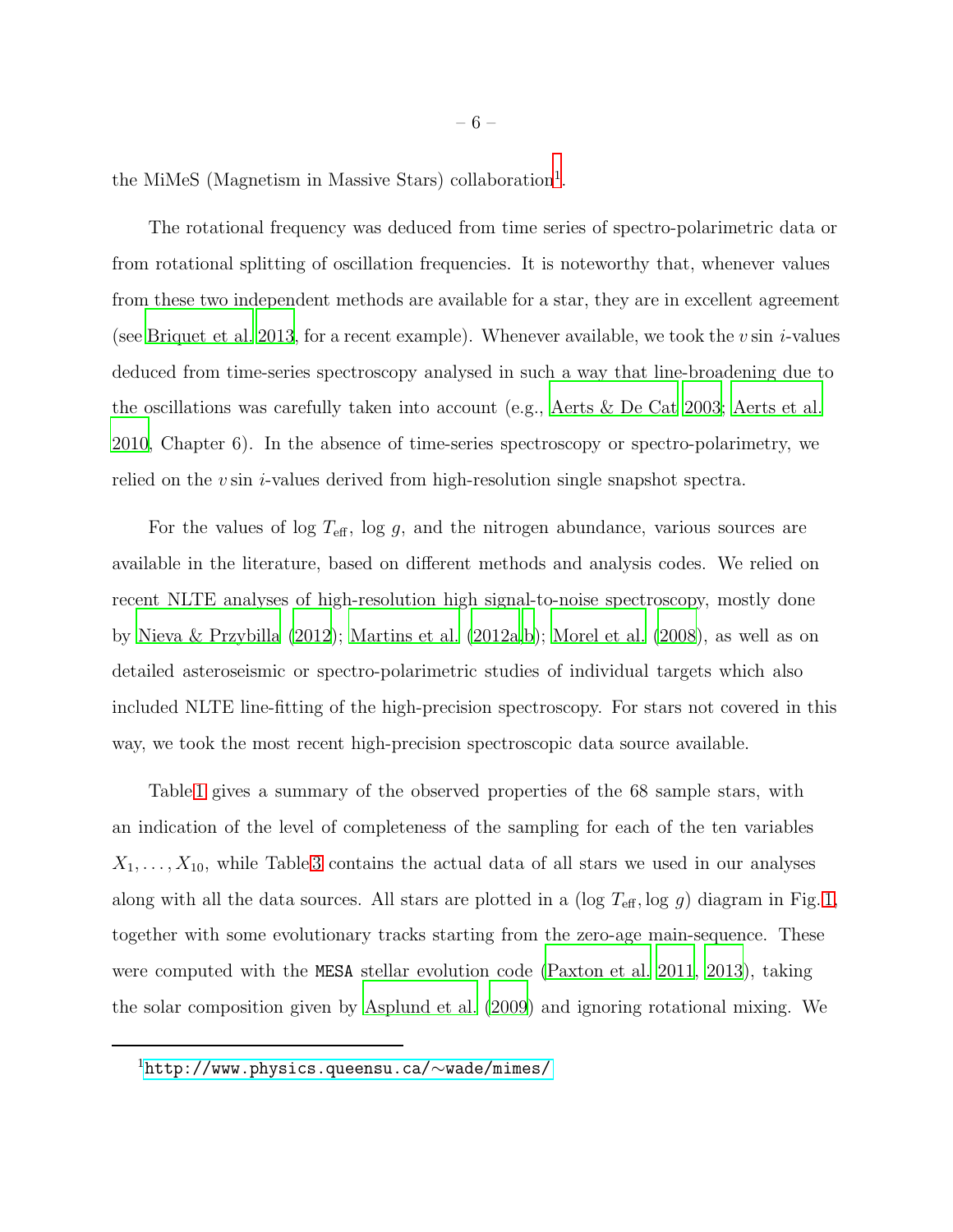adopted the mixing-length theory of convection with a mixing-length value of 1.8 local pressure scale heights. The Schwarzschild criterion for convection was used, along with a fully-mixed core overshoot region extending over 0.15 local pressure scale heights, which is a good average of all seismically determined values for OB pulsators [\(Aerts 2014\)](#page-25-3). Among the 68 stars are 17 unevolved spectroscopic binaries whose orbits are known and for which the binarity has appropriately been taken into account in the primary's parameters listed in Table [3.](#page-40-0) These are indicated with triangles in Fig. [1.](#page-4-0)

Some comments on Fig. [1](#page-4-0) are warranted. [Hubrig et al. \(2006](#page-28-2)) already pointed out the high log q value with large uncertainty for the star HD 46005, placing it below the ZAMS. On the other side of low log g values, we see that only one star in the sample is evolved beyond core-hydrogen burning. This is the rotational variable B5II star HD 46769 studied from time-resolved CoRoT space photometry and high-precision spectroscopy [\(Aerts et al.](#page-25-4) [2013a](#page-25-4)). The additional seemingly evolved object is the double-lined spectroscopic eclipsing binary V380 Cyg, for which a core overshoot value of 0.6 local pressure scale heights was reported to bring the model-independent measured dynamical mass deduced for the primary in agreement with single-star evolutionary models [\(Guinan et al. 2000\)](#page-28-3). This binary is the brightest star observed by the Kepler spacecraft and these high-precision photometric space data along with an extensive new set of time-resolved high-resolution spectroscopy led to dynamical masses with a relative precision near 1% and revealed the primary to be a low-amplitude rotational variable with mild silicon spots and additional stochastic low-frequency photometric variability. These latest data confirmed the earlier findings that a high core-overshoot parameter is necessary to bring the primary's mass into agreement with single-star models and that the secondary does not fit the isochrones for the measured equatorial rotational velocity and metallicity of both stars [\(Tkachenko et al. 2013\)](#page-32-3). This binary indicates that the current stellar models have too limited near-core mixing. As can further be seen in Fig. [1,](#page-4-0) all other stars in our sample cover the main-sequence phase of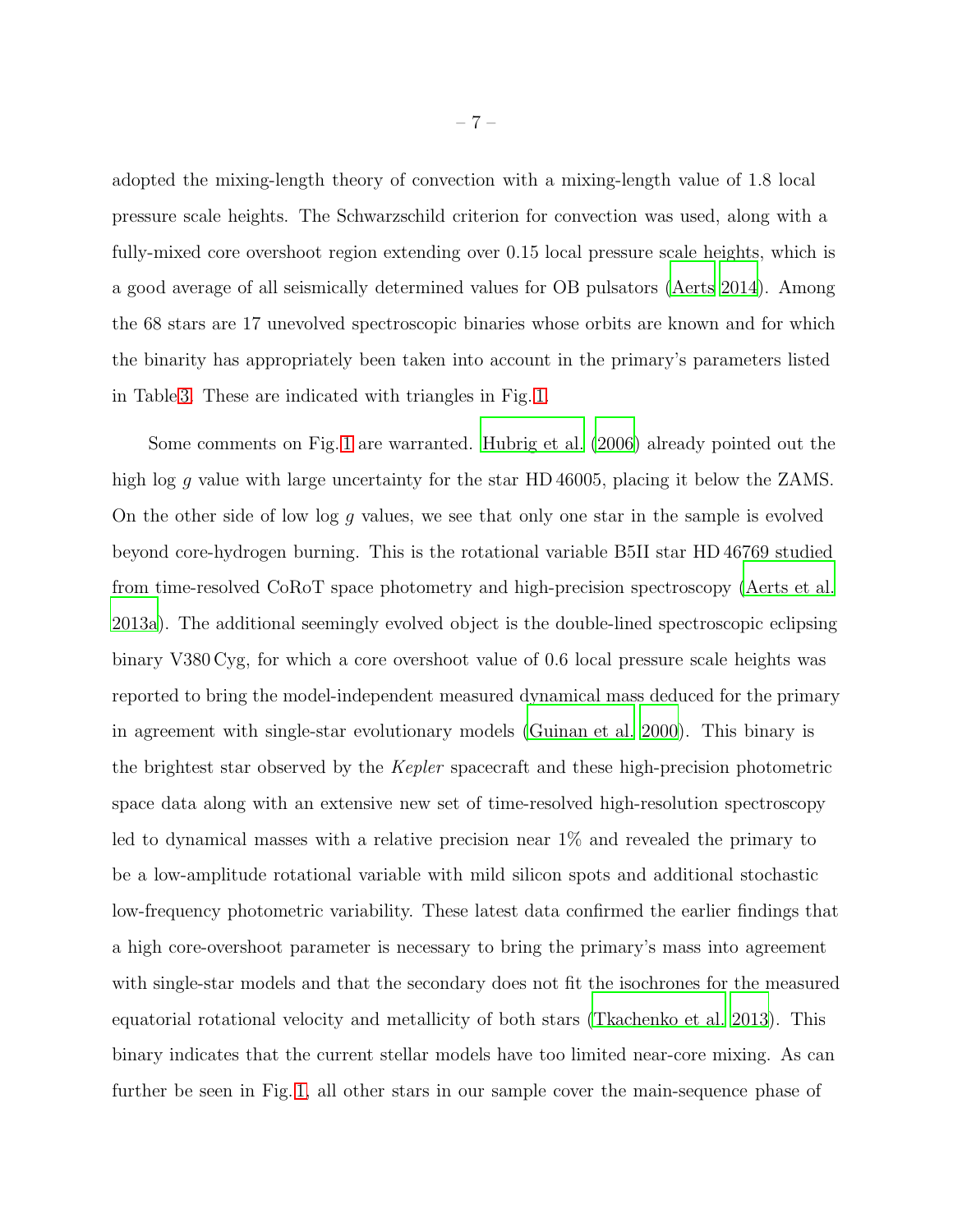evolution.

Finally, the missing data due to lack of measurements were assumed to be missing at random [\(Rubin 1976;](#page-31-3) [Molenberghs & Kenward 2007\)](#page-30-5), in line with common statistical practice. As is often done in astronomy, we consider logarithmic quantities for the variables  $X_4$ ,  $X_6$ ,  $X_7$ ,  $X_8$ ,  $X_9$ , and  $X_{10}$ , given their wide ranges of possible values among OB stars, where  $X_7$  was transformed in such a way that a null detection for the magnetic field translates into zero value.

# 3. Statistical Methodology and Analysis

Handling the incomplete and truncated data was done by multiple imputation combined with acceptance-rejection sampling [\(Rubin 1987;](#page-31-4) [Schafer 1997](#page-31-5); [Little & Rubin](#page-29-6) [2002;](#page-29-6) [Carpenter & Kenward 2013](#page-27-0)). These are established techniques in medical statistics but less so in astrophysics. We thus explain first why we used that methodology and how we tuned it to our application before outlining the various steps involved in the analysis.

The great strength of multiple imputation is that it is a principled statistical method that takes proper account of the loss of information in the incomplete data. As with any statistical technique it does of course rest on assumptions. The role of these assumptions becomes more critical with increasing amounts of missing information. However, the connection between missing information and the amount of missing data is far from straightforward. For example, missing information also depends on the type of outcome variables, the patterns of missingness, and the dependence structure between what is observed and what is missing, and the model fitted. For these reasons, we have limited the data set to the variables listed in Table [1,](#page-8-0) where the poorest level of completeness occurs for the oscillation frequencies  $(X_3 \text{ and } X_5)$ , which each have a coverage of 32%) but we have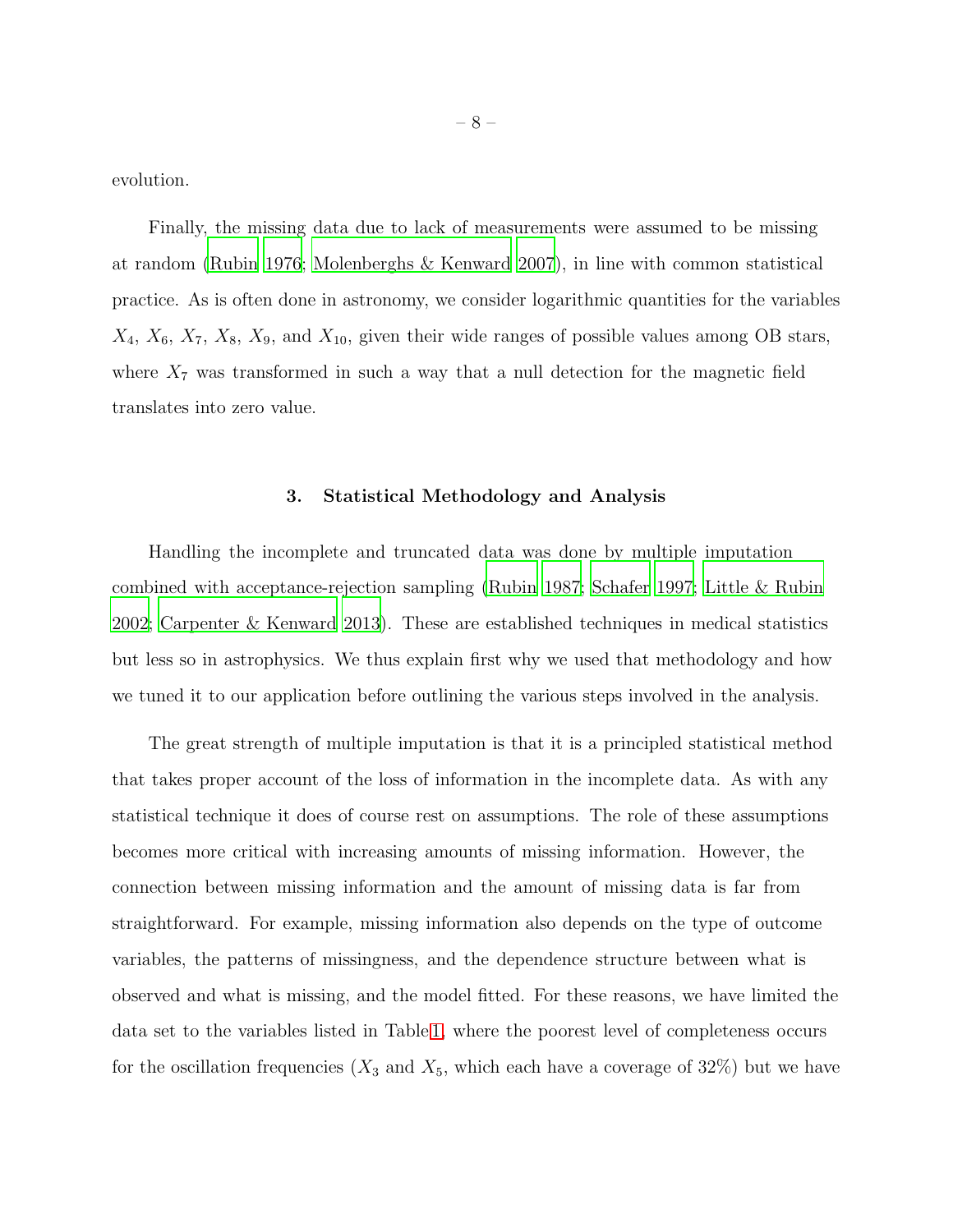<span id="page-8-0"></span>

| Variable | Quantity                | Physical meaning                     | Unit                | Observed range Tr? $\%$ obs. |                        |          |
|----------|-------------------------|--------------------------------------|---------------------|------------------------------|------------------------|----------|
| $X_1$    | $v \sin i$              | projected rotational velocity $km/s$ |                     | [0,310]                      |                        | no 100%  |
| $X_2$    | $f_{\rm rot}$           | rotational frequency                 | per day             | [0,2.505]                    | $\operatorname{no}$    | 94%      |
| $X_3$    | $f_g$                   | gravity mode frequency               | per day             | [0.039, 1.157]               | $\mathbf{n}\mathbf{o}$ | 32%      |
| $X_4$    | $A_q$                   | amplitude of $f_a$                   | mmag                | [0.11, 24.90]                | yes                    | 96%      |
| $X_5$    | $f_p$                   | acoustic mode frequency              | per day             | [3.258, 10.935]              | $\mathbf{n}\mathbf{o}$ | 32%      |
| $X_6$    | $A_p$                   | amplitude of $f_n$                   | mmag                | [0.05, 38.10]                | yes                    | 96%      |
| $X_7$    | $log(1+B_{\text{pol}})$ | magnetic field strength              | Gauss               | [0.00, 4.20]                 | yes                    | 96%      |
| $X_8$    | $\log T_{\text{eff}}$   | effective temperature                | Kelvin              | [4.061, 4.633]               |                        | no 100\% |
| $X_9$    | $\log g$                | gravity                              | $\,\mathrm{cm/s^2}$ | [2.70, 4.43]                 |                        | no 100%  |
| $X_{10}$ |                         | $12 + \log[N/H]$ nitrogen abundance  | $\frac{d}{dx}$      | [7.42, 8.95]                 | yes                    | $59\%$   |

Table 1: Characteristics of the observed data set.

Note. — The magnetic field is assumed to be an oblique dipole and  $B_{\text{pol}}$  is the polar field strength. "Tr?" stands for "Truncated with upper limit" or not. All variables are positive quantities and are thus truncated with zero as lower limit. The last column gives the percentage of observed values expressing the level of completeness within the data set, where we considered both measured values and measured limits to determine the percentage.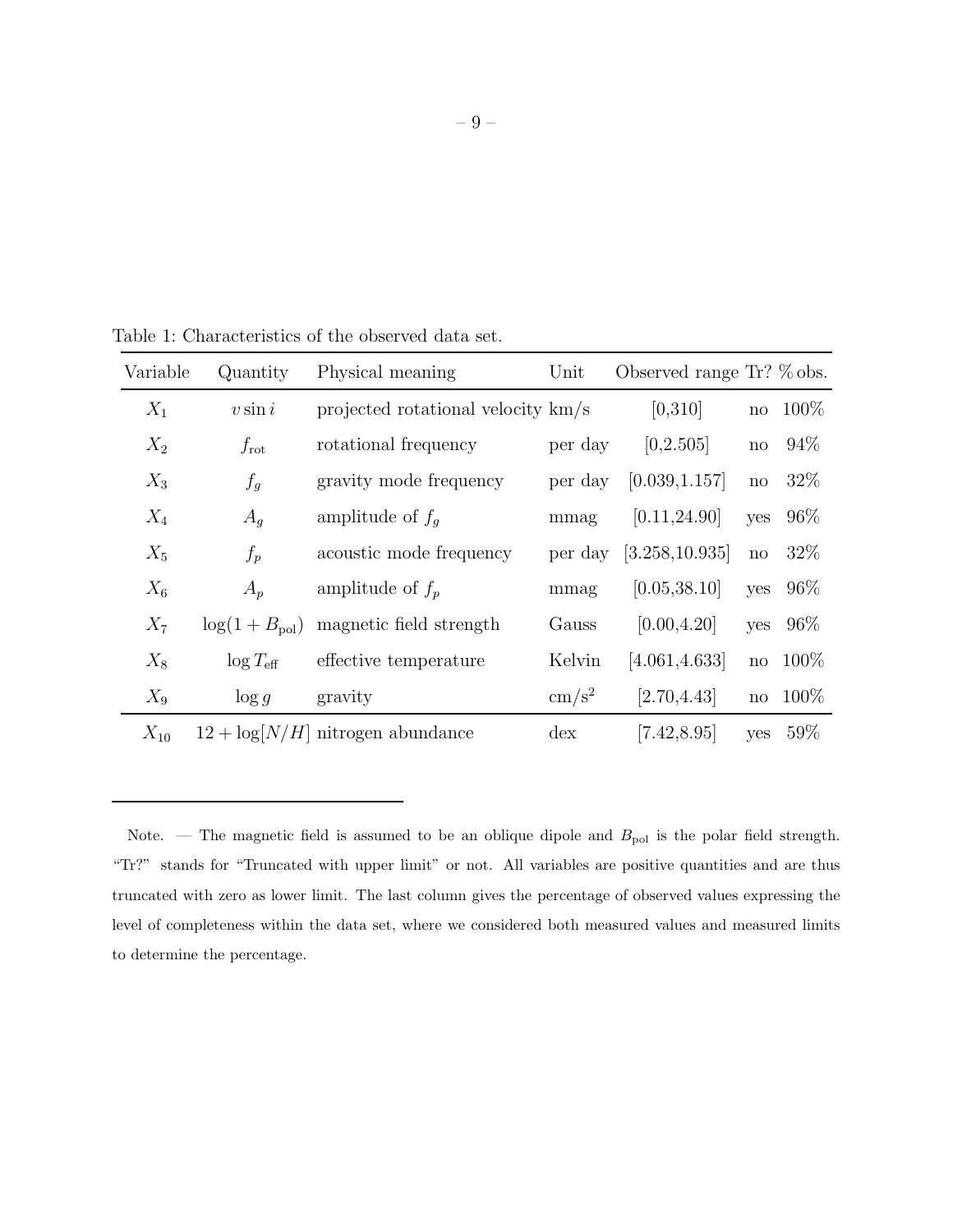well-determined upper limits for their amplitudes from the Hipparcos data  $(X_4$  and  $X_6)$ .

Because data come from various sources, there is heterogeneity in the error with which they are measured. Moreover, it is well known that good error propagation for spectroscopic quantities  $(X_1, X_7, X_8, X_9, X_{10})$  is a difficult problem due to the possible dominance of systematic uncertainties over statistical errors. These systematic uncertainties result from a combination of instrument calibrations, varying atmospheric conditions, spectrum normalization uncertainties, and limitations in the theory of spectral line predictions. Given that our analysis is based on multiple regression, in which one works conditionally on the values observed for the explanatory variables, such heterogeneity is not explicitly accommodated. The implication of this is that estimated relationships may be somewhat attenuated [\(Carroll et al. 2010](#page-27-1)), but the logic of the analysis is not undermined. In particular, ignorance of the measurement errors will not create artefacts such as non-existing relationships.

# 3.1. Incomplete Data: Missingness and Truncation

<span id="page-9-0"></span>Let  $\mathbf{X}_i = (X_{i1}, \dots, X_{ip})^T$  be the column vector of p measurements for star  $i = 1, \dots, n$ . The data are commonly organized in a dataset  $\boldsymbol{X} = (\boldsymbol{X}_1^T, \dots, \boldsymbol{X}_n^T)^T$  that takes the form of a rectangular matrix of dimension  $n \times p$ . When the data are complete, a wide variety of statistical models can be fitted to them. As an example, consider a regression model

$$
X_{i1} = \beta_1 + \beta_2 X_{i2} + \dots + \beta_p X_{ip} + \varepsilon_i,\tag{1}
$$

where  $\boldsymbol{\beta} = (\beta_1, \ldots, \beta_p)^T$  is a vector of unknown regression coefficients and the error term  $\varepsilon_i$  is assumed to follow a distribution with mean zero and variance  $\sigma^2$ . Using conventional methodology and standard statistical software, the parameters  $\beta$  and  $\sigma^2$  can then be estimated, along with measures of precision, i.e., confidence intervals.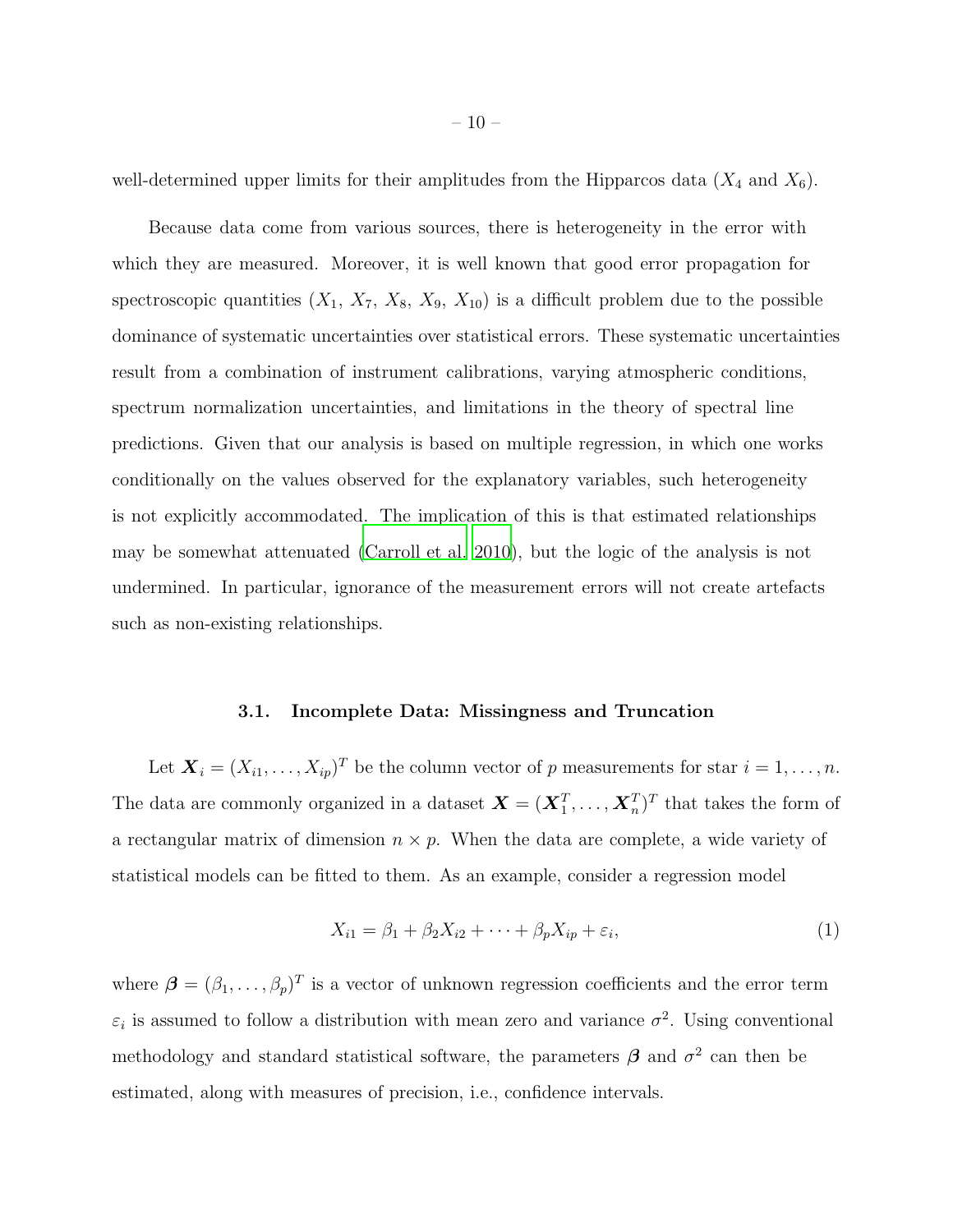In the current problem, we are faced with two types of incompleteness. First, some values  $X_{ij}$  are entirely missing. Second, for some values  $X_{ij}$  bounds are available per individual star, but not the actual value, i.e., the information is restricted to  $\ell_{ij} \leq X_{ij} \leq u_{ij}$ , with  $\ell_{ij}$  ( $u_{ij}$ ) a star-specific lower bound (upper bound). Note that, if only one bound is available for all stars simultaneously, then we use an additional superscript  $r$  to indicate that, i.e., either  $\ell_{ij} = \ell_{ij}^r$  for one lower bound only or  $u_{ij} = u_{ij}^r$  for one upper bound only, where  $[\ell_{ij}^r, u_{ij}^r]$  is then the total range of the random variable  $X_{ij}$ . This occurs, e.g., due to the requirement for positive frequency values, leading to zero as lower bound for all stars for variables  $X_2$ ,  $X_3$ , and  $X_5$ . Similarly, we required the values for  $X_{10}$  to be bound by physically meaningful values as explained in the following section. In summary, it is possible to unify missingness and truncation by simultaneously setting both bounds to their range limits. Even a properly observed value can be placed within this setting:  $\ell_{ij} = X_{ij} = u_{ij}$ . Thus, the vectors  $\ell_i$ , and  $\mathbf{u}_i$  fully describe the data available on star *i*.

Modeling such data has received a large amount of attention. Here, we opted for so-called multiple imputation [\(Rubin 1987](#page-31-4); [Schafer 1997;](#page-31-5) [Little & Rubin 2002](#page-29-6); [Carpenter & Kenward 2013](#page-27-0)) combined with acceptance-rejection sampling. Multiple imputation consists of three steps. In the first or imputation step, the principle is to replace each missing values with  $M$  copies or so-called imputations. These are drawn from the predictive distribution of what is missing, given what is observed. Because values are drawn multiple times, rather than filled in once, the phenomenon that incomplete data lead to reduced statistical information is maintained, in contrast to single imputation. Let us write the model to be fitted symbolically as

$$
f(\boldsymbol{x}_i|\boldsymbol{\theta}),\tag{2}
$$

where  $x_i$  is the realized value of  $X_i$  and  $\theta$  groups all model parameters. The modeler thus obtains M completed datasets. In the second or modeling step, each of these is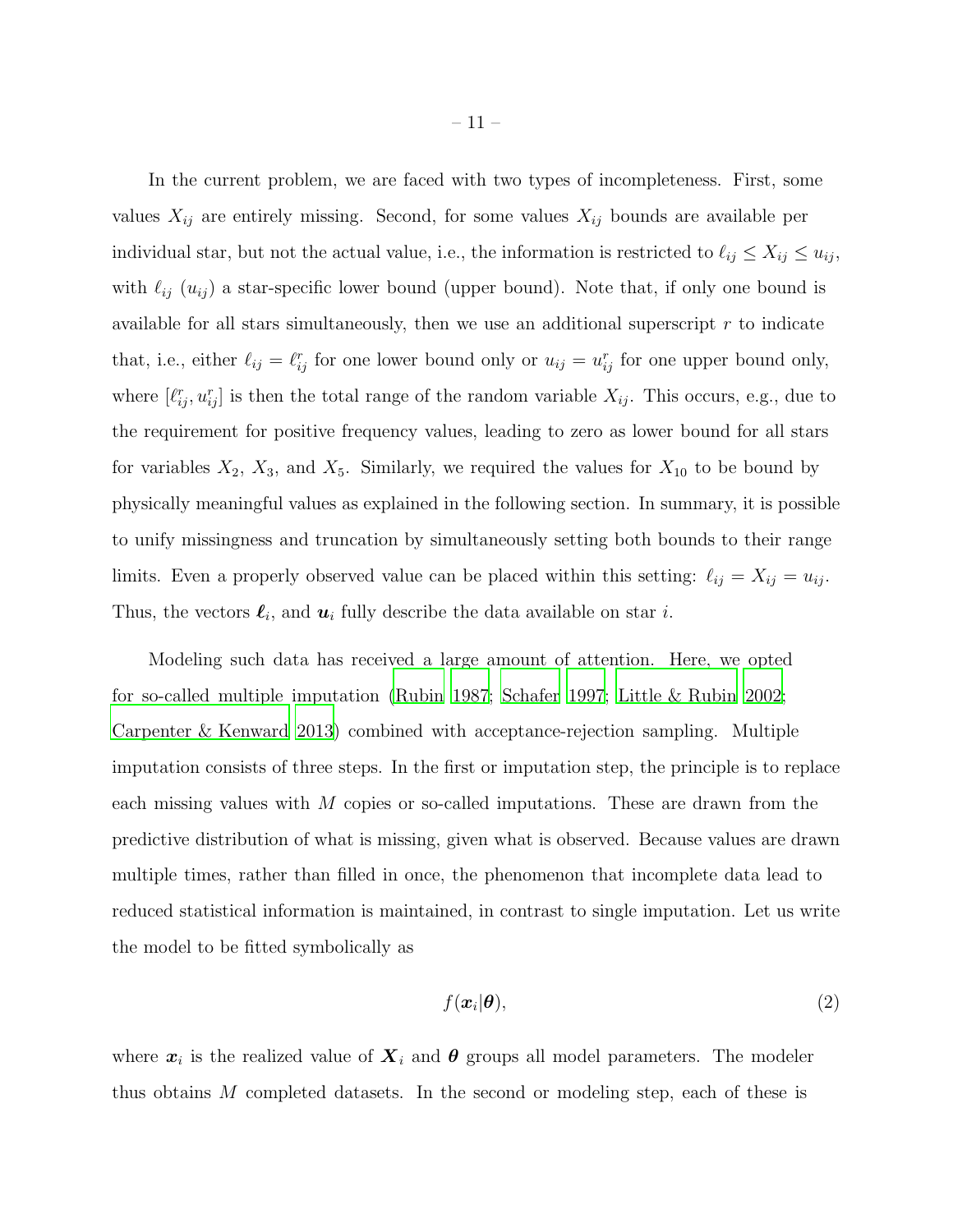analyzed separately, as if the data were complete. Thus, M estimates of  $\theta$ , are obtained. We denote these by  $\hat{\theta}_m$ , with  $m = 1, \ldots, M$ . The same is true for the corresponding measures of precision. Let the estimated variance-covariance matrix for  $\hat{\theta}_m$  be  $\widehat{U}_m$ . In the third or analysis step, these M estimates are combined into a single set of parameter and precision estimates, using Rubin's rules [\(Rubin 1987](#page-31-4); [Schafer 1997;](#page-31-5) [Little & Rubin 2002](#page-29-6); [Carpenter & Kenward 2013](#page-27-0)):

<span id="page-11-0"></span>
$$
\widehat{\boldsymbol{\theta}} = \frac{1}{M} \sum_{m=1}^{M} \widehat{\boldsymbol{\theta}}_m, \tag{3}
$$

$$
\widehat{U} = \frac{1}{M} \sum_{m=1}^{M} U_m + \frac{M+1}{M(M-1)} \sum_{m=1}^{M} (\widehat{\boldsymbol{\theta}}_m - \widehat{\boldsymbol{\theta}}) (\widehat{\boldsymbol{\theta}}_m - \widehat{\boldsymbol{\theta}})^T.
$$
\n(4)

Step 2 requires fitting a model to a complete set of data, and to repeat this exercise M times; in step 3, Rubin's rules  $(3)$ – $(4)$  are applied. The most involved step is the first one. We turn to it next.

For our purposes in particular, the constraints make the use of multiple imputation non standard, in contrast to when the only complication is missingness. Consider for our purposes the general setting where  $X_i$  is a vector with three sub-vectors  $\boldsymbol{X}_i = (\boldsymbol{X}_{i1}^T, \boldsymbol{X}_{i2}^T, \boldsymbol{X}_{i3}^T)^T$ , where the notation implies that we first transpose the individual sub-vectors from column to row, place them all next to each other, and then turn it into a column once again, in such a way that  $\mathbf{X}_{i1}$  is observed,  $\mathbf{X}_{i2}$  is truncated with conditions  $C_{i2} = \ell_{i2} \le X_{i2} \le u_{i2}$ , and  $X_{i3}$  is fully missing. Sampling is then needed from

<span id="page-11-1"></span>
$$
f(\boldsymbol{x}_{i2}, \boldsymbol{x}_{i3}|\boldsymbol{x}_{i1}, \boldsymbol{c}_{i2}, \boldsymbol{\theta}) = f(\boldsymbol{x}_{i2}, \boldsymbol{x}_{i3}|\boldsymbol{x}_{i1}, \boldsymbol{\theta}) \cdot \frac{1}{f(\boldsymbol{c}_{i2}|\boldsymbol{x}_{i1}, \boldsymbol{\theta})}.
$$
(5)

By contrast, should  $\mathbf{X}_{i2}$  as well as  $\mathbf{X}_{i3}$  be fully unobserved, then it would be sufficient to sample from  $f(\mathbf{x}_{i2}, \mathbf{x}_{i3}|\mathbf{x}_{i1}, \boldsymbol{\theta})$ , the first factor of Eq. [\(5\)](#page-11-1).

Assuming a multivariate normal distribution for the variables in the imputation model implies that every conditional distribution of one subset given another is still multivariate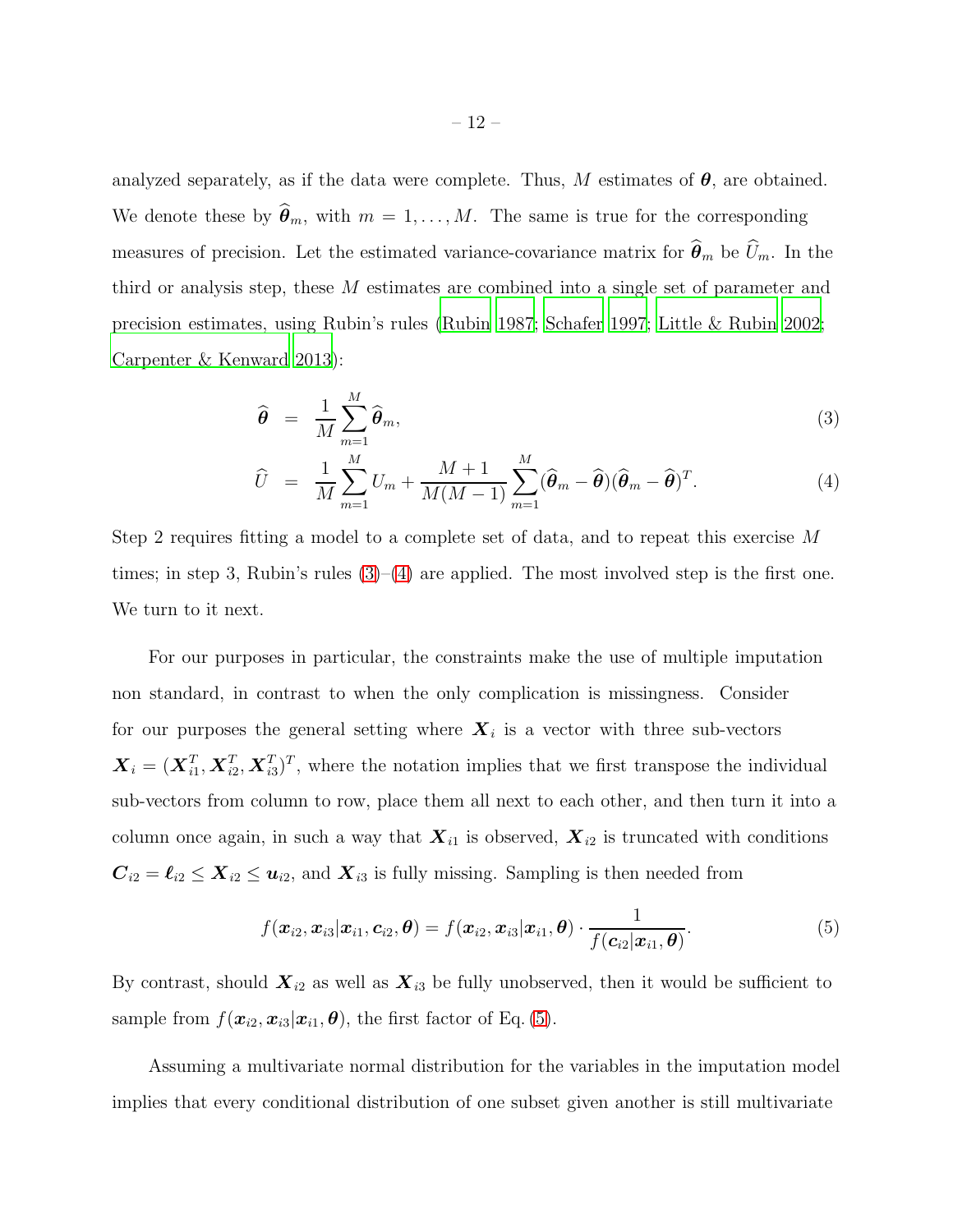normal [\(Johnson & Wichern 2000](#page-28-4); [Carpenter & Kenward 2013,](#page-27-0) Appendix B). Hence, relying on this convenient property, the conditional density is also multivariate normal and takes the following form:

$$
f(\boldsymbol{x}_{i2},\boldsymbol{x}_{i3}|\boldsymbol{x}_{i1},\boldsymbol{\theta})=\phi_{p_2+p_3}\left(\boldsymbol{x}_{i,23}\left|\boldsymbol{\mu}_{23}+\Sigma_{23,1}\Sigma_{1,1}^{-1}(\boldsymbol{x}_{i1}-\boldsymbol{\mu}_1);\Sigma_{23,23}-\Sigma_{23,1}\Sigma_{1,1}^{-1}\Sigma_{1,23}\right),\quad (6)
$$

where  $\phi_{p_2+p_3}(\cdot;\cdot)$  is the multivariate normal density with dimension  $p_2+p_3$ . In this notation, an index '23' indicates selection of the appropriate components of the full vector or matrix pertaining to the second and third sub-vector combined. Not only is this predictive distribution much simpler than Eq. [\(5\)](#page-11-1), expressions of this form are part of standard implementations of multiple imputation [\(Carpenter & Kenward 2013\)](#page-27-0).

The above considerations suggest combining multiple imputation with so-called acceptance-rejection sampling [\(von Neumann 1951;](#page-32-4) [Gilks et al. 1996](#page-27-2); [Robert & Casella](#page-31-6) [2004\)](#page-31-6). Generally, when sampling from  $h(x)$  is required, but sampling from  $g(x)$  is much easier, then one can proceed by sampling from the latter density, provided that there is a value  $M > 1$  such that  $h(x)/g(x) \leq M$ . In our case,  $h(x_i) = f(x_{i2}, x_{i3}|x_{i1}, c_{i2}, \theta)$  while  $g(\boldsymbol{x}_i) = f(\boldsymbol{x}_{i2}, \boldsymbol{x}_{i3}|\boldsymbol{x}_{i1}, \boldsymbol{\theta})$ , and the ratio between both is  $M = f(\boldsymbol{c}_{i2}|\boldsymbol{x}_{i1}, \boldsymbol{\theta})^{-1} \geq 1$ .

Acceptance-rejection sampling operates in the following way. Draw X from  $g(x)$ and  $U \sim U(0, 1)$ , a uniform variable on the unit interval. Then, accept the draw if  $U \leq h(\boldsymbol{x})/[Mg(\boldsymbol{x})]$  and reject it otherwise. Given the form of Eq. [\(5\)](#page-11-1),  $h(\boldsymbol{x})/[Mg(\boldsymbol{x})] = 1$ when  $C_{i2}$  is satisfied and 0 otherwise. Hence, thanks to the special situation posed by truncation, every draw that satisfies the constraint is always accepted, otherwise, it is always rejected.

Thus, in practice, multiple imputations are drawn from a multivariate distribution assuming that the missing values and the truncated values are all missing, but draws are accepted only if they satisfy the constraints  $C_{i2}$ . The draws that are accepted then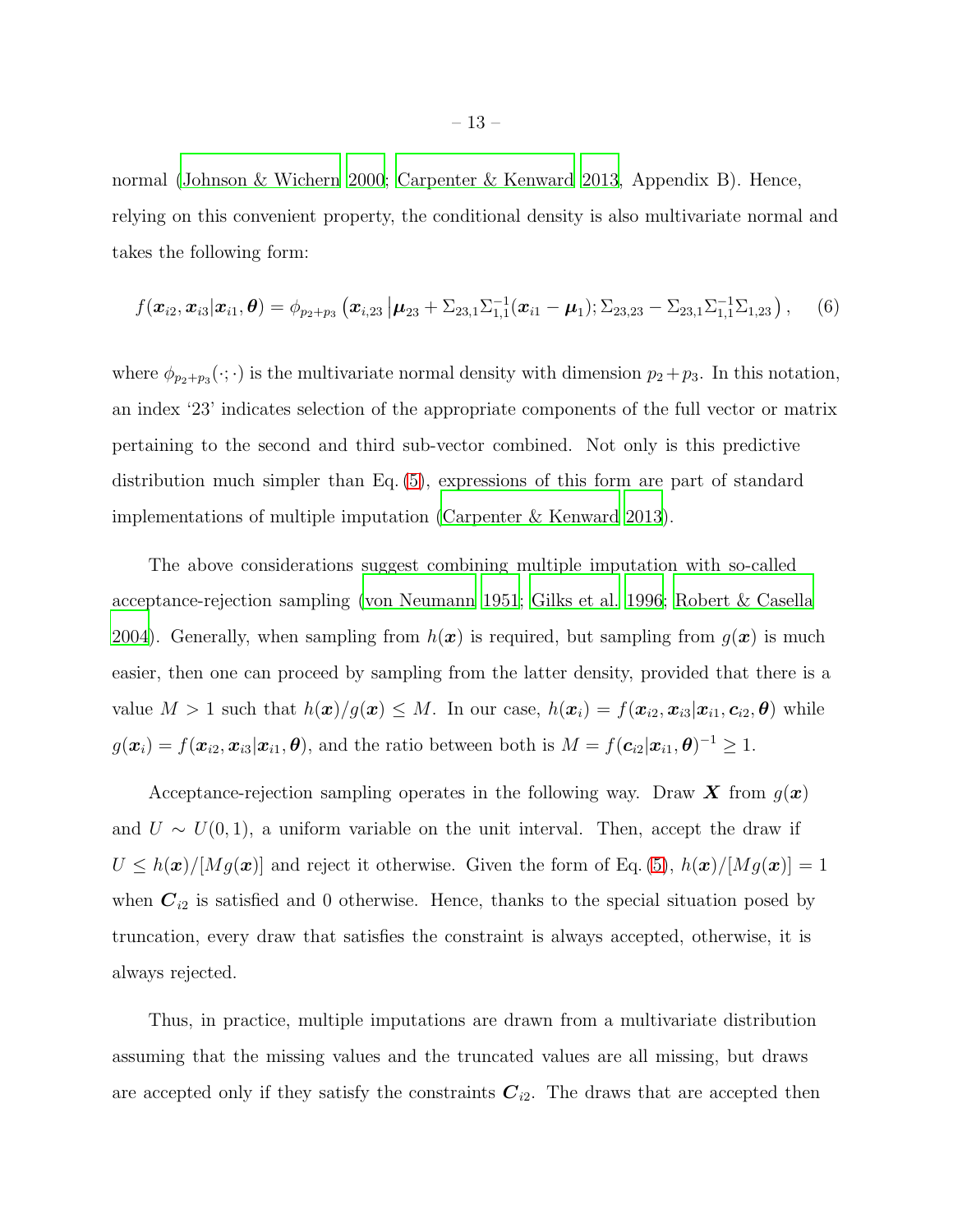form the appropriate predictive distribution. Acceptance-rejection sampling can be very inefficient when  $q(\cdot)$  and  $h(\cdot)$  are very different, resulting in small proportions of acceptable draws. To improve the efficiency of our imputation procedure, we have additionally used transformations that automatically respect range restrictions whenever such restrictions are applicable to a variable for all stars simultaneously, rather than to values for some particular stars only. For example, an additional square root transformation was adopted to ensure non-negativity.

#### 3.2. Principal Components

<span id="page-13-0"></span>Principal component analysis [\(Krzanowski 1988](#page-29-7); [Johnson & Wichern 2000\)](#page-28-4), abbreviated as PCA, is a classical exploratory method, based on rotating outcome vectors  $Y_i = LX_i$  with the requirement that the components of the transformed vectors are uncorrelated, that the first one has maximal variance, the second one maximal variance given the first, etc. Ordinarily, PCA is conducted on standardized, hence unitless, input variables  $X_i$ . Technically, the transformation matrix L is the set of eigenvectors of the correlation matrix of the input variables  $X_i$ . The variances of the transformed variables are found as the eigenvalues of the said correlation matrix. For example, the first principal component

$$
Y_{i1} = \ell_{11} X_{i1} + \ldots + \ell_{1p} X_{ip} \tag{7}
$$

is determined by the first eigenvector  $\ell_1 = (\ell_{11}, \ldots, \ell_{1p})^T$  and its variance is  $\lambda_1$ , the leading eigenvalue. The coefficients of  $\ell_1$  indicate the importance with which the observed variables  $X_{ij}$  contribute to the first principal component, with the same logic applying to the other principal components. Further,  $\lambda_1/p$  is the fraction of the total variance in the original, standardized variables that is captured by the first principal components.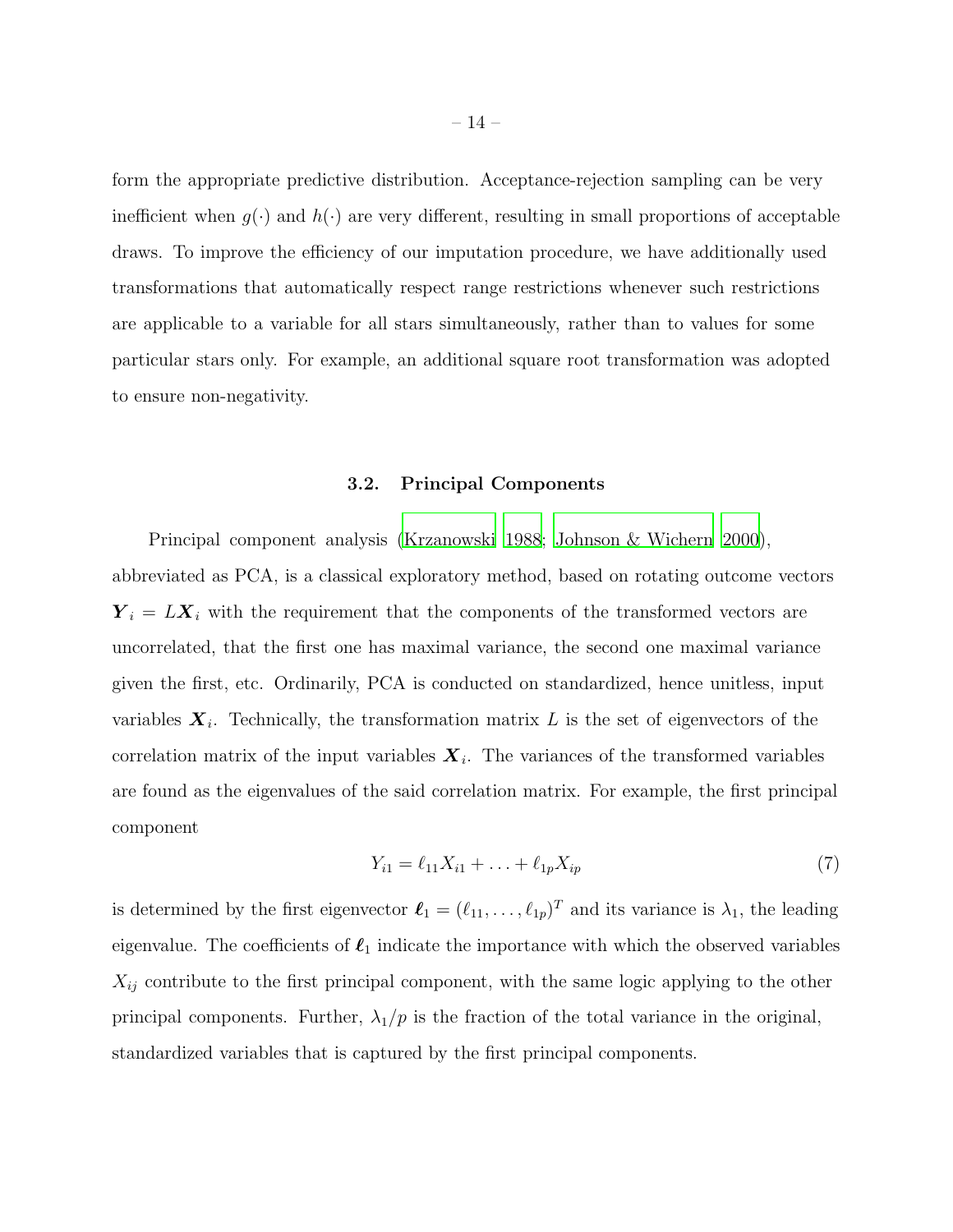# 3.3. Application to the Selected Sample

For our application, variables  $X_1$ ,  $X_8$ , and  $X_9$  (*v* sin *i*, log  $T_{\text{eff}}$ , and log *g*) are observed for all 68 stars, while all others have missing values (see Table [1\)](#page-8-0). By definition, all variables must be positive and are thus truncated at zero as their lower limit, but we use the measured lower limits for  $X_7$  (the magnetic field strength) when available. Furthermore, there is truncation as an upper limit on variables  $X_4$ ,  $X_6$ , and  $X_{10}$  (the oscillation mode amplitudes and the nitrogen abundance). For  $X_{10}$ , we required physically meaningful results in that imputed values must be contained in [6.8, 9.0] following results achieved for the Milky Way and the Magellanic Clouds [\(Trundle et al. 2007;](#page-32-5) Rivero González et al. [2012\)](#page-31-1).

We fit a linear regression model to the nitrogen abundance  $(X_{10})$ , with  $X_1, X_2, X_3$ ,  $X_4$ ,  $X_5$ ,  $X_6$ ,  $X_7$ ,  $X_8$ , and  $X_9$  as potential predictors. Although obviously from a physical perspective a linear model does not necessarily reflect the underlying theory, it does have specific advantages that are appropriate in this setting. First, a linear regression does not rest on a priori theory and hence is neutral with respect to the specific relationships uncovered. Second, it is not the aim to establish an entire physical theory for the processes being modelled, but rather to bring to light important relationships that would be hard to unravel when considering only one variate at a time and that can then be explored further.

Twenty imputations were drawn, using the Monte Carlo Markov Chain method [\(Neter et al. 1996\)](#page-30-6). The advantage of this method is that it can easily handle missingness of a non-monotone type, i.e., where arbitrary patterns of missingness occur among the stars. It is well-known that small numbers of imputations typically produce valid results, and [Little & Rubin \(2002\)](#page-29-6) even quote five as sufficient choice. This is relevant for very large data bases, where drawing imputations is computationally costly, while here the number of imputations is not really of concern, given that there are only 68 stars. On the other hand, acceptance-rejection sampling with bounds applying to the variables, necessitates drawing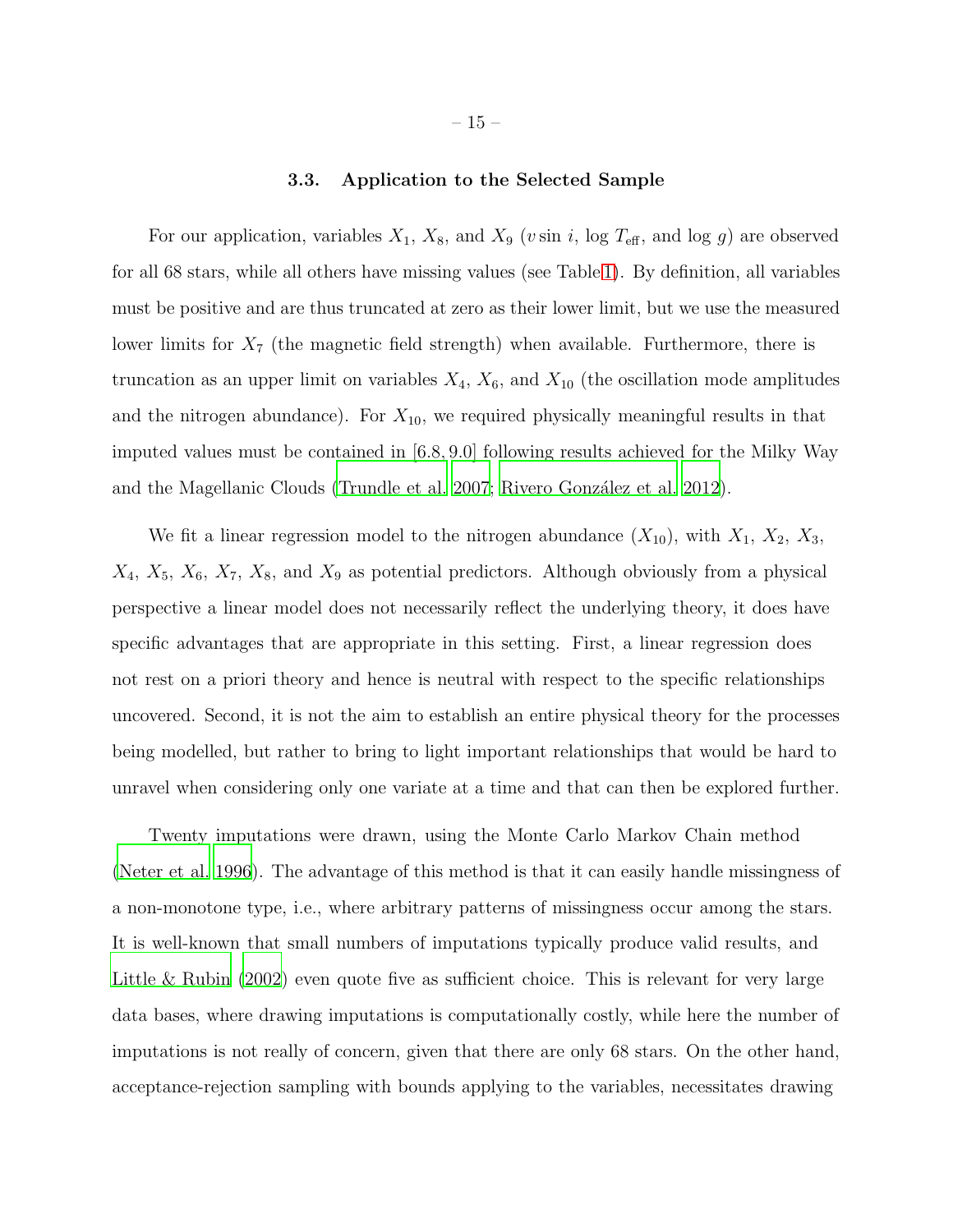large numbers of imputations. For some stars, 5,000 imputations were needed to obtain the requested number of 20 non-rejected imputations. Even then, for 4 of the 68 stars, no valid draws could be found. These stars are indicated in Table [3.](#page-40-0) A sensitivity analysis was conducted to address this issue (see Section [3.4\)](#page-20-0), as is common practice in statistical modeling.

A regression model was then fitted to the data by first fitting it to all 20 imputations and then combining the results using the rules outlined in Section [3.1.](#page-9-0) To select a well-fitting, parsimonious model, two routes were followed. In the first, backward selection [\(Neter et al. 1996\)](#page-30-6), all nine predictor variables were included. Then, the least significant one was deleted, the model re-fitted, and the process repeated until only significant predictors remained. Significance is defined at the conventional five percent level (indicated as  $p < 0.05$ ). It turns out that only two predictors  $(X_5 \text{ and } X_8 \text{, i.e., } f_p \text{ and log } T_{\text{eff}})$  are significant (top part of Table [2\)](#page-21-0). In the second, forward selection starts from including only the most significant predictor at first, which is  $X_8$  as can be seen from the top left-hand columns in Table [2.](#page-21-0) Thereafter, the model is re-fitted with  $X_8$  included by default, paired with each one of the remaining predictors in turn. The most significant of these is again  $X_5$ . The process was iterated but no further significant predictors could be added. While generally backward and forward selection can lead to very different models, here the same two predictors for the nitrogen abundance  $(X_{10})$  are selected with both approaches, i.e., the effective temperature  $(X_8)$  and the frequency of the dominant acoustic oscillation mode  $(X<sub>5</sub>)$ . The top part of Table [2](#page-21-0) describes the results of the model selection processes.

Returning to the left-hand side of Table [2,](#page-21-0) these are the coefficients (with standard errors in brackets), and significance levels when the two predictors are considered one at a time. Qualitatively,  $X_5$ , i.e., the frequency of the dominant acoustic mode, is a significant predictor on its own for the nitrogen abundance  $(X_{10})$ . The fraction of the variance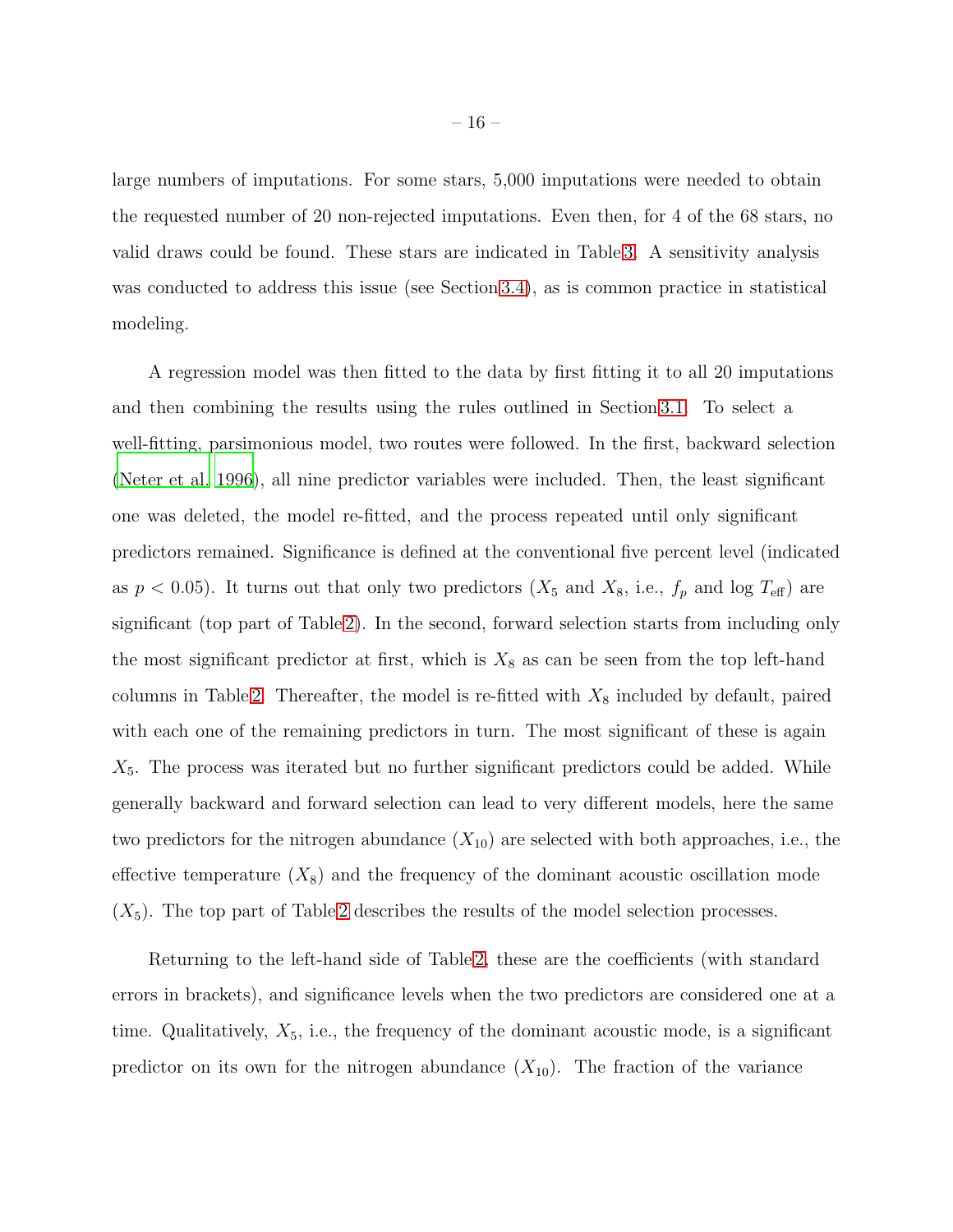

<span id="page-16-0"></span>Fig. 2.— Observed or averaged imputed values (squares for single stars, triangles for spectroscopic binaries) connected by lines to the values predicted by the joint models described in Table [2](#page-21-0) (circles, blue in the online version of the paper) for the gravity-mode frequency  $(X_3,$  upper panel) and for the nitrogen abundance  $(X_{10},$  lower two panels). The full lines represent the univariate model fits listed in the left part of Table [2.](#page-21-0)

explained by the model (denoted as  $R^2$ ) for this single predictor ranges up to 36% for the nitrogen abundance. The effective temperature  $(X_8)$  explains up to 37% of the variance of  $X_{10}$  and is also a significant predictor on its own.

The lower two panels of Figure [2](#page-16-0) present an illustration of the quality of the joint model. The observed or averaged imputed values of  $X_{10}$  (squares for single stars, triangles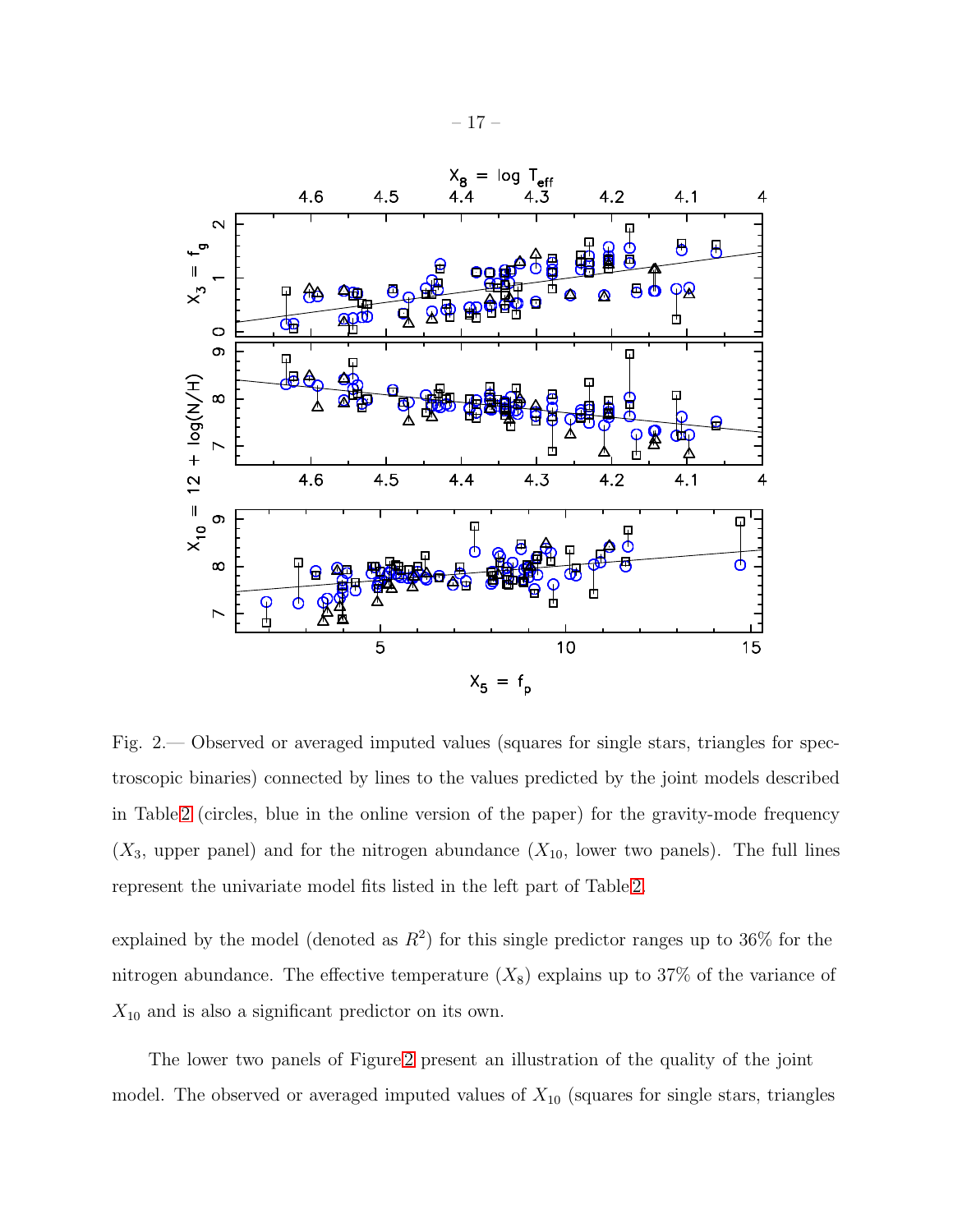

<span id="page-17-0"></span>Fig. 3.— Observed or averaged imputed values (squares for single stars, triangles for spectroscopic binaries) for the nitrogen abundance  $(X_{10})$  as a function of v sin i and the rotation frequency  $(X_1 \text{ and } X_2)$ .

for spectroscopic binaries) are connected with those predicted by the joint model for  $X_{10}$ given in the upper part of Table [2](#page-21-0) (circles), as a function of  $X_8$  (middle panel) and of  $X_5$ (lower panel). Although the joint model is satisfactory, the corresponding fraction of the variance explained by the model across the 20 imputations is at best 54%.

The results of our statistical modeling lead to the following hypotheses. The acoustic mode frequencies are a measure of the mean density of the star (e.g., [Aerts et al. 2010](#page-25-0)). Following the mass-radius relation that holds during core-hydrogen burning, the acoustic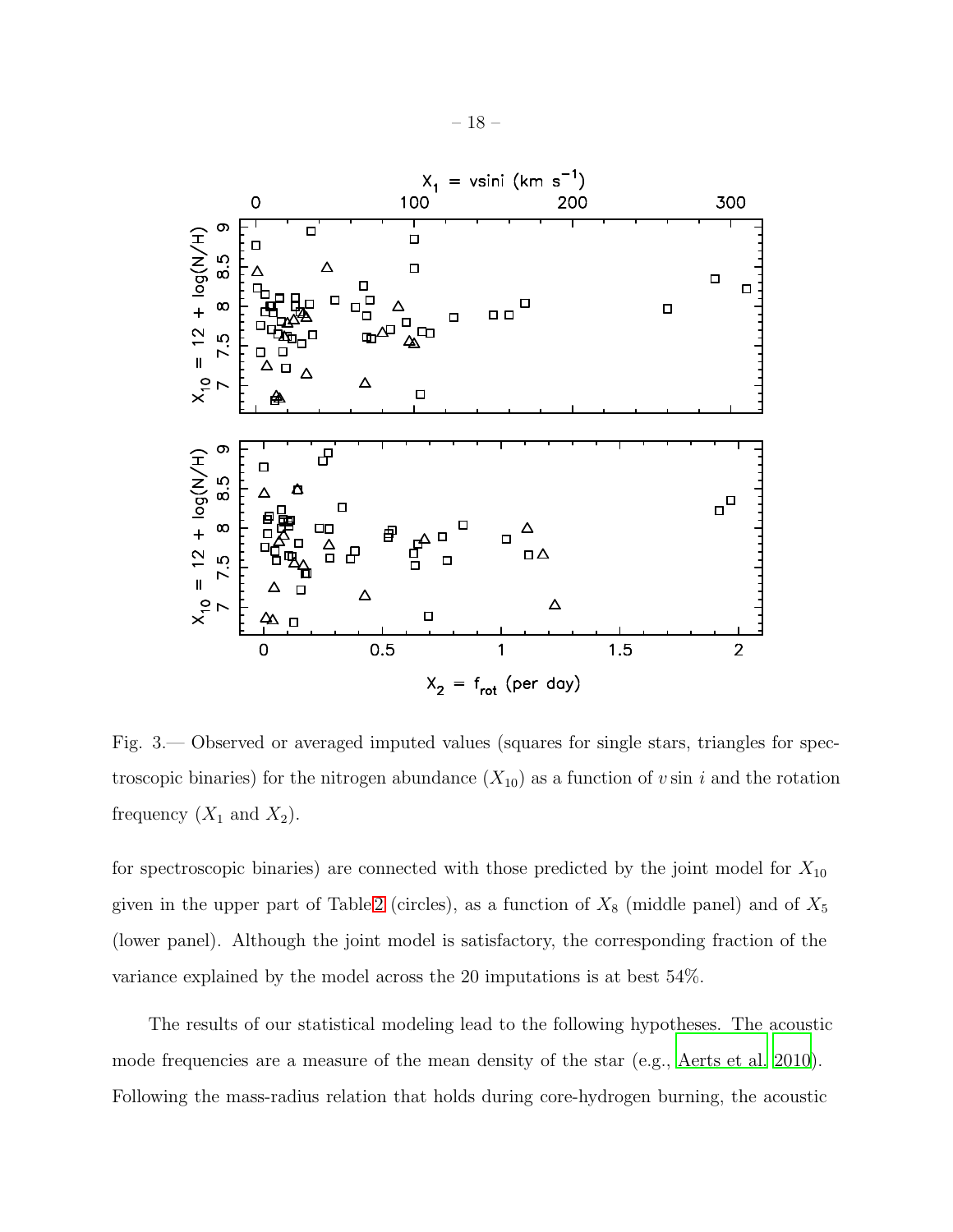frequencies decrease as the mass of the star increases. On the other hand, the effective temperature increases as the mass increases. From the coefficients of the joint model for the nitrogen abundance in Table [2](#page-21-0) and the range of values for  $X_5$  and  $X_8$  as given in Table [1,](#page-8-0) we find that the effect of the temperature is dominant over the one of the acoustic mode. Thus, among the sample of OB stars considered here, the higher-mass O stars have more nitrogen enrichment than the lower-mass B stars, as also found in the study by Rivero González et al. (2012), but the presence of acoustic modes further seems to increase the nitrogen abundance and this increase due to the oscillations gets larger as we move from the early O stars to the late B stars.

To investigate inter-relationships among the variables as well as the variance in the data set as a whole, without focusing solely on the nitrogen abundance, we performed a principal component analysis [\(Krzanowski 1988;](#page-29-7) [Johnson & Wichern 2000](#page-28-4)), as discussed in Section [3.2.](#page-13-0) This revealed evidence of two relationships: a first one between the dominant gravity-mode frequency  $(X_3)$ , the magnetic field strength  $(X_7)$ , the effective temperature  $(X_8)$ , and the rotational variables  $(X_1 \text{ and } X_2)$  explaining 29% of the variance in the data set and a second one between the nitrogen abundance  $(X_{10})$ , some of the mode properties  $(X_4, X_5)$  and the effective temperature  $(X_8)$  explaining 19% of the variance. It is reassuring that the joint model for the nitrogen abundance is recovered in this way from the second principal component. Following the first principal component, a joint model analysis was repeated for variable  $X_3$   $(f_g)$  and led to the results in bottom part of Table [2:](#page-21-0) the lower the effective temperature and the stronger the magnetic field, the higher the gravity-mode frequency, while the rotational frequency and projected rotational velocity were found to be insignificant as predictors for  $X_3$ .

The upper panel of Figure [2](#page-16-0) is an illustration of the quality of this joint model for  $X_3$ . Again, the observed or averaged imputed values of  $X_3$  are connected to those predicted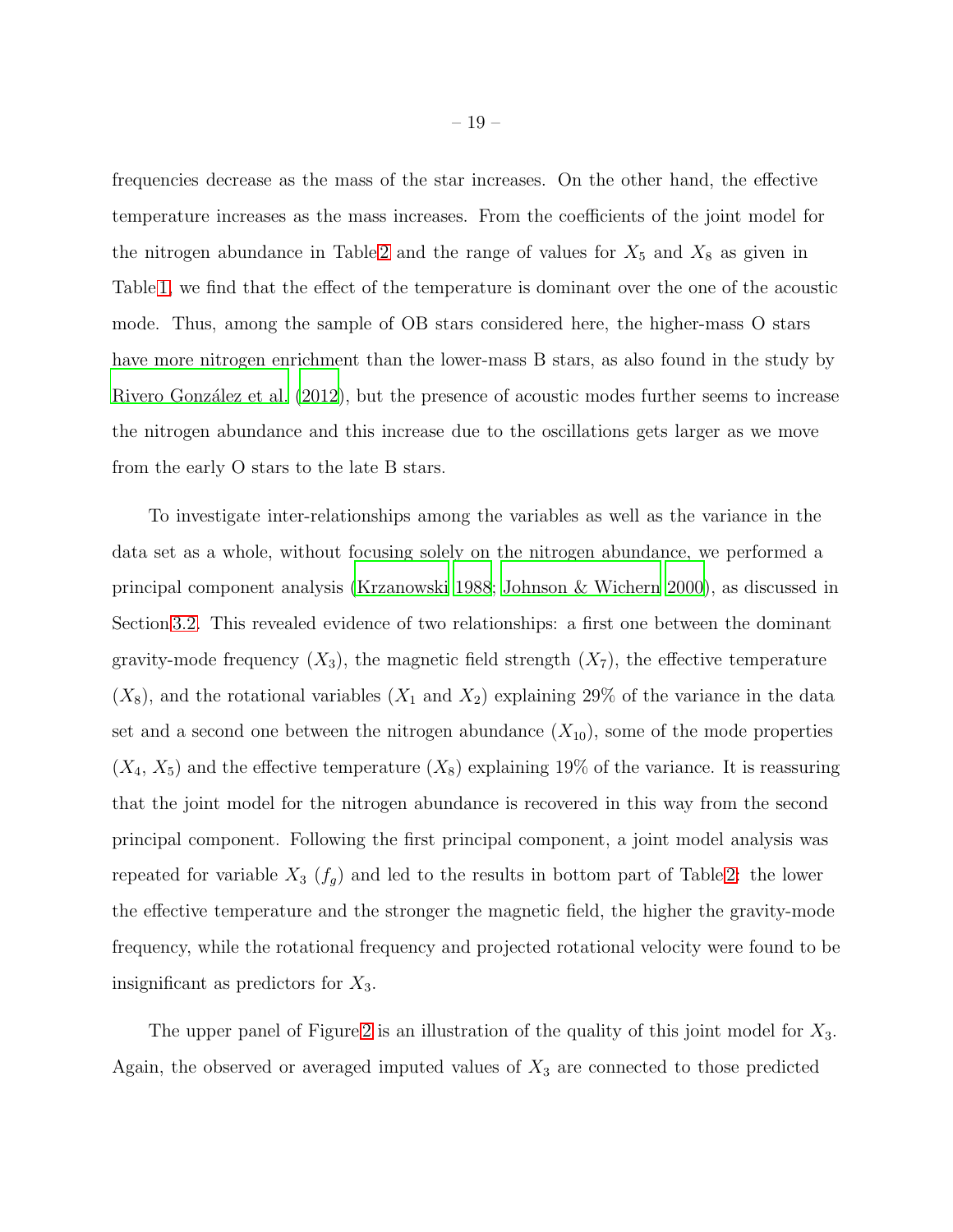by the joint model given in the lower part of Table [2](#page-21-0) (circles), as a function of  $X_8$ . In this case, the joint model across the 20 imputations explains up to 65% of the variance in the frequency of the dominant gravity mode. The increase of the gravity-mode frequencies with decrease of the effective temperature was already reported by [De Cat & Aerts \(2002,](#page-27-3) their Fig. 18) from their much smaller sample of slowly pulsating B stars, which covers only a very narrow range in effective temperature compared to the sample we composed here. In addition, we find a correlation between the gravity-mode frequency and the magnetic field strength. As far as we are aware, such a connection has not been reported before from observational diagnostics, although tight relationships between low-frequency gravity modes and the magnetic field strength have been presented in theoretical work (e.g., [Hermans et al. 1990\)](#page-28-5). Of course, we must keep in mind that the spectro-polarimetric measurements upon which we relied in this work reveal only the topology and strength of the magnetic field in the outer layers of the star while the internal properties may be quite different. Moreover, the relationship we find results directly from the imputed values of the magnetic field strength and gravity-mode frequency. Indeed, it cannot be revealed without imputation, because very few stars with both gravity-mode oscillations and a positive magnetic field strength have been detected. In our sample, e.g., 20 stars have both magnetic field measurements and detected gravity modes, but for 18 of those a null detection for the magnetic field strength occurs. Hence few gravity-mode oscillators have a magnetic field, but the imputed values for  $X_7$  for all stars suggest a correlation between  $X_3$  and  $X_7$  which remains to be checked in the future from new magnetic gravity-mode pulsators yet to be discovered.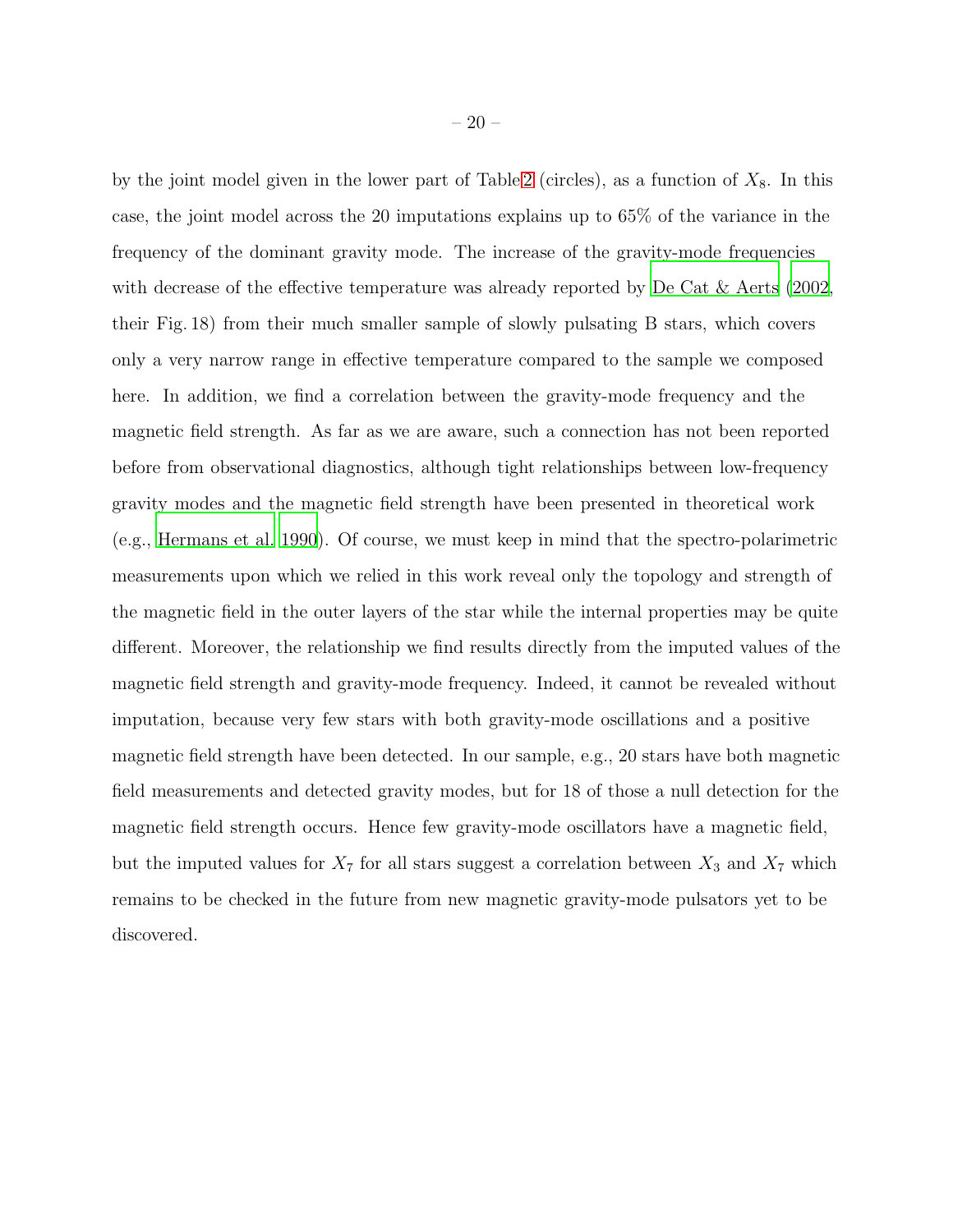# 3.4. Sensitivity Analysis

<span id="page-20-0"></span>The fact that four stars were removed from the joint analyses out of necessity needs to be addressed. We performed a so-called sensitivity analysis by also considering multiple imputation and acceptance-rejection without requiring zero lower bounds and without transforming the data to their square-root value. This allowed all 68 stars to be included and led to very similar results, although the frequency of rotation  $(X_2)$  or of the gravity mode  $(X_3)$  for some of these stars were assigned negative imputed values.

# 4. Discussion

The theory of single-star evolution relying on rotational mixing predicts that the surface nitrogen abundance of a star  $(X_{10})$  should strongly depend on its equatorial rotation velocity. Hence, recent observational studies aimed to test the theoretical predictions mainly considered the observed projected rotational velocity  $(X_1)$  and corrected it by assuming equal probability of all possible inclination angles to take away the dependence on the unknown factor sin i (e.g., [Hunter et al. 2008;](#page-28-1) [Brott et al. 2011](#page-26-0); Rivero González et al. [2012;](#page-31-1) [Bouret et al. 2012,](#page-26-1) [2013\)](#page-26-2). Those studies led to the conclusion that the theoretical models fail to explain the observed values of the nitrogen abundance. Here, we come to a similar conclusion, by relying on a multitude of observed stellar properties of 64 *galactic OB stars.* In particular, our sample contains a majority of stars with  $v \sin i$  below  $100\,{\rm km\,s^{-1}}$  while their nitrogen abundance ranges from about 7 to almost 9 dex. We deduce that neither the projected rotational velocity  $(X_1)$  nor the rotational frequency  $(X_2)$  has predictive power for the measured nitrogen abundance. This is illustrated graphically in Fig. [3.](#page-17-0) Comparison of the middle and lower panels of Fig. [2](#page-16-0) and both panels of Fig. [3](#page-17-0) visually shows that the rotational parameters are indeed less suitable as predictors of the nitrogen abundance compared to the effective temperature and the dominant acoustic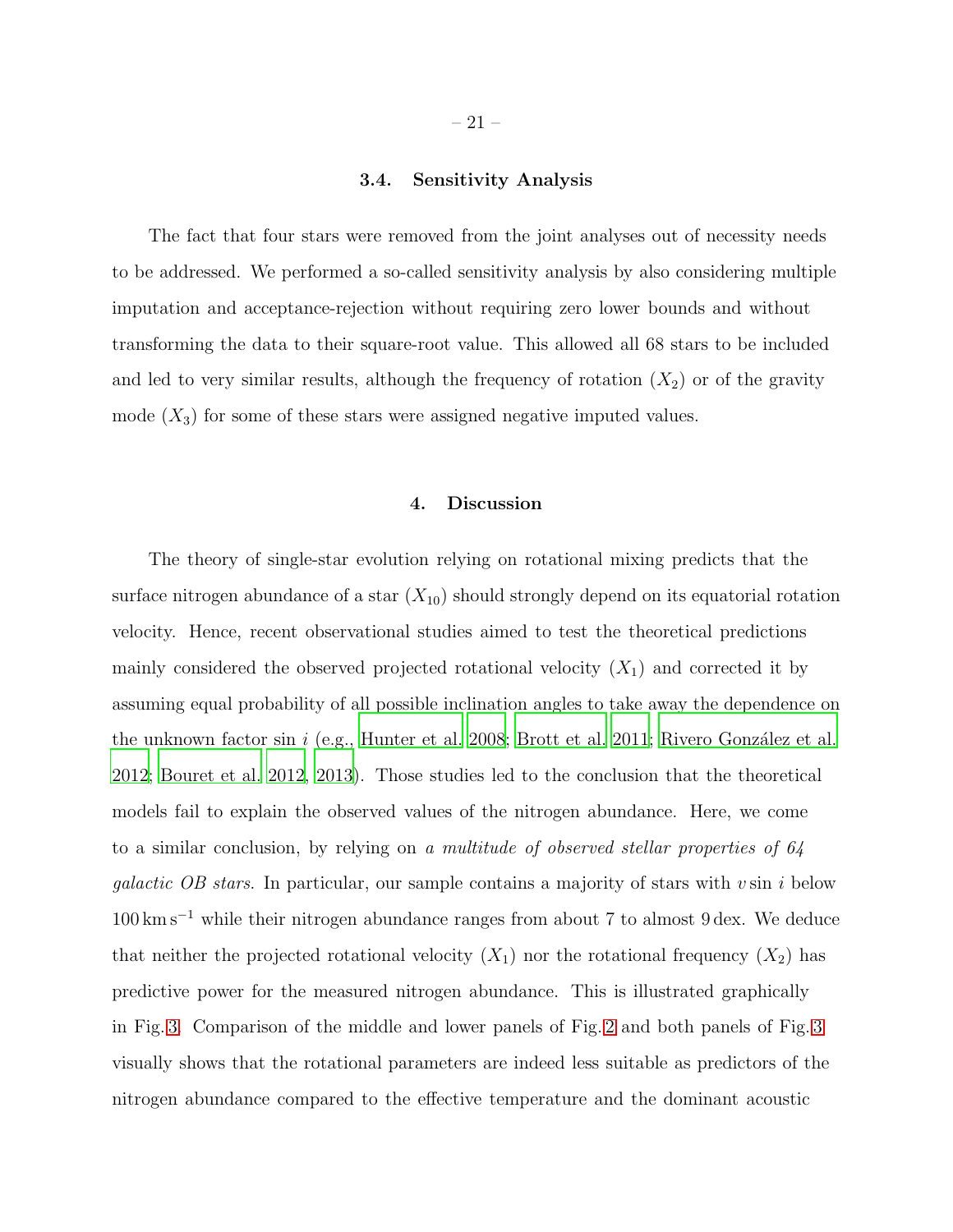<span id="page-21-0"></span>

|           |                     | Separate models |                        |                          | Joint model    |              |  |  |  |  |
|-----------|---------------------|-----------------|------------------------|--------------------------|----------------|--------------|--|--|--|--|
| Pred.     | Estimate (s.e.)     | $\overline{p}$  | $R^2$ range            | Estimate (s.e.)          | $\overline{p}$ | $R^2$ range  |  |  |  |  |
|           | Models for $X_{10}$ |                 |                        |                          |                |              |  |  |  |  |
| intercept |                     |                 |                        | 0.6744(1.9285)           |                |              |  |  |  |  |
| $X_5$     | 0.0622(0.0225)      |                 | $0.0068$ [0.05;0.36]   | $0.0595(0.0217)$ 0.0079  |                |              |  |  |  |  |
| $X_8$     | 1.5848(0.5009)      |                 | $0.0018$ [0.08;0.37]   | $1.5515(0.4428)$ 0.0006  |                |              |  |  |  |  |
|           |                     |                 |                        |                          |                | [0.21; 0.54] |  |  |  |  |
|           |                     |                 | Models for $X_3$       |                          |                |              |  |  |  |  |
| intercept |                     |                 |                        | 6.0323(2.2180)           |                |              |  |  |  |  |
| $X_7$     | 0.1801(0.0412)      |                 | $< 0.0001$ [0.26;0.56] | $0.1546(0.0386)$ 0.0001  |                |              |  |  |  |  |
| $X_8$     | $-1.8711(0.5888)$   |                 | $0.0018$ [0.11;0.31]   | $-1.2723(0.5087)$ 0.0136 |                |              |  |  |  |  |
|           |                     |                 |                        |                          |                | [0.34; 0.65] |  |  |  |  |

Table 2: Parameter estimates (standard errors), p-values, and the fraction of the variance explained by the model  $(R^2)$ .

Note. — Left hand columns: separate models with a single predictor; right hand columns: joint model with significant predictors simultaneously included. The top part concerns models for the nitrogen abundance  $(X_{10})$  and the bottom part for the frequency of the dominant gravity-mode oscillation  $(X_3)$ . (Pred.: predictor variable).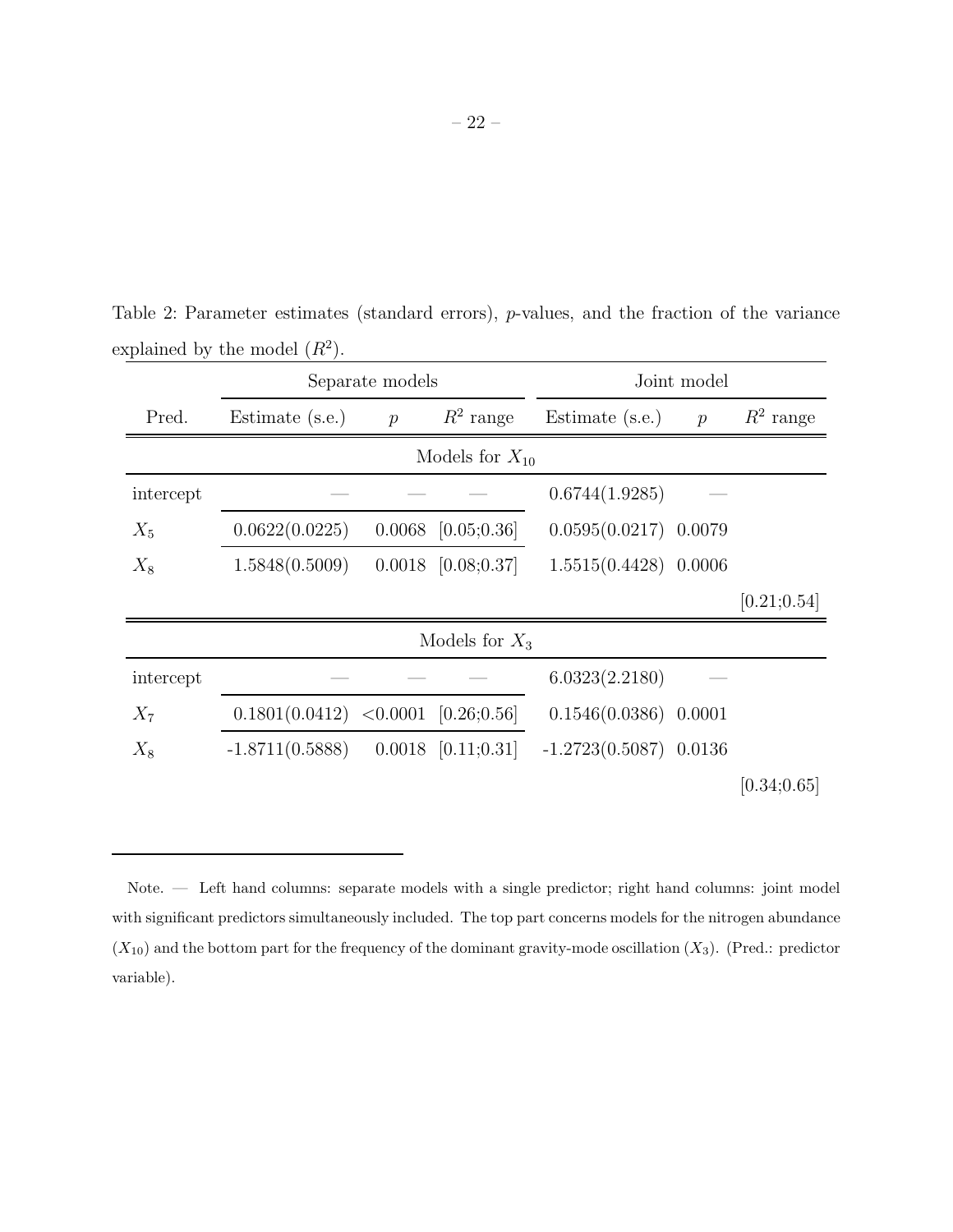oscillation mode frequency.

In fact, our results imply that none of the nine variables considered here is by itself able to predict more than a third of the variance in the nitrogen abundance. The joint bivariate model developed for the nitrogen abundance listed in Table [2,](#page-21-0) i.e.,

<span id="page-22-0"></span>
$$
12 + \log[N/H] = 0.6744(1.9285) + 0.0595(0.0217) \cdot f_p + 1.5515(0.4428) \cdot \log T_{\text{eff}} \tag{8}
$$

offers an appropriate yet still incomplete comparison between theory and observations, for the range of stellar parameters in the considered galactic sample.

We come to the conclusion that mixing must occur already early-on in the corehydrogen burning phase for a considerable fraction of massive stars and that it cannot be due to rotational mixing alone. The same conclusion was reached by an independent study of LMC O stars by [Rivero Gonz´alez et al. \(2012\)](#page-31-1). Other dynamical phenomena causing mixing must thus be considered. From the statistical modeling based on the observed quantities treated in this work, heat-driven oscillation mode frequencies are a more suitable predictor for mixing compared to the magnetic field strength and the rotation in the sample of stars we studied here. Hence we suggest to include the oscillation properties into future evaluations of theoretical model predictions, e.g., by means of Eq.[\(8\)](#page-22-0), rather than or in addition to the rotational properties.

Whether our conclusions hold for evolved massive stars and/or for metal-poor stars cannot be checked at present, because the asteroseismic data needed for such a study is lacking. Unfortunately, relatively few massive stars have been monitored sufficiently long in high-precision space photometry because such objects hardly occurred in the fields-of-view of the CoRoT and Kepler space missions, given that these satellites focused on exoplanet hunting around faint cool stars in rather crowded fields, for which the presence of bright massive stars is a nuissance. It will thus require large dedicated and coordinated ground-based efforts to remedy this situation, because long-term monitoring is necessary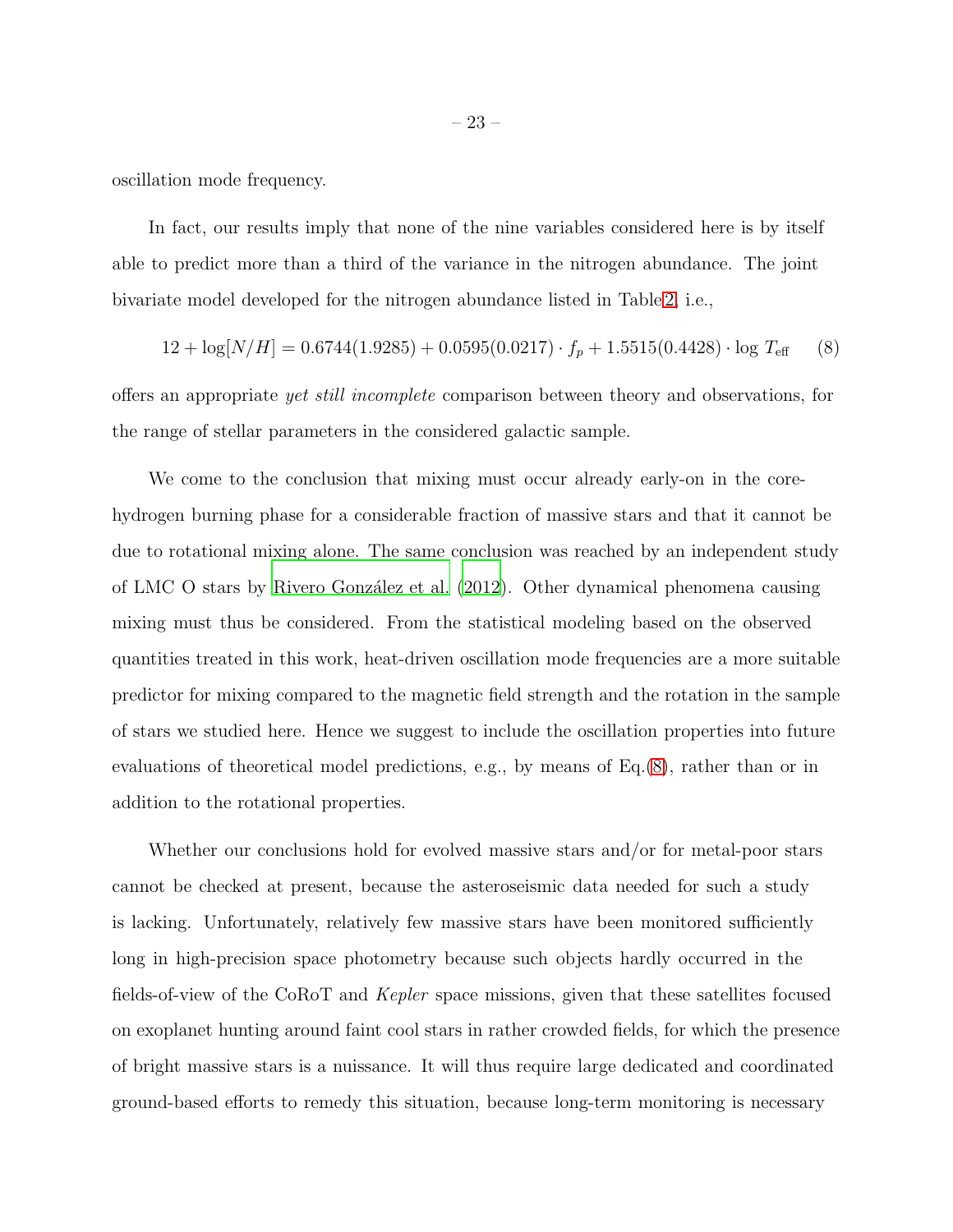to reveal and unravel the oscillation properties of evolved OB stars. The potential of such studies from space photometry is clear and it could be tackled with the  $Kepler2.0$  mission concept (see, e.g., [Aerts et al. 2013b](#page-25-5)) and with the future PLATO2.0 mission [\(Rauer et al.](#page-31-7) [2013\)](#page-31-7).

Apart from the observed acoustic and gravity modes excited by a heat-mechanism in the stellar envelope upon which we relied in this work, large-scale low-frequency internal gravity waves excited by the convective core, as in the studies by [Browning et al.](#page-26-4) [\(2004\)](#page-26-4); [Neiner et al. \(2012b\)](#page-30-7); [Rogers et al. \(2013](#page-31-8)); [Mathis et al. \(2013](#page-29-3)), may contribute considerably to the surface nitrogen abundance if these waves are able to propagate through the acoustic mode cavity and to transport chemical species in addition to angular momentum. So far, theoretical or simulation studies focused on the angular momentum transport of such internal gravity waves but it should be well possible to extend those studies to the chemical transport they may induce. The frequency spectrum of internal gravity waves computed from 2D simulations for a  $3 M_{\odot}$  star by [Rogers et al. \(2013\)](#page-31-8) coincides with the frequency range of running waves expected for OB stars and leads to the conclusion that the convective penetration depth decreases as a function of the rotation frequency. This result is in disagreement with the one based on 3D simulations for a  $2 M_{\odot}$  star by [Browning et al. \(2004](#page-26-4)), who find the penetration depth to be *increasing* with rotation frequency (see [Mathis 2013,](#page-29-8) for a discussion of the origin of this discrepancy). Clearly, a better understanding of such type of simulations for stars with a convective core is needed. Nevertheless, both simulation studies do find a range of the penetration depth and of core overshooting in agreement with the findings from asteroseismology based on standing waves [\(Aerts 2014\)](#page-25-3). Moreover, these simulation studies show that internal gravity waves transport angular momentum, thereby decreasing the level of differential rotation and hence counteract the effect of rotational mixing as the stellar evolution progresses. We therefore consider the simultaneous act of internal gravity waves and differential rotation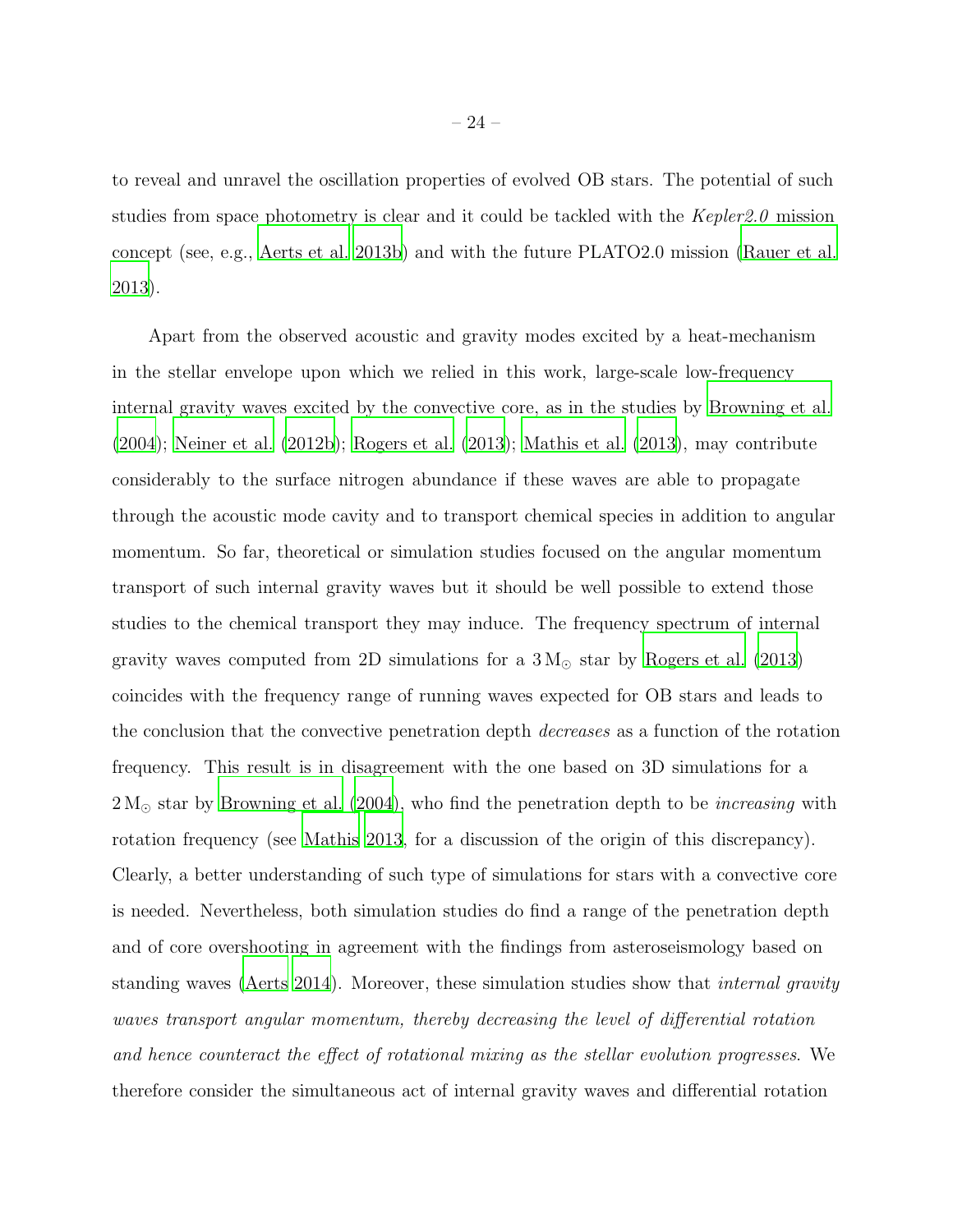to be the best explanation for the measured surface nitrogen abundances in massive stars, despite the fact that the chemical transport that such waves may induce remains to be computed. At present, direct observational velocity diagnostics resulting from internal gravity waves are at best speculative in terms of macroturbulent spectral line broadening (e.g., [Aerts et al. 2009;](#page-25-6) Simón-Díaz et al. 2010). As soon as velocity signatures due to internal gravity waves can be established with certainty, they can be added as variables for joint statistical modeling, in addition to the signatures of heat-driven acoustic and gravity mode oscillations that were used in the current work.

The authors are grateful to the MiMeS collaboration for having provided magnetic field null detections prior to publication. They also acknowledge the numerous constructive comments by the referee, Dr. Joachim Puls, which helped to improve the presentation of this work appreciably. The research leading to these results has received funding from the European Research Council under the European Community's Seventh Framework Programme (FP7/2007–2013)/ERC grant agreement n◦227224 (PROSPERITY) and from IAP research Network P7/06 of the Belgian Government (Belgian Science Policy). Conny Aerts is grateful to the Lorentz Center in Leiden, the Netherlands, for providing a stimulating research environment by means of its workshop programme; the idea for this study found its origin during the workshop "Steps Towards a New Generation of Stellar Models".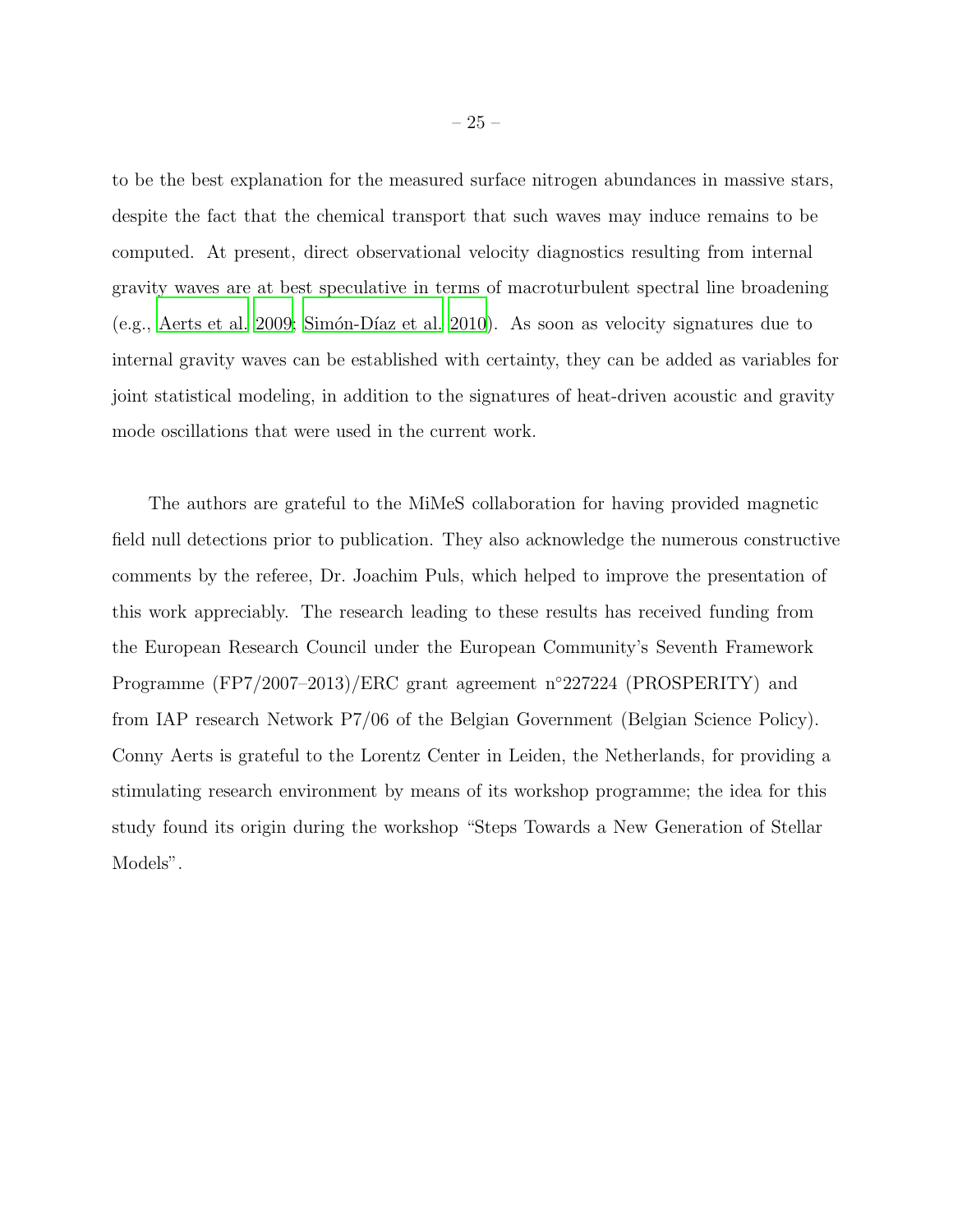#### REFERENCES

- <span id="page-25-3"></span>Aerts, C. 2014, in "Setting a New Standard in the Analysis of Binary Stars", EAS Publication Series, in press (arXiv1311.6242)
- <span id="page-25-14"></span>Aerts, C., Briquet, M., Degroote, P., Thoul, A., & van Hoolst, T. 2011, A&A, 534, A98 (75)
- <span id="page-25-0"></span>Aerts, C., Christensen-Dalsgaard, J., & Kurtz, D. W. 2010, Asteroseismology, Astronomy and Astrophsyics Library, Springer Berlin Heidelberg
- <span id="page-25-1"></span>Aerts, C. & De Cat, P. 2003, Space Sci. Rev., 105, 453
- <span id="page-25-10"></span>Aerts, C., De Cat, P., Cuypers, J., et al. 1998, A&A, 329, 137 (55)
- <span id="page-25-7"></span>Aerts, C., De Cat, P., Kuschnig, R., et al. 2006, ApJ, 642, L165 (7)
- <span id="page-25-11"></span>Aerts, C., De Cat, P., Peeters, E., et al. 1999, A&A, 343, 872 (57)
- <span id="page-25-15"></span>Aerts, C., Lehmann, H., Briquet, M., et al. 2003a, A&A, 399, 639 (89)
- <span id="page-25-6"></span>Aerts, C., Puls, J., Godart, M., & Dupret, M.-A. 2009, A&A, 508, 409
- <span id="page-25-4"></span>Aerts, C., Simón-Díaz, S., Catala, C., et al. 2013a, A&A, 557, A114 (40)
- <span id="page-25-13"></span>Aerts, C., Thoul, A., Daszyńska, J., et al. 2003b, Science, 300, 1926 (63)
- <span id="page-25-12"></span>Aerts, C., Waelkens, C., Daszyńska-Daszkiewicz, J., et al. 2004, A&A, 415, 241 (62)
- <span id="page-25-5"></span>Aerts, C., Zwintz, K., Marcos-Arenal, P., et al. 2013b, arXiv1309.3042
- <span id="page-25-9"></span>Alecian, E., Kochukhov, O., Neiner, C., et al. 2011, A&A, 536, L6 (54)
- <span id="page-25-2"></span>Asplund, M., Grevesse, N., Sauval, A. J., & Scott, P. 2009, ARA&A, 47, 481
- <span id="page-25-8"></span>Blomme, R., Mahy, L., Catala, C., et al. 2011, A&A, 533, A4 (35)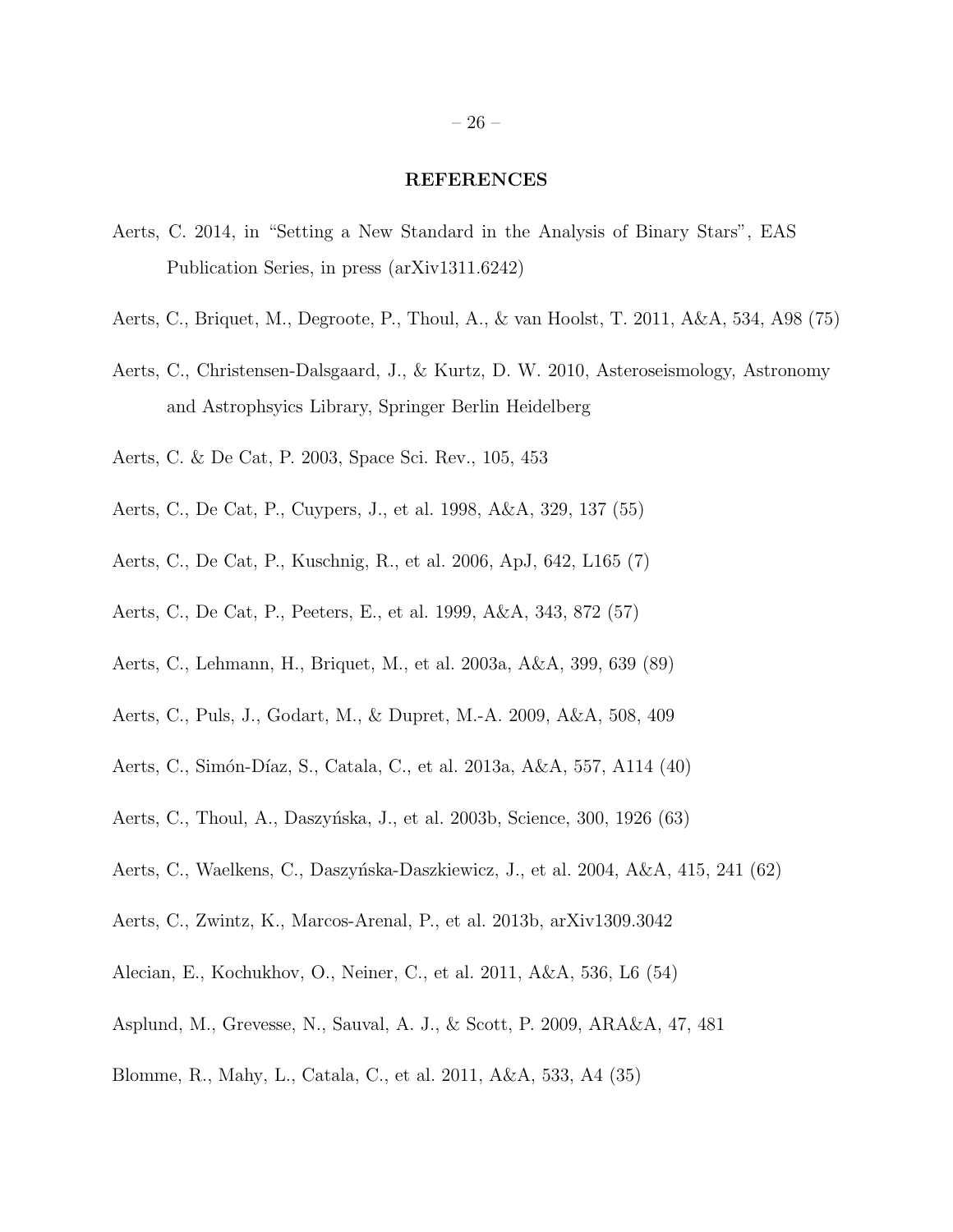- <span id="page-26-10"></span>Bohlender, D. A. & Landstreet, J. D. 1990, ApJ, 358, 274 (50)
- <span id="page-26-15"></span>Bohlender, D. A. & Monin, D. 2011, AJ, 141, 169 (74)
- <span id="page-26-11"></span>Bohlender, D. A., Rice, J. B., & Hechler, P. 2010, A&A, 520, A44 (59)
- <span id="page-26-6"></span>Bolton, C. T., Harmanec, P., Lyons, R. W., Odell, A. P., & Pyper, D. M. 1998, A&A, 337, 183 (19)
- <span id="page-26-1"></span>Bouret, J.-C., Hillier, D. J., Lanz, T., & Fullerton, A. W. 2012, A&A, 544, A67
- <span id="page-26-2"></span>Bouret, J.-C., Lanz, T., Martins, F., et al. 2013, A&A, 555, A1
- <span id="page-26-7"></span>Briquet, M., Aerts, C., Baglin, A., et al. 2011, A&A, 527, A112 (36)
- <span id="page-26-8"></span>Briquet, M., Aerts, C., Lüftinger, T., et al. 2004, A&A, 413, 273 (46)
- <span id="page-26-9"></span>Briquet, M., Hubrig, S., Schöller, M., & De Cat, P. 2007a, Astronomische Nachrichten, 328, 41 (47)
- <span id="page-26-12"></span>Briquet, M., Lefever, K., Uytterhoeven, K., & Aerts, C. 2005, MNRAS, 362, 619 (67)
- <span id="page-26-13"></span>Briquet, M., Morel, T., Thoul, A., et al. 2007b, MNRAS, 381, 1482 (68)
- <span id="page-26-14"></span>Briquet, M., Neiner, C., Aerts, C., et al. 2012, MNRAS, 427, 483 (70)
- <span id="page-26-3"></span>Briquet, M., Neiner, C., Leroy, B., & Pápics, P. I. 2013, A&A, 557, L16 (27)
- <span id="page-26-16"></span>Briquet, M., Uytterhoeven, K., Morel, T., et al. 2009, A&A, 506, 269 (76)
- <span id="page-26-0"></span>Brott, I., Evans, C. J., Hunter, I., et al. 2011, A&A, 530, A116
- <span id="page-26-4"></span>Browning, M. K., Brun, A. S., & Toomre, J. 2004, ApJ, 601, 512
- <span id="page-26-5"></span>Bychkov, V. D., Bychkova, L. V., & Madej, J. 2005, A&A, 430, 1143 (15)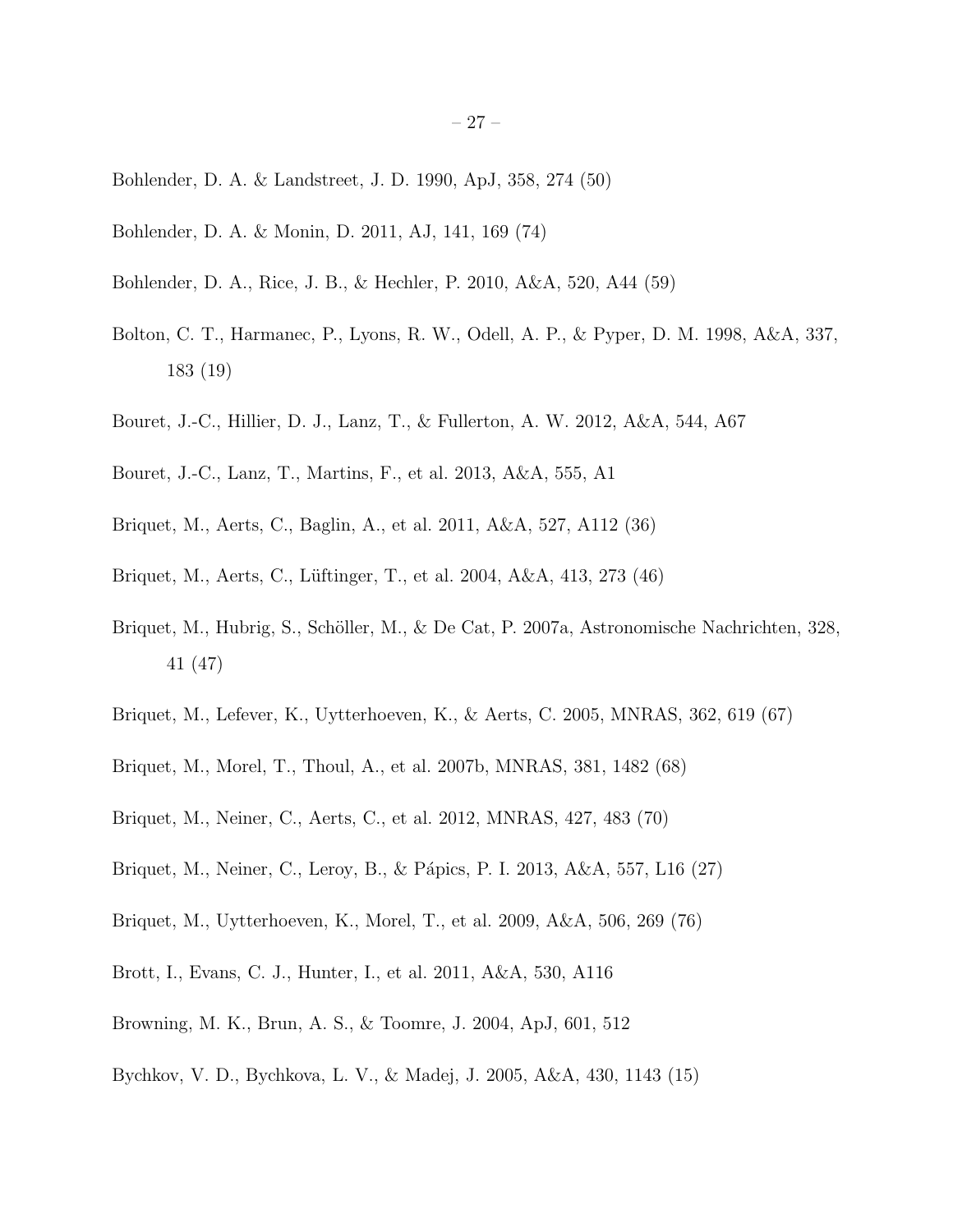- <span id="page-27-0"></span>Carpenter, J. R. & Kenward, M. G. 2013, Multiple Imputation and its Application, John Wiley & Sons, Chichester
- <span id="page-27-1"></span>Carroll, R. J., Ruppert, D., Stefanski, L. A., & Crainiceanu, C. M. 2010, Measurement Error in Nonlinear Models (2nd edition), CRC/Chapman & Hall
- <span id="page-27-14"></span>Chapellier, E., Le Contel, J. M., Le Contel, D., Sareyan, J. P., & Valtier, J. C. 1995, A&A, 304, 406 (91)
- <span id="page-27-11"></span>Cidale, L. S., Arias, M. L., Torres, A. F., et al. 2007, A&A, 468, 263 (64)
- <span id="page-27-10"></span>Cuypers, J., Aerts, C., Buzasi, D., et al. 2002, A&A, 392, 599 (56)
- <span id="page-27-3"></span>De Cat, P. & Aerts, C. 2002, A&A, 393, 965 (10)
- <span id="page-27-5"></span>De Cat, P., Briquet, M., Aerts, C., et al. 2007, A&A, 463, 243 (31)
- <span id="page-27-4"></span>De Cat, P., Briquet, M., Daszyńska-Daszkiewicz, J., et al. 2005, A&A, 432, 1013 (8)
- <span id="page-27-8"></span>Degroote, P., Aerts, C., Michel, E., et al. 2012, A&A, 542, A88 (42)
- <span id="page-27-6"></span>Degroote, P., Briquet, M., Auvergne, M., et al. 2010, A&A, 519, A38 (32)
- <span id="page-27-13"></span>Desmet, M., Briquet, M., Thoul, A., et al. 2009, MNRAS, 396, 1460 (87)
- <span id="page-27-12"></span>Donati, J.-F., Howarth, I. D., Jardine, M. M., et al. 2006, MNRAS, 370, 629 (66)
- <span id="page-27-7"></span>Fourtune-Ravard, C., Wade, G. A., Marcolino, W. L. F., et al. 2011, in IAU Symposium, Vol. 272, IAU Symposium, ed. C. Neiner, G. Wade, G. Meynet, & G. Peters, 180 (37)
- <span id="page-27-9"></span>Fraser, M., Dufton, P. L., Hunter, I., & Ryans, R. S. I. 2010, MNRAS, 404, 1306 (51)
- <span id="page-27-2"></span>Gilks, W. R., Richardson, S., & Spiegelhalter, D. J. 1996, Markov Chain Monte Carlo in Practice, Chapman & Hall, London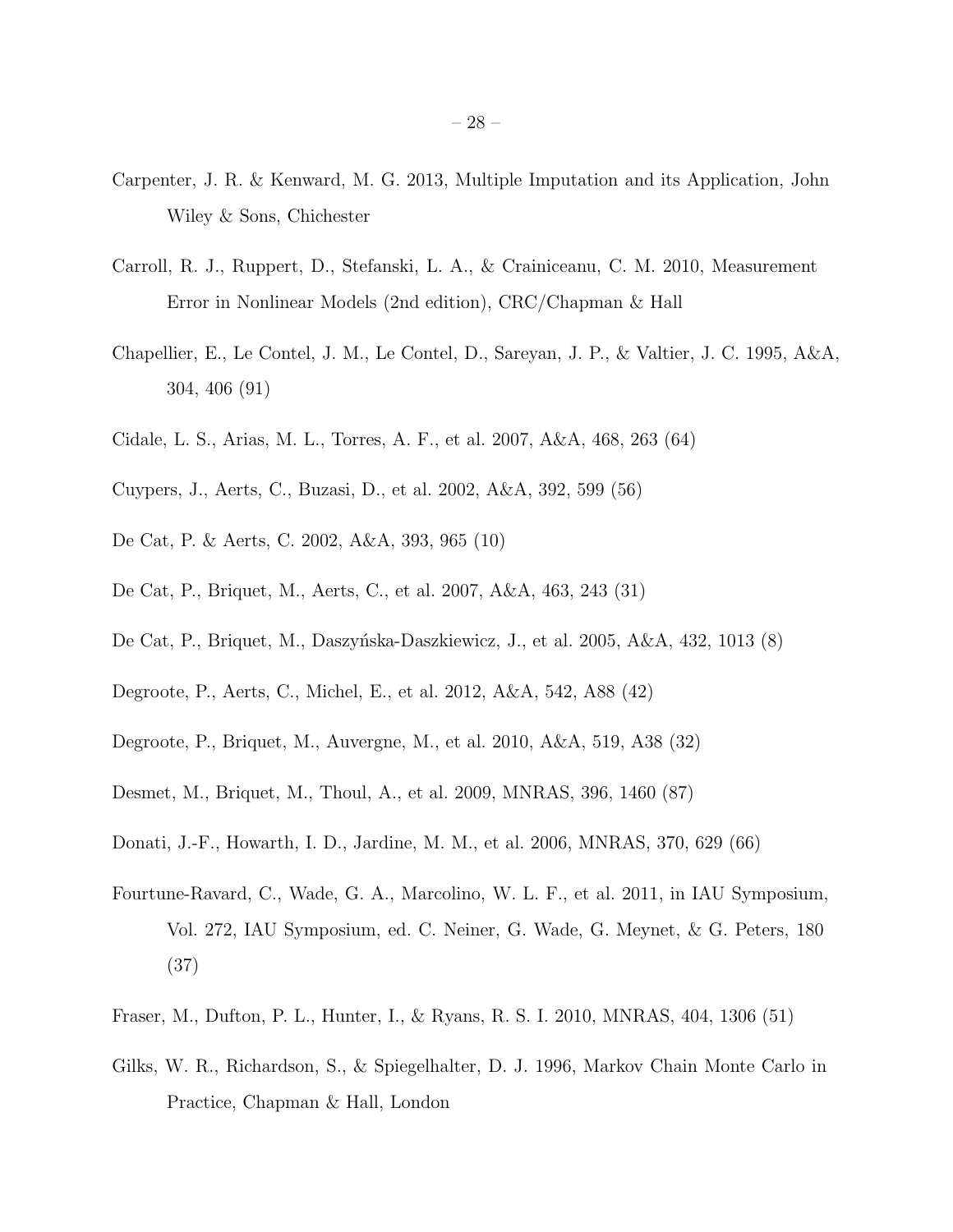- <span id="page-28-10"></span>Grunhut, J. H., Rivinius, T., Wade, G. A., et al. 2012, MNRAS, 419, 1610 (48)
- <span id="page-28-3"></span>Guinan, E. F., Ribas, I., Fitzpatrick, E. L., et al. 2000, ApJ, 544, 409
- <span id="page-28-16"></span>Handler, G., Jerzykiewicz, M., Rodríguez, E., et al. 2006, MNRAS, 365, 327 (88)
- <span id="page-28-6"></span>Handler, G., Matthews, J. M., Eaton, J. A., et al. 2009, ApJ, 698, L56 (3)
- <span id="page-28-7"></span>Handler, G., Shobbrook, R. R., Jerzykiewicz, M., et al. 2004, MNRAS, 347, 454 (12)
- <span id="page-28-12"></span>Handler, G., Shobbrook, R. R., & Mokgwetsi, T. 2005, MNRAS, 362, 612 (69)
- <span id="page-28-13"></span>Handler, G., Shobbrook, R. R., Uytterhoeven, K., et al. 2012, MNRAS, 424, 2380 (72)
- <span id="page-28-14"></span>Henrichs, H. F., de Jong, J. A., Verdugo, E., et al. 2013, A&A, 555, A46 (83)
- <span id="page-28-11"></span>Henrichs, H. F., Kolenberg, K., Plaggenborg, B., et al. 2012, A&A, 545, A119 (60)
- <span id="page-28-15"></span>Henrichs, H. F., Neiner, C., Schnerr, R. S., et al. 2009, in IAU Symposium, Vol. 259, Cosmic Magnetic Fields: From Planets, to Stars and Galaxies, ed. K. G. Strassmeier, A. G. Kosovichev, & J. E. Beckman, 393 (84)
- <span id="page-28-5"></span>Hermans, D., Goossens, M., & Kerner, W. 1990, A&A, 231, 259
- <span id="page-28-0"></span>Herrero, A., Kudritzki, R. P., Vilchez, J. M., et al. 1992, A&A, 261, 209
- <span id="page-28-9"></span>Hubrig, S., Briquet, M., De Cat, P., et al. 2009, Astronomische Nachrichten, 330, 317 (39)
- <span id="page-28-2"></span>Hubrig, S., Briquet, M., Schöller, M., et al. 2006, MNRAS, 369, L61 (58)
- <span id="page-28-1"></span>Hunter, I., Brott, I., Lennon, D. J., et al. 2008, ApJ, 676, L29
- <span id="page-28-4"></span>Johnson, R. A. & Wichern, D. W. 2000, Applied Multivariate Statistical Analysis, 4th Edition, Englewood Cliffs, Prentice-Hall
- <span id="page-28-8"></span>Kaper, L., Henrichs, H. F., Nichols, J. S., et al. 1996, A&AS, 116, 257 (23)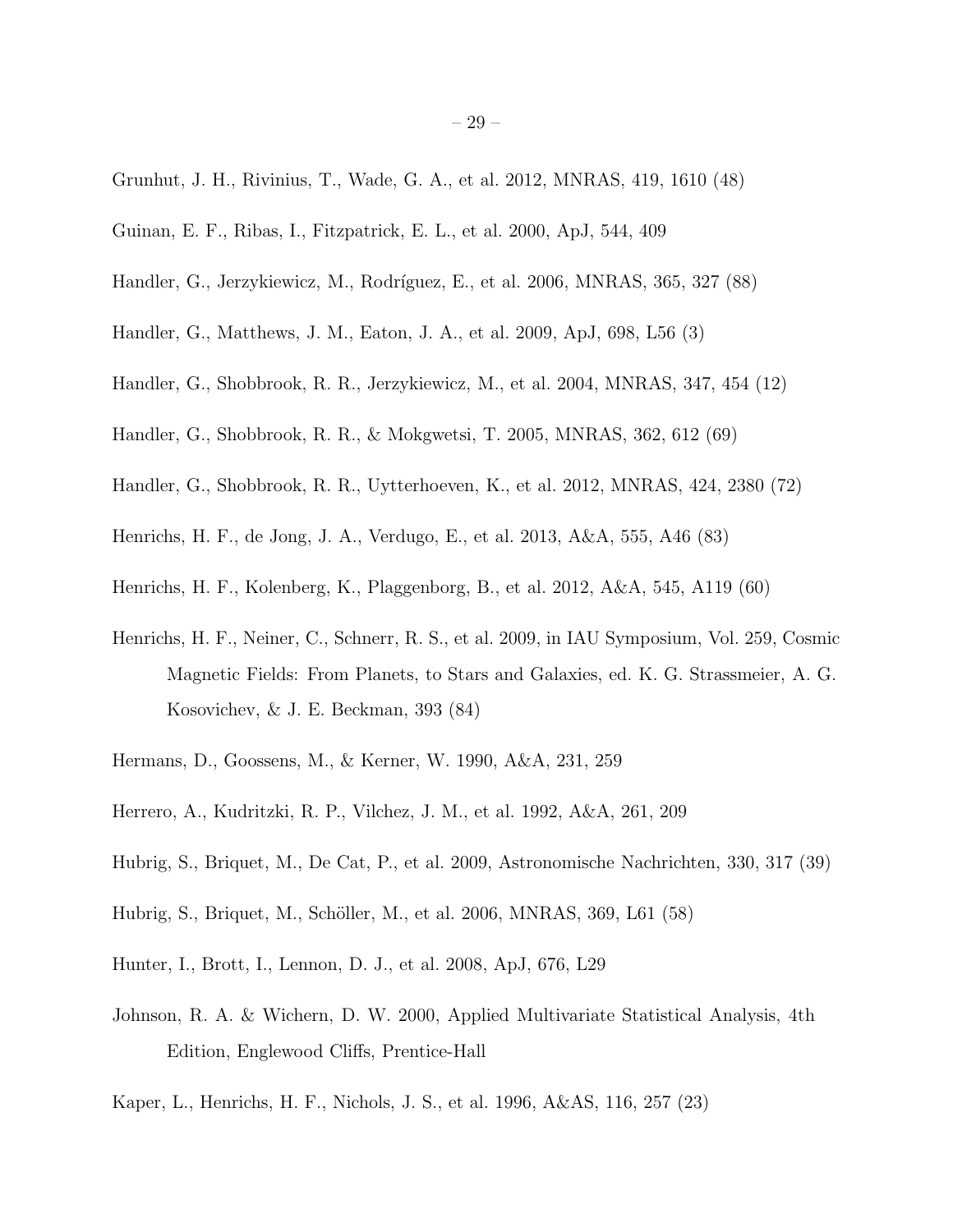- <span id="page-29-11"></span>Kochukhov, O., Lundin, A., Romanyuk, I., & Kudryavtsev, D. 2011, ApJ, 726, 24 (25)
- <span id="page-29-14"></span>Koen, C. & Eyer, L. 2002, MNRAS, 331, 45 (61)
- <span id="page-29-7"></span>Krzanowski, W. J. 1988, Principles of Multivariate Analysis, Clarendon Press, Oxford
- <span id="page-29-0"></span>Langer, N. 1992, A&A, 265, L17
- <span id="page-29-13"></span>Lefever, K., Puls, J., Morel, T., et al. 2010, A&A, 515, A74 (43)
- <span id="page-29-9"></span>Leone, F., Bohlender, D. A., Bolton, C. T., et al. 2010, MNRAS, 401, 2739 (18)
- <span id="page-29-15"></span>Leone, F. & Manfre, M. 1997, A&A, 320, 257 (73)
- <span id="page-29-6"></span>Little, R. J. A. & Rubin, D. B. 2002, Statistical Analysis with Missing Data, John Wiley & Sons, New York
- <span id="page-29-16"></span>Lyubimkov, L. S., Rachkovskaya, T. M., Rostopchin, S. I., & Lambert, D. L. 2002, MNRAS, 333, 9 (80)
- <span id="page-29-1"></span>Maeder, A. 2009, Physics, Formation and Evolution of Rotating Stars, Astronomy and Astrophysics Library, Springer Berlin Heidelberg
- <span id="page-29-4"></span>Martins, F., Escolano, C., Wade, G. A., et al. 2012a, A&A, 538, A29 (34)
- <span id="page-29-5"></span>Martins, F., Mahy, L., Hillier, D. J., & Rauw, G. 2012b, A&A, 538, A39 (1)
- <span id="page-29-8"></span>Mathis, S. 2013, Habilitation Thesis, Université Paris XI Orsay, France
- <span id="page-29-3"></span>Mathis, S., Decressin, T., Eggenberger, P., & Charbonnel, C. 2013, A&A, 558, A11
- <span id="page-29-12"></span>Mazumdar, A., Briquet, M., Desmet, M., & Aerts, C. 2006, A&A, 459, 589 (29)
- <span id="page-29-2"></span>Meynet, G., Eggenberger, P., & Maeder, A. 2011, A&A, 525, L11
- <span id="page-29-10"></span>Mikulášek, Z., Krtička, J., Henry, G. W., et al. 2008, A&A, 485, 585 (24)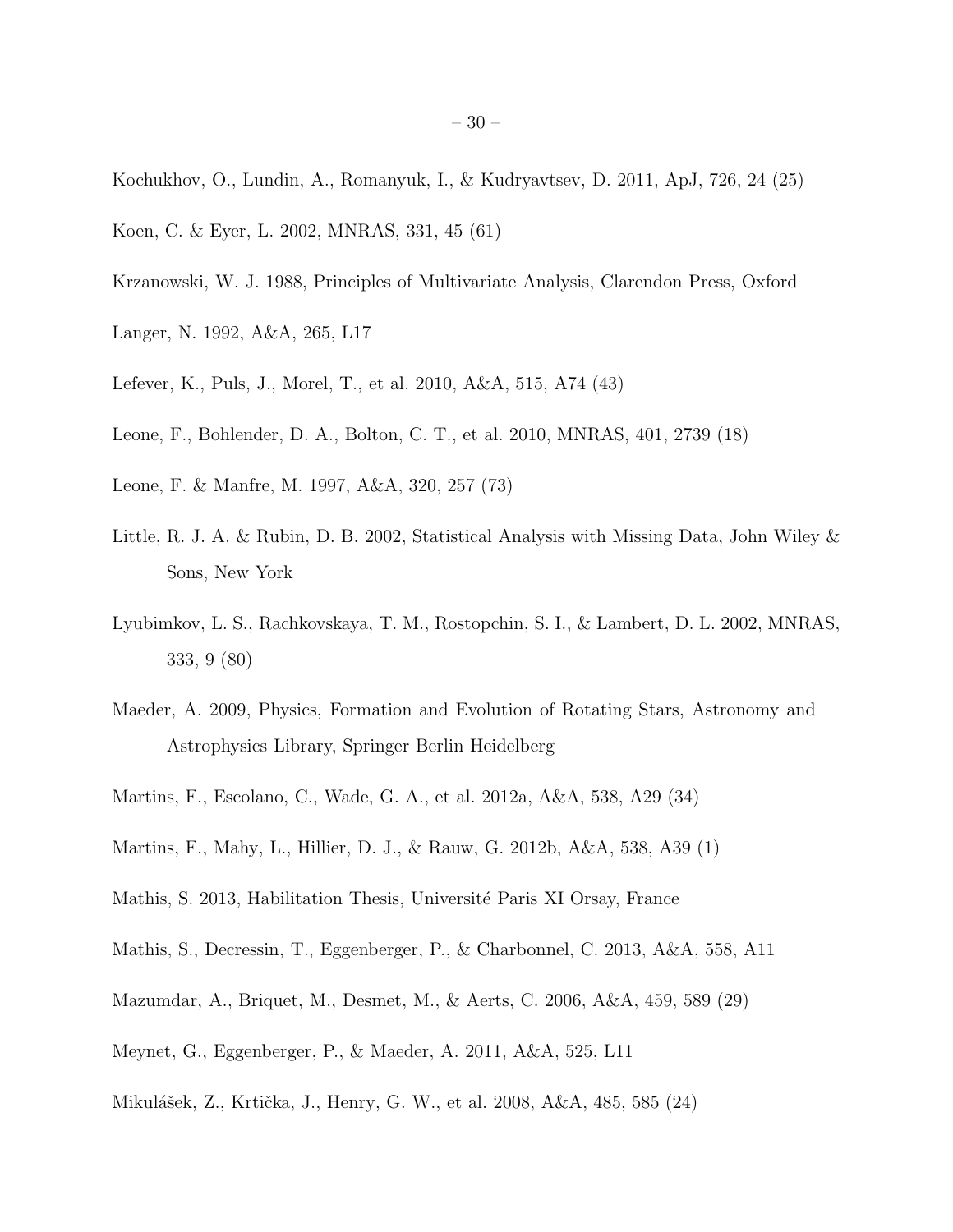- <span id="page-30-5"></span>Molenberghs, G. & Kenward, M. G. 2007, Missing Data in Clinical Studies, John Wiley & Sons, Chichester
- <span id="page-30-2"></span>Morel, T., Hubrig, S., & Briquet, M. 2008, A&A, 481, 453 (28)
- <span id="page-30-15"></span>Neiner, C., Alecian, E., Briquet, M., et al. 2012a, A&A, 537, A148 (71)
- <span id="page-30-7"></span>Neiner, C., Floquet, M., Samadi, R., et al. 2012b, A&A, 546, A47
- <span id="page-30-8"></span>Neiner, C., Geers, V. C., Henrichs, H. F., et al. 2003, A&A, 406, 1019 (6)
- <span id="page-30-14"></span>Neiner, C., Landstreet, J. D., Alecian, E., et al. 2012c, A&A, 546, A44 (53)
- <span id="page-30-6"></span>Neter, J., Nachtsheim, C. J., Wasserman, W., & Kutner, M. H. 1996, Applied Linear Statistical Models, Richard D. Irwin Inc., Homewood, Illinois
- <span id="page-30-1"></span>Nieva, M.-F. & Przybilla, N. 2012, A&A, 539, A143 (5)
- <span id="page-30-10"></span>Oksala, M. E., Wade, G. A., Townsend, R. H. D., et al. 2012, MNRAS, 419, 959 (22)
- <span id="page-30-9"></span>Pamyatnykh, A. A., Handler, G., & Dziembowski, W. A. 2004, MNRAS, 350, 1022 (11)
- <span id="page-30-12"></span>Pápics, P. I., Briquet, M., Auvergne, M., et al. 2011, A&A, 528, A123 (45)
- <span id="page-30-11"></span>Pápics, P. I., Briquet, M., Baglin, A., et al. 2012, A&A, 542, A55 (26)
- <span id="page-30-3"></span>Paxton, B., Bildsten, L., Dotter, A., et al. 2011, ApJS, 192, 3
- <span id="page-30-4"></span>Paxton, B., Cantiello, M., Arras, P., et al. 2013, ApJS, 208, 4
- <span id="page-30-0"></span>Perryman, M. A. C., ed. 1997, ESA Special Publication, Vol. 1200, The HIPPARCOS and TYCHO catalogues. Astrometric and photometric star catalogues derived from the ESA HIPPARCOS Space Astrometry Mission, 1 (2)
- <span id="page-30-13"></span>Petit, V., Massa, D. L., Marcolino, W. L. F., et al. 2011, MNRAS, 412, L45 (52)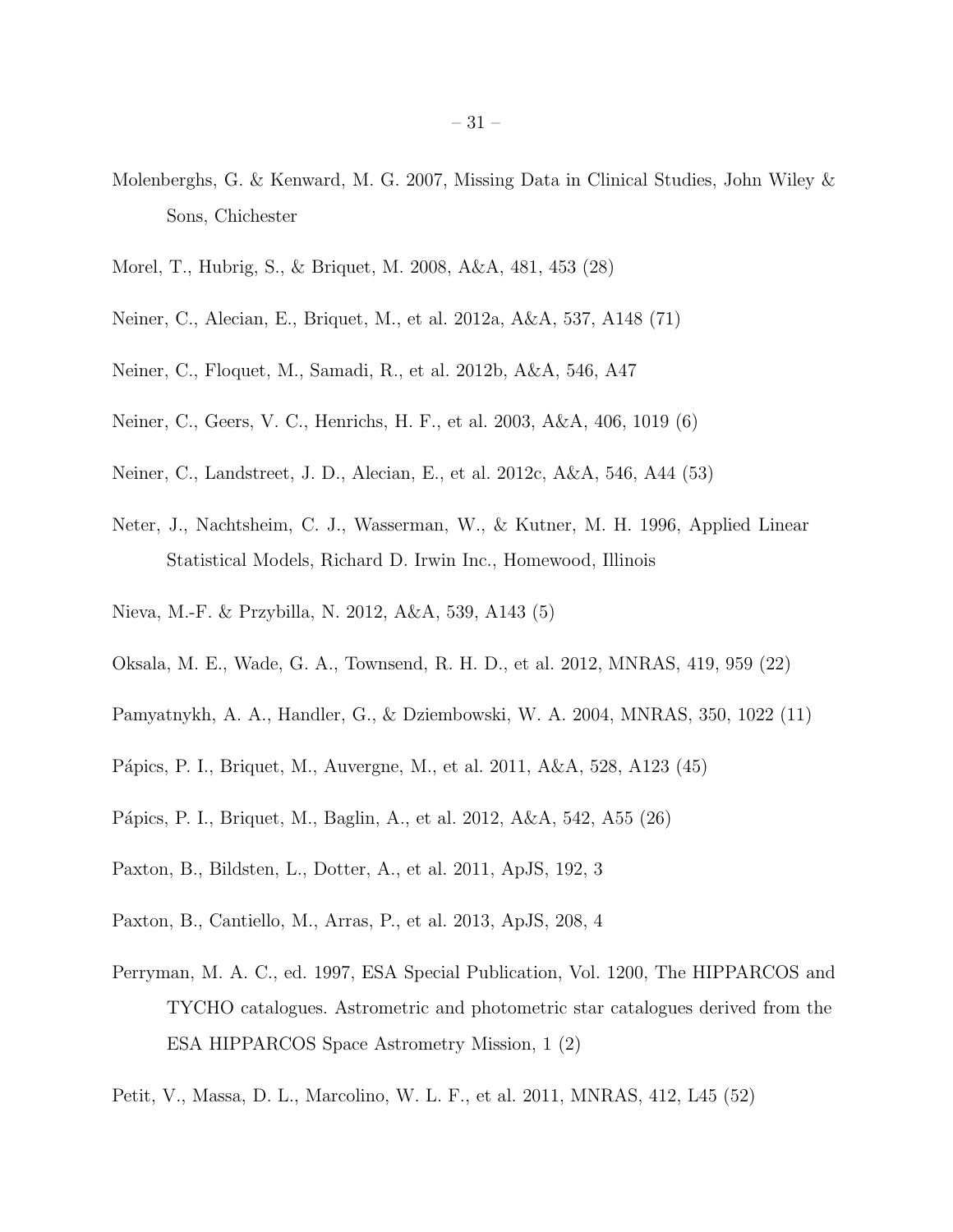- <span id="page-31-9"></span>Petit, V., Owocki, S. P., Wade, G. A., et al. 2013, MNRAS, 429, 398 (14)
- <span id="page-31-11"></span>Petit, V., Wade, G. A., Drissen, L., Montmerle, T., & Alecian, E. 2008, MNRAS, 387, L23 (20)
- <span id="page-31-2"></span>Potter, A. T., Chitre, S. M., & Tout, C. A. 2012, MNRAS, 424, 2358
- <span id="page-31-0"></span>Przybilla, N., Firnstein, M., Nieva, M. F., Meynet, G., & Maeder, A. 2010, A&A, 517, A38
- <span id="page-31-7"></span>Rauer, H., Catala, C., Aerts, C., et al. 2013, Experimental Astronomy, submitted (arXiv1310.0696)
- <span id="page-31-1"></span>Rivero González, J. G., Puls, J., Najarro, F., & Brott, I. 2012, A&A, 537, A79
- <span id="page-31-14"></span>Rivinius, T., Stahl, O., Baade, D., & Kaufer, A. 2003, Information Bulletin on Variable Stars, 5397, 1 (49)
- <span id="page-31-15"></span>Rivinius, T., Townsend, R. H. D., Kochukhov, O., et al. 2013, MNRAS, 429, 177 (77)
- <span id="page-31-6"></span>Robert, C. P. & Casella, G. 2004, Monte Carlo Statistical Methods, Springer, New York
- <span id="page-31-8"></span>Rogers, T. M., Lin, D. N. C., McElwaine, J. N., & Lau, H. H. B. 2013, ApJ, 772, 21
- <span id="page-31-10"></span>Romanyuk, I. I. & Kudryavtsev, D. O. 2008, Astrophysical Bulletin, 63, 139 (17)
- <span id="page-31-3"></span>Rubin, D. B. 1976, Biometrika, 63, 581
- <span id="page-31-4"></span>Rubin, D. B. 1987, Multiple Imputation for Nonresponse in Surveys, John Wiley & Sons, New York
- <span id="page-31-12"></span>Saesen, S., Briquet, M., & Aerts, C. 2006, Communications in Asteroseismology, 147, 109
- <span id="page-31-5"></span>Schafer, J. L. 1997, Analysis of Incomplete Multivariate Data, Chapman & Hall, London
- <span id="page-31-13"></span>Shobbrook, R. R., Handler, G., Lorenz, D., & Mogorosi, D. 2006, MNRAS, 369, 171 (44)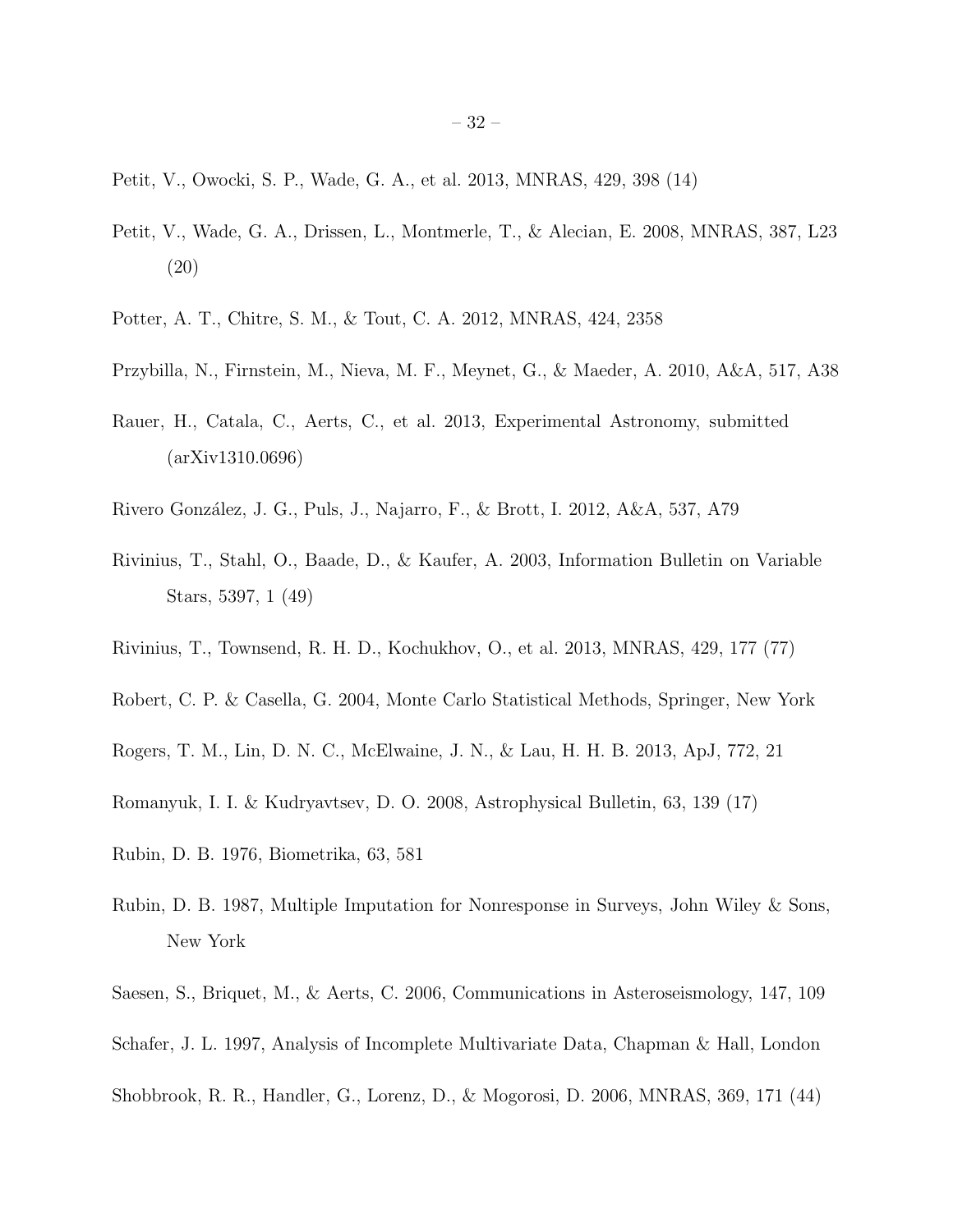- <span id="page-32-2"></span>Shultz, M., Wade, G. A., Grunhut, J., et al. 2012, ApJ, 750, 2 (9)
- <span id="page-32-7"></span>Silvester, J., Neiner, C., Henrichs, H. F., et al. 2009, MNRAS, 398, 1505 (4)
- <span id="page-32-8"></span>Silvester, J., Wade, G. A., Kochukhov, O., et al. 2012, MNRAS, 426, 1003 (13)
- <span id="page-32-6"></span>Simón-Díaz, S., Herrero, A., Uytterhoeven, K., et al. 2010, ApJ, 720, L174 (85)
- <span id="page-32-10"></span>Stankov, A. & Handler, G. 2005, ApJS, 158, 193 (30)
- <span id="page-32-0"></span>Talon, S., Zahn, J.-P., Maeder, A., & Meynet, G. 1997, A&A, 322, 209
- <span id="page-32-14"></span>Telting, J. H., Aerts, C., & Mathias, P. 1997, A&A, 322, 493 (82)
- <span id="page-32-16"></span>Thoul, A., Aerts, C., Dupret, M. A., et al. 2003, A&A, 406, 287 (90)
- <span id="page-32-11"></span>Thoul, A., Degroote, P., Catala, C., et al. 2013, A&A, 551, A12 (41)
- <span id="page-32-3"></span>Tkachenko, A., Degroote, P., Aerts, C., et al. 2013, MNRAS, in press (arXiv1312.3601) (79)
- <span id="page-32-9"></span>Townsend, R. H. D., Oksala, M. E., Cohen, D. H., Owocki, S. P., & ud-Doula, A. 2010, ApJ, 714, L318 (21)
- <span id="page-32-5"></span>Trundle, C., Dufton, P. L., Hunter, I., et al. 2007, A&A, 471, 625
- <span id="page-32-1"></span>Venn, K. A. & Lambert, D. L. 2005, in Astronomical Society of the Pacific Conference Series, Vol. 336, Cosmic Abundances as Records of Stellar Evolution and Nucleosynthesis, ed. T. G. Barnes, III & F. N. Bash, 93
- <span id="page-32-15"></span>Villamariz, M. R., Herrero, A., Becker, S. R., & Butler, K. 2002, A&A, 388, 940 (86)
- <span id="page-32-4"></span>von Neumann, J. 1951, Nat. Bureau Standards, 12, 3638
- <span id="page-32-13"></span>Wade, G. A., Bohlender, D. A., Brown, D. N., et al. 1997, A&A, 320, 172 (78)
- <span id="page-32-12"></span>Wade, G. A., Grunhut, J., Gräfener, G., et al. 2012, MNRAS, 419, 2459 (65)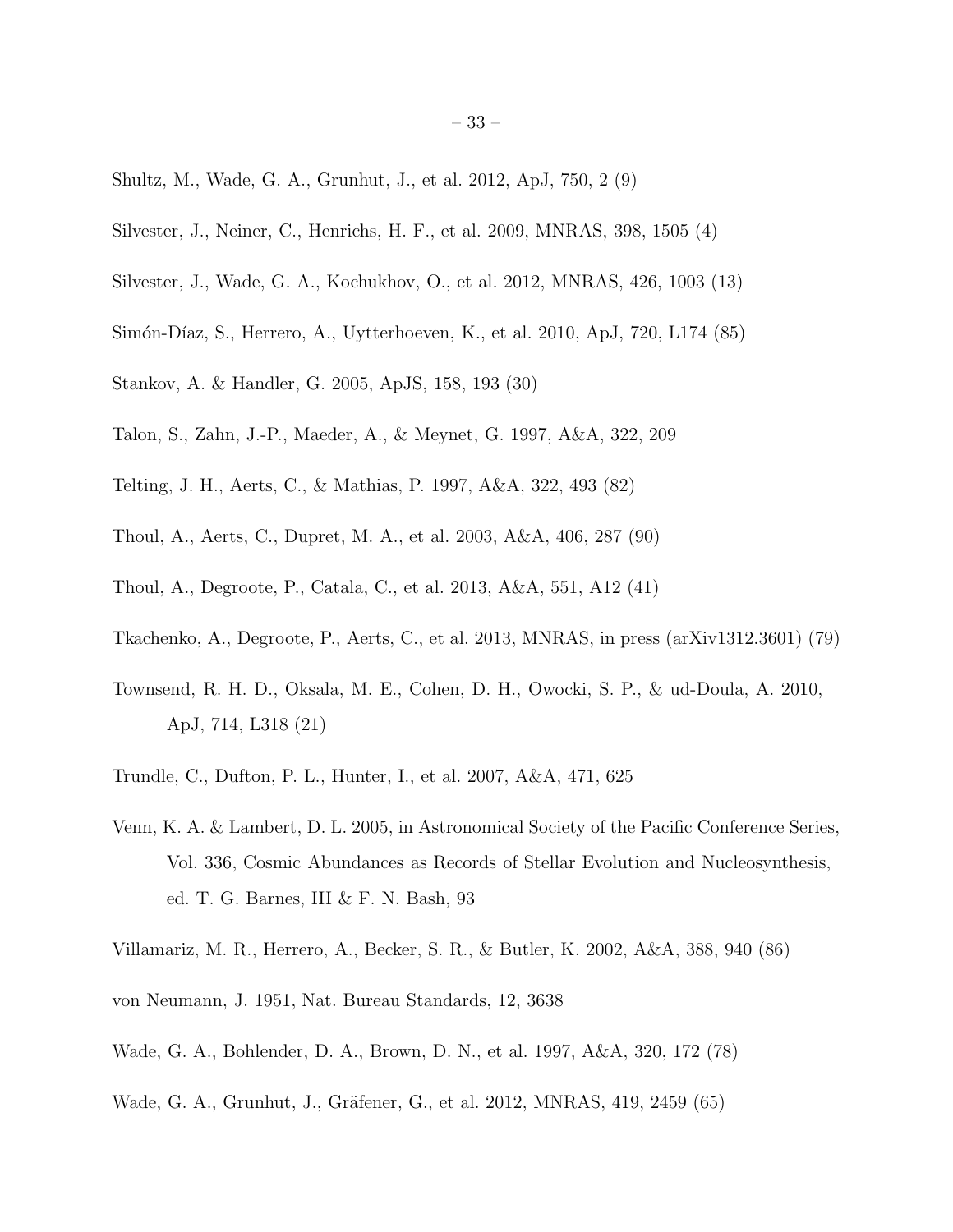<span id="page-33-2"></span>Wade, G. A., Howarth, I. D., Townsend, R. H. D., et al. 2011, MNRAS, 416, 3160 (81)

<span id="page-33-1"></span>Yakunin, I., Romanyuk, I., Kudryavtsev, D., & Semenko, E. 2011, Astronomische Nachrichten, 332, 974 (16)

<span id="page-33-0"></span>This manuscript was prepared with the AAS IATEX macros v5.2.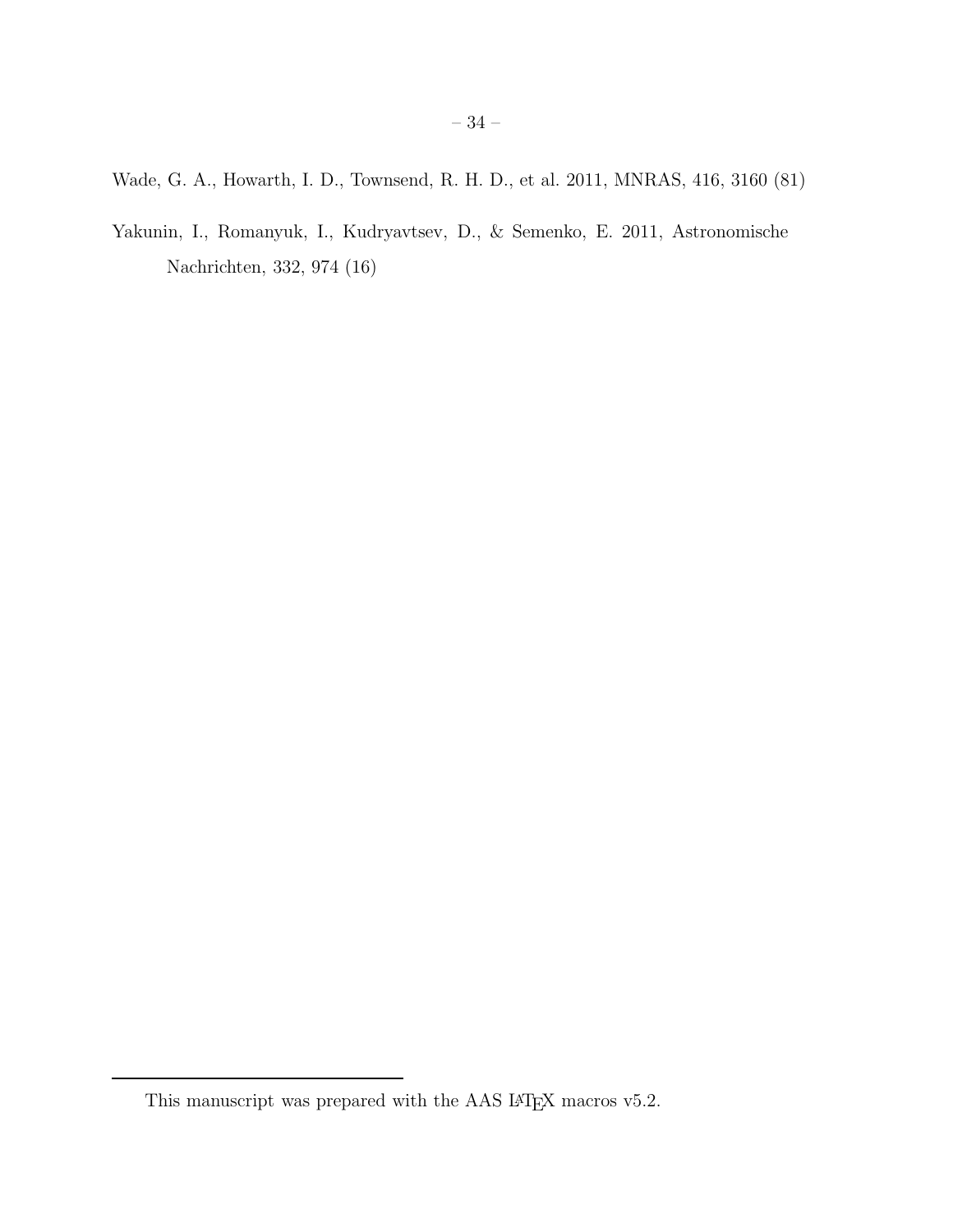| object | SpT             | $X_1$          | $X_2$           | $X_3$                           | $X_4$      | $X_5$      | $X_6$                          | $X_7$    | $X_8$                         | $X_9$                | $X_{10}$ SB |                |
|--------|-----------------|----------------|-----------------|---------------------------------|------------|------------|--------------------------------|----------|-------------------------------|----------------------|-------------|----------------|
| 108    | $O4-8f?p$       | $\overline{0}$ | 0.000           | $\overbrace{\qquad \qquad }^{}$ | < 4.80     |            | < 4.80                         | 3.10     | 4.544 3.50                    |                      | 8.77        | $\overline{0}$ |
|        |                 | (1)            | (1)             |                                 | (2)        |            | (2)                            | (1)      | (1)                           | (1)                  | (1)         |                |
| 46223  | O <sub>5e</sub> |                | 100 0.249 0.755 |                                 |            | 0.46 7.554 | 0.17                           |          | 0.00 4.633 4.01 8.85          |                      |             | $\overline{0}$ |
|        |                 | (34)           | (35)            | (35)                            | (35)       | (35)       | (35)                           | (33)     |                               | $(34)$ $(34)$ $(34)$ |             |                |
| 46150  | O5Vf            |                | 100 0.144 0.055 |                                 | 0.32       |            |                                |          | $< 0.01$ 0.00 4.623 4.01 8.48 |                      |             | $\overline{0}$ |
|        |                 | (34)           | (35)            | (35)                            | (35)       |            | (35)                           | (33)     | (34)                          | (34)                 | (34)        |                |
| 148937 | $O5.5-6f?p$     |                | 45 0.142        | $\overline{\phantom{a}}$        | ${<}10.00$ |            | $<$ 10.00 3.01 4.602 4.00 8.48 |          |                               |                      |             | $\mathbf{1}$   |
|        |                 | (65)           | (65)            |                                 | (2)        |            | (2)                            | (65)     | (1)                           | (1)                  | (1)         |                |
| 37022  | O7V             |                | 24 0.065        |                                 | $<$ 22.80  |            | $<$ 22.80                      |          | 3.04 4.591 4.10 7.82          |                      |             | $\mathbf{1}$   |
|        |                 | (1)            | (20)            |                                 | (2)        |            | (2)                            | (1)      | (1)                           | (1)                  | (1)         |                |
| 191612 | O8fpe           |                | 1 0.002         | $\overline{\phantom{m}}$        | < 8.00     |            |                                |          | $<8.00$ 3.39 4.556 3.75 8.43  |                      |             | $\mathbf{1}$   |
|        |                 | (1)            | (81)            |                                 | (2)        |            | (2)                            | (81)     | (1)                           | (1)                  | (1)         |                |
| 46966  | O8V             | 50             | 0.084 0.039     |                                 |            | 0.89 8.226 | 0.06                           |          | 0.00 4.544 3.75 8.08          |                      |             | $\overline{0}$ |
|        |                 | (34)           | (35)            | (35)                            | (35)       | (35)       | (35)                           | (33)     |                               | $(34)$ $(34)$ $(34)$ |             |                |
| 46149  | O8.5V           | 30             | 0.084 0.175     |                                 | 0.20       | 3.844      | 0.05                           | $0.00\,$ | 4.556 3.70 7.90               |                      |             | 1              |

Table 3: Data set used in this study composed as per 1 September 2013.

Note. — The object number corresponds to the Henry-Draper (HD) number. The spectral type of the star (SpT) was retrieved from the Simbad data base and was used to order the stars. The rightmost column is a flag to indicate spectroscopic binarity (1) or not (0). These three entries were not used in the statistical modeling. The meaning of  $X_i$  is given in Table 1. The four stars without acceptable imputed values for their missing data are indicated in italic. The data source for each entry is listed in brackets beneath the value as an index which corresponds to the same index in the reference list except for (33), which stands for an unpublished null detection by the MiMeS collaboration.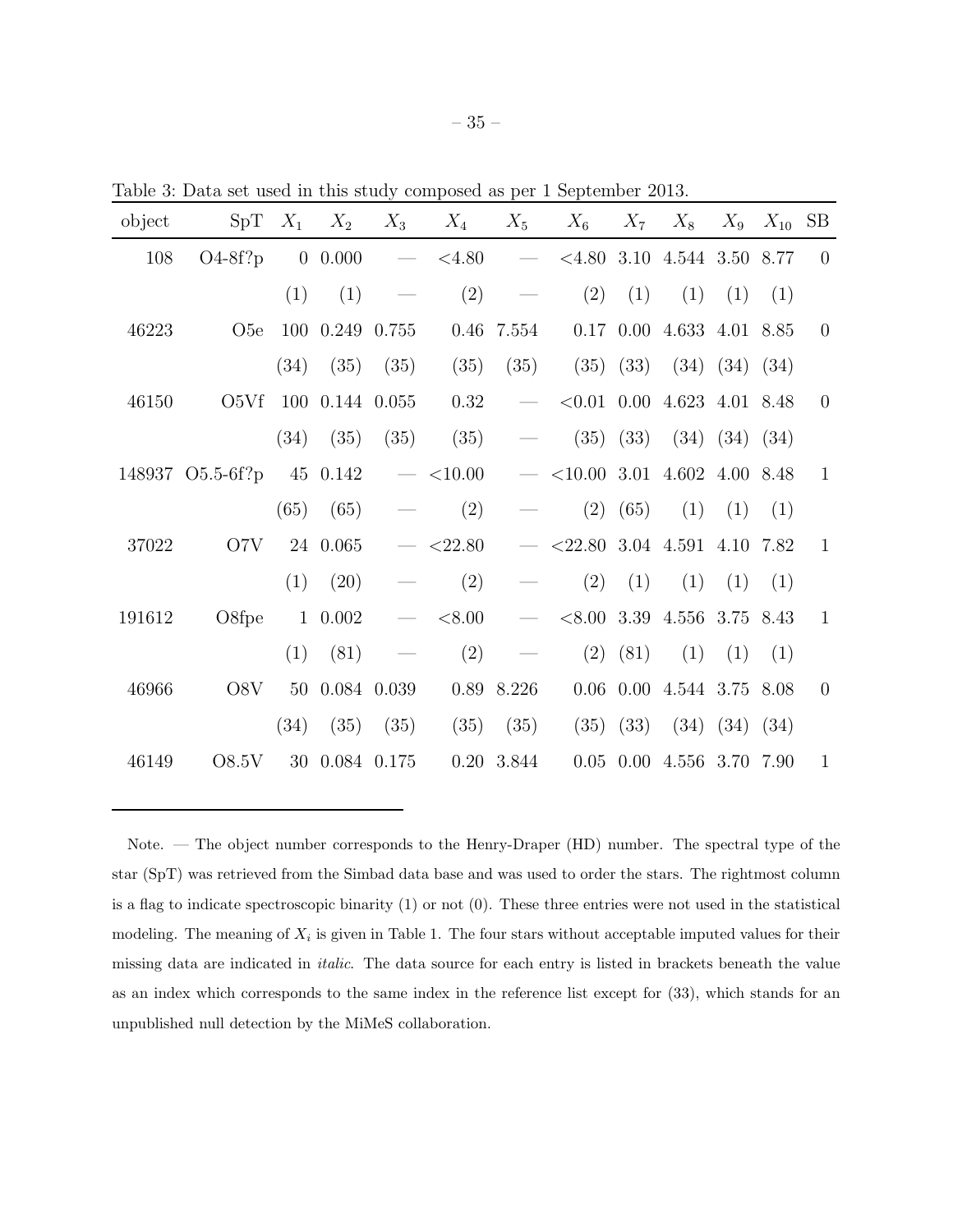Table 3: Continued.

| object | SpT                    | $X_1$           | $X_2$         | $X_3$                    | $X_4$               | $X_5$                    | $X_6$               | $X_7$                      | $X_8$         | $X_9$     | $X_{10}$      | SB             |
|--------|------------------------|-----------------|---------------|--------------------------|---------------------|--------------------------|---------------------|----------------------------|---------------|-----------|---------------|----------------|
| 57682  | O9IV                   | 15              | 0.016         |                          | < 3.20              |                          | < 3.20              | 2.94                       | 4.538         | 4.00      | 8.11          | $\theta$       |
|        |                        | (1)             | (14)          |                          | (2)                 |                          | (2)                 | (48)                       | (48)          | (48)      | (1)           |                |
| 214680 | O9V                    | 16              | 0.147         |                          | < 2.40              | 3.258                    | 5.50                | 0.00                       | 4.532         | 4.10      | 7.81          | $\theta$       |
|        |                        | (85)            | (23)          |                          | (2)                 | (31)                     | (31)                | (33)                       | (31)          | (31)      | (86)          |                |
| 46202  | O9V                    | 25              |               | 0.510                    | 0.11                | 4.856                    | 0.09                | 0.00                       | 4.525         | 4.10      | 8.00          | $\theta$       |
|        |                        | (36)            |               | (36)                     | (36)                | (36)                     | (36)                | (33)                       | (34)          | (34)      | (34)          |                |
| 37742  | O9Iab:                 | 100             | 0.167         |                          | $<$ 4.40            |                          | $<$ 4.40            | 1.88                       | 4.470         | 3.25      | 7.52          | $\mathbf{1}$   |
|        |                        | (1)             | (23)          |                          | (2)                 |                          | (2)                 | (1)                        | (1)           | (1)       | (1)           |                |
| 149438 | B0.2V                  | $6\phantom{.}6$ | 0.024         |                          | ${<}1.60$           |                          | ${<}1.60$           | 2.70                       | 4.491         | 4.10      | 8.15          | $\theta$       |
|        |                        | (66)            | (66)          |                          | (2)                 |                          | (2)                 | (66)                       | (1)           | (1)       | (1)           |                |
| 51756  | $B0.5$ IV              | 28              | 0.527         |                          | < 0.01              |                          | < 0.01              | $0.00\,$                   | 4.477         | 3.75      |               | $\theta$       |
|        |                        | (45)            | (45)          |                          | (2)                 |                          | (2)                 | (33)                       | (45)          | (45)      |               |                |
| 111123 | $B0.5$ IV              | 18              |               |                          | $<\!\!4.00$         | 5.231                    | 3.10                | $0.00\,$                   | 4.439         | 3.65      | 7.61          | $\mathbf{1}$   |
|        |                        | (55)            |               |                          | (2)                 | (56)                     | (56)                | (33)                       | (28)          | (28)      | (28)          |                |
| 46328  | B0.7IV                 | 9               | 0.235         |                          | < 8.40              | 4.772                    | 16.20               | > 3.08                     | 4.439         | 3.75      | 8.00          | $\theta$       |
|        |                        | (28)            | (37)          |                          | (2)                 | (38)                     | (39)                | (39)                       | (28)          | (28)      | (28)          |                |
| 44743  | B1III                  | 23              | $0.054\,$     |                          | < 5.60              | 3.979                    | 21.00               | $0.00\,$                   | 4.380         | 3.50      | 7.59          | $\theta$       |
|        |                        | (28)            | (29)          |                          | (2)                 | (30)                     | (30)                | (4)                        | (28)          | (28)      | (28)          |                |
| 50707  | B1Ib                   |                 | 34 0.107      |                          | $ <$ 2.40 5.419 4.6 |                          |                     | 0.00 4.415                 |               | 3.60 8.03 |               | $\overline{0}$ |
|        |                        |                 | $(43)$ $(44)$ | $\overline{\phantom{m}}$ | (2)                 |                          |                     | $(44)$ $(44)$ $(9)$ $(28)$ |               |           | $(28)$ $(28)$ |                |
| 66665  |                        |                 | B1V 10 0.048  |                          |                     |                          | $-$ <6.00 $-$ <6.00 |                            | 2.83 4.447    | 3.90      |               | $\overline{0}$ |
|        |                        | (52)            | (52)          | $\overline{\phantom{0}}$ | (2)                 | $\overline{\phantom{0}}$ | (2)                 |                            | (52) (52)     | (52)      |               |                |
|        | 187879 B1III+ 97 0.129 |                 |               |                          | $ <$ 0.01           |                          |                     | $-$ <0.01 $-$              | 4.336         | 3.10      | 7.55          | $\overline{1}$ |
|        |                        | (79)            | (79)          | $\overline{\phantom{m}}$ |                     | $(79)$ —                 | (79)                |                            | $- (79) (79)$ |           | (79)          |                |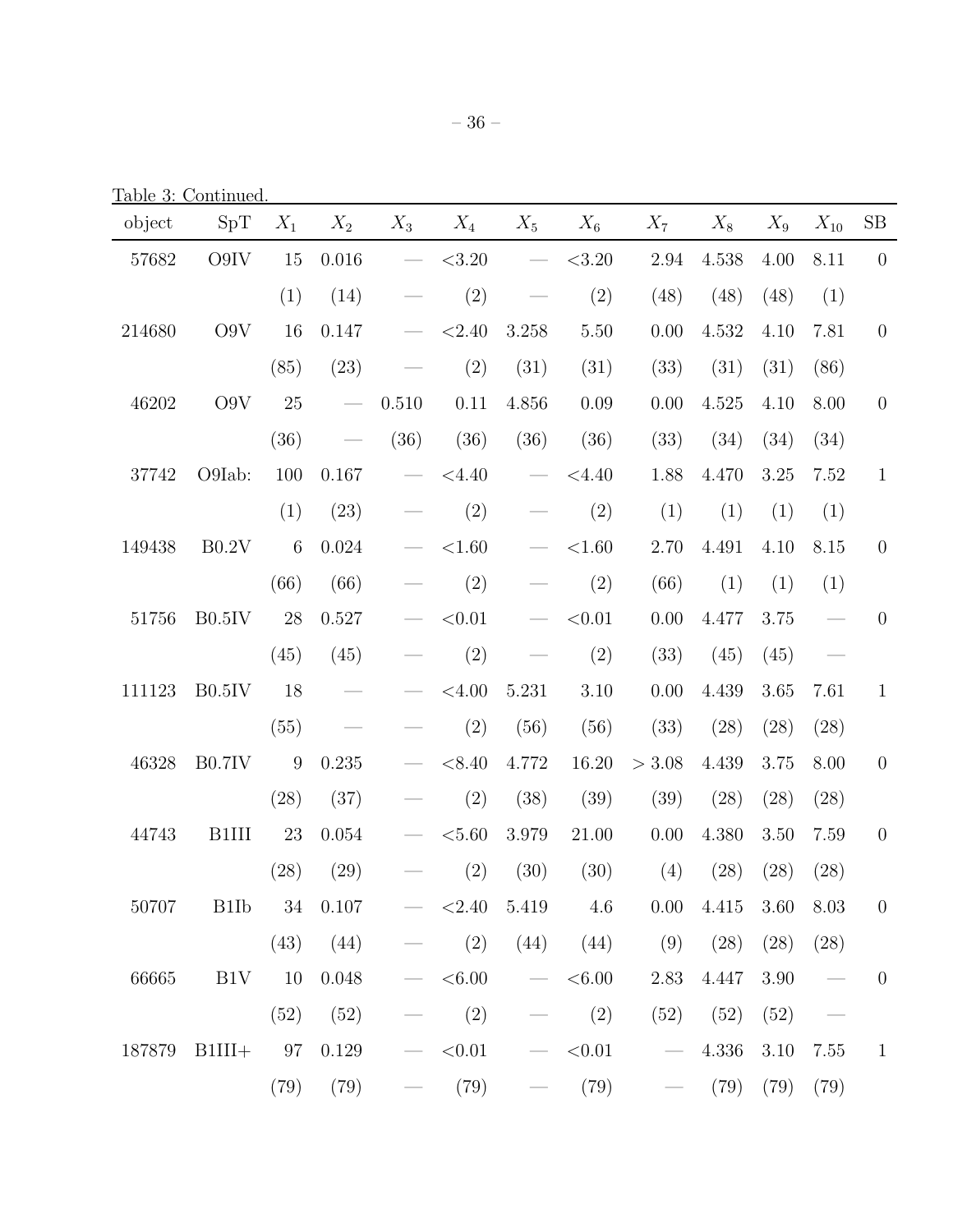Table 3: Continued.

| object | SpT               | $X_1$ | $X_2$     | $X_3$                           | $X_4$     | $X_5$                            | $X_6$     | $X_7$         | $X_8$                 | $X_9$ | $X_{10}$ | $\rm SB$       |
|--------|-------------------|-------|-----------|---------------------------------|-----------|----------------------------------|-----------|---------------|-----------------------|-------|----------|----------------|
| 37017  | B1.5V             | 90    | 1.110     | $\overbrace{\qquad \qquad }^{}$ | < 5.60    | $\overline{\phantom{m}}$         | < 5.60    | >3.78         | 4.322                 | 4.10  |          | $\mathbf{1}$   |
|        |                   | (19)  | (19)      |                                 | (2)       |                                  | (2)       | (14)          | (19)                  | (19)  |          |                |
| 64740  | B1.5Vp            | 160   | 0.752     |                                 | ${<}2.00$ |                                  | ${<}2.00$ | $4.20\,$      | 4.380                 | 4.00  | 7.89     | $\theta$       |
|        |                   | (50)  | (50)      |                                 | (2)       |                                  | (2)       | (14)          | (14)                  | (14)  | (51)     |                |
| 74575  | B1.5III           | 11    |           |                                 | ${<}2.00$ |                                  | ${<}2.00$ | $0.00\,$      | 4.360                 | 3.60  | 7.92     | $\theta$       |
|        |                   | (5)   |           |                                 | (2)       |                                  | (2)       | (9)           | (5)                   | (5)   | (5)      |                |
| 180642 | B1.5III           | 25    | 0.075     | 0.308                           | 1.60      | 5.487                            | 38.10     | 0.00          | 4.389                 | 3.45  | 8.00     | $\theta$       |
|        |                   | (75)  | (75)      | (76)                            | (76)      | (76)                             | (76)      | (9)           | (76)                  | (76)  | (76)     |                |
| 886    | B <sub>2IV</sub>  | 3     | 0.005     | 0.682                           | $1.99\,$  | 6.590                            | 6.59      | 0.00          | 4.342                 | 3.95  | 7.76     | $\theta$       |
|        |                   | (3)   | (3)       | (3)                             | (3)       | (3)                              | (3)       | (4)           | (5)                   | (5)   | (5)      |                |
| 3360   | B <sub>2</sub> IV | 17    | 0.186     | 0.640                           | $1.30\,$  | $\overbrace{\qquad \qquad }^{ }$ | ${<}1.00$ | $2.53\,$      | 4.317                 | 3.80  | 8.23     | $\theta$       |
|        |                   | (6)   | (6)       | (6)                             | (2)       |                                  | (2)       | (6)           | (5)                   | (5)   | (5)      |                |
| 16582  | B <sub>2IV</sub>  | $1\,$ | 0.075     | 0.318                           | 0.43      | 6.206                            | 11.62     | $0.00\,$      | 4.327                 | 3.80  | 8.23     | $\theta$       |
|        |                   | (7)   | (7)       | (7)                             | (7)       | (7)                              | (7)       | (8)           | (5)                   | (5)   | (5)      |                |
| 29248  | B <sub>2III</sub> | $\,6$ | 0.017     | 0.432                           | $3.20\,$  | 5.763                            | 36.90     | $0.00\,$      | 4.342                 | 3.85  | 7.93     | $\theta$       |
|        |                   | (11)  | (11)      | (12)                            | (12)      | (12)                             | (12)      | (4)           | (5)                   | (5)   | (5)      |                |
| 36485  | B2V               | 32    | 0.677     |                                 |           |                                  |           | 4.00          | 4.301                 | 4.00  |          | $\mathbf{1}$   |
|        |                   | (18)  | (18)      |                                 |           |                                  |           | (18)          | (18)                  | (18)  |          |                |
| 37479  | B2Vp 170 0.840    |       |           |                                 |           |                                  |           |               | $3.98$ $4.362$ $4.00$ |       |          | $\overline{0}$ |
|        |                   | (14)  | (21)      |                                 |           |                                  |           |               | $(22)$ $(14)$         | (14)  |          |                |
| 37776  | $B2IV$ 95         |       | 0.650     | $\overline{\phantom{m}}$        | < 7.20    |                                  | $ < 7.20$ | 4.18          | 4.342                 | 4.00  |          | $\overline{0}$ |
|        |                   | (14)  | (24)      |                                 | (2)       |                                  | (2)       | (25)          | (14)                  | (14)  |          |                |
| 55522  | B2V 70            |       | $0.366\,$ | $\overline{\phantom{0}}$        | < 7.20    |                                  | $ < 7.20$ | $>3.42$ 4.241 |                       | 4.20  |          | $\overline{0}$ |
|        |                   | (46)  | (46)      |                                 | (2)       |                                  |           | $(2)$ $(47)$  | (47)                  | (47)  |          |                |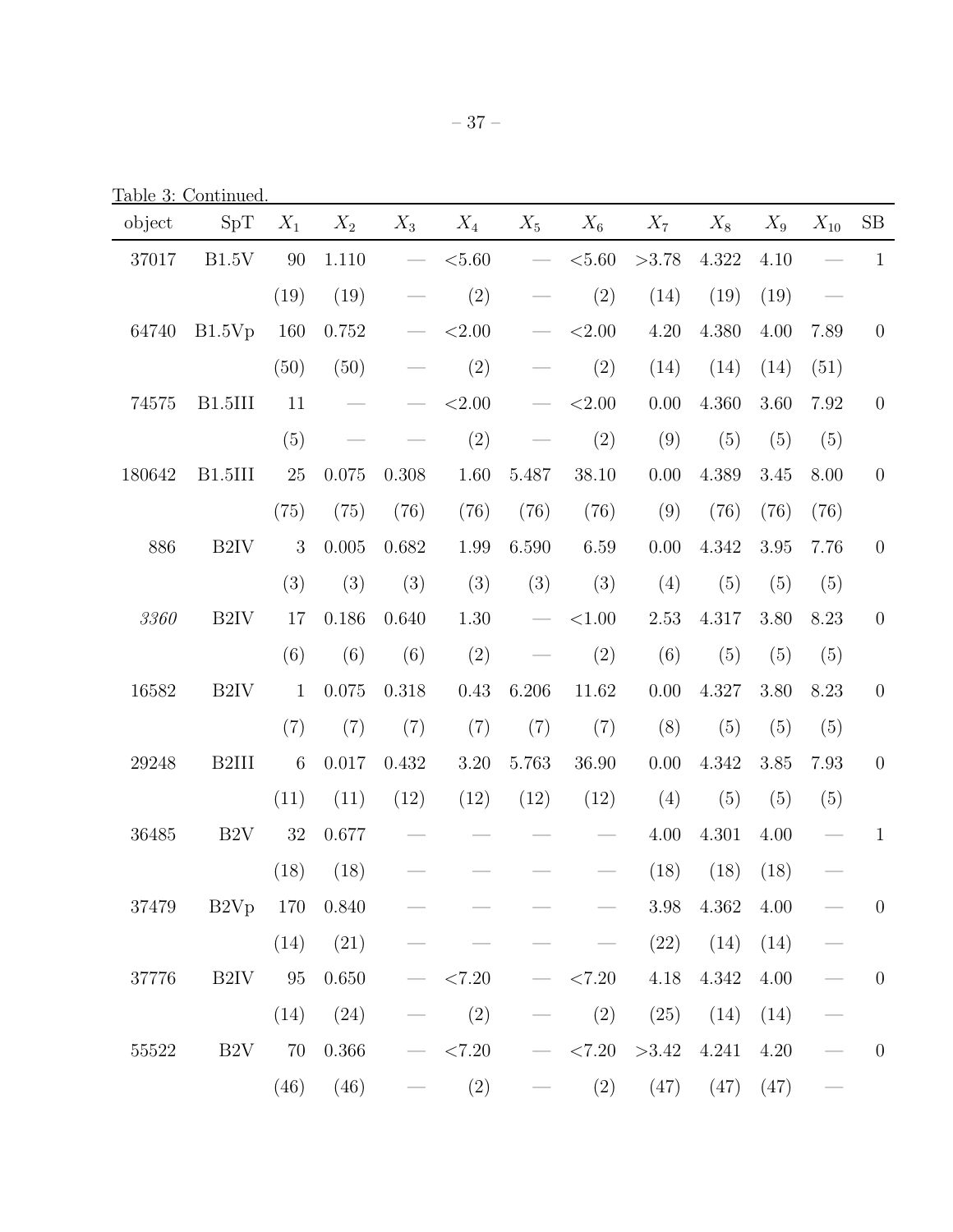Table 3: Continued.

| object | SpT                | $X_1$      | $X_2$         | $X_3$ | $X_4$        | $X_5$                            | $X_6$        | $X_7$                    | $X_8$                | $X_9$    | $X_{10}$                         | SB               |
|--------|--------------------|------------|---------------|-------|--------------|----------------------------------|--------------|--------------------------|----------------------|----------|----------------------------------|------------------|
| 61068  | B <sub>2II</sub>   | 10         |               |       | < 3.60       | 6.010                            | 19.50        | $0.00\,$                 | 4.420                | 4.15     | 8.00                             | $\overline{0}$   |
|        |                    | (39)       |               |       | (2)          | (30)                             | (30)         | (39)                     | (5)                  | (5)      | (5)                              |                  |
| 67621  | B <sub>2IV</sub>   | 20         | 0.279         |       | $<\!\!3.20$  |                                  | < 3.20       | >2.95                    | 4.279                | 4.00     | $\frac{1}{2}$                    | $\overline{0}$   |
|        |                    | (14)       | (14)          |       | (2)          |                                  | (2)          | (14)                     | (14)                 | (14)     | $\overbrace{\qquad \qquad }^{}$  |                  |
| 85953  | B <sub>2III</sub>  | 18         | 0.020         | 0.266 | 11.20        | $\overbrace{\qquad \qquad }^{ }$ | ${<}1.00$    | 0.00                     | 4.322                | 3.80     | 7.66                             | $\boldsymbol{0}$ |
|        |                    | (39)       | (10)          | (10)  | (10)         |                                  | (10)         | (33)                     | (28)                 | (28)     | (28)                             |                  |
| 96446  | B2III <sub>p</sub> | $\sqrt{3}$ | 0.175         | 1.149 | < 4.40       | 10.763                           | $<$ 4.40     | 3.89                     | 4.334                | 4.00     | 7.42                             | $\boldsymbol{0}$ |
| 127381 | B <sub>2III</sub>  | 68         | 0.331         |       | ${<}2.00$    | 10.935                           | 3.10         | 2.70                     | 4.362                | 4.02     | 8.26                             | $\theta$         |
|        |                    | (60)       | (60)          |       | (2)          | (61)                             | (61)         | (60)                     | (60)                 | (60)     | (60)                             |                  |
| 142184 | B2V                | 290        | 1.967         |       | < 4.80       | $\overbrace{\qquad \qquad }^{ }$ | < 4.80       | 4.00                     | 4.230                | 4.25     |                                  | $\theta$         |
|        |                    | (48)       | (48)          |       | (2)          |                                  | (2)          | (48)                     | (48)                 | (48)     | $\overbrace{\qquad \qquad }^{ }$ |                  |
| 157056 | B <sub>2IV</sub>   | 31         | 0.107         |       | ${<}1.00$    | 7.116                            | 9.40         | $\overline{\phantom{m}}$ | 4.398                | 4.10     | 7.78                             | $\mathbf{1}$     |
|        |                    | (67)       | (68)          |       | (69)         | (69)                             | (69)         | (58)                     | (28)                 | (28)     | (28)                             |                  |
| 163472 | B <sub>2</sub> V   | 63         | 0.275         |       | ${<}1.00$    | 7.148                            | 13.22        | $2.60\,$                 | 4.352                | $3.95\,$ | 7.99                             | $\boldsymbol{0}$ |
|        |                    | (70)       | (71)          |       | (72)         | (72)                             | (72)         | (71)                     | (28)                 | (28)     | (28)                             |                  |
| 182180 | B2Vn               | 310        | 1.918         |       | $<\!\!10.00$ | $\overline{\phantom{0}}$         | $<\!\!10.00$ | 4.06                     | 4.248                | 4.05     | $\overline{\phantom{m}}$         | $\overline{0}$   |
|        |                    | (77)       | (77)          |       | (2)          |                                  | (2)          | (77)                     | (77)                 | (77)     |                                  |                  |
| 184927 | B <sub>2</sub> V   | 14         | 0.105         |       | < 4.40       |                                  | $<$ 4.40     | $3.59\,$                 | 4.342                | 3.90     |                                  | $\theta$         |
|        |                    |            | $(78)$ $(78)$ |       | (2)          |                                  | (2)          |                          | $(14)$ $(14)$ $(14)$ |          |                                  |                  |
| 205021 | <b>B2IIIev</b>     | 25         | 0.083         |       | $<\!\!1.00$  | 5.250                            | 37.00        | 2.48                     | 4.431                | $3.75\,$ | 8.11                             | $\theta$         |
|        |                    | (82)       | (83)          |       | (2)          | (30)                             | (30)         | (83)                     | (5)                  | (5)      | (5)                              |                  |
| 214993 | B <sub>2III</sub>  | 36         | 0.120         | 0.355 | $5.00\,$     | $5.179\,$                        | 38.10        | 0.00                     | 4.389                | 3.65     | 7.64                             | $\theta$         |
|        |                    | (87)       | (87)          | (88)  | (88)         | (88)                             | (88)         | (33)                     | (28)                 | (28)     | (28)                             |                  |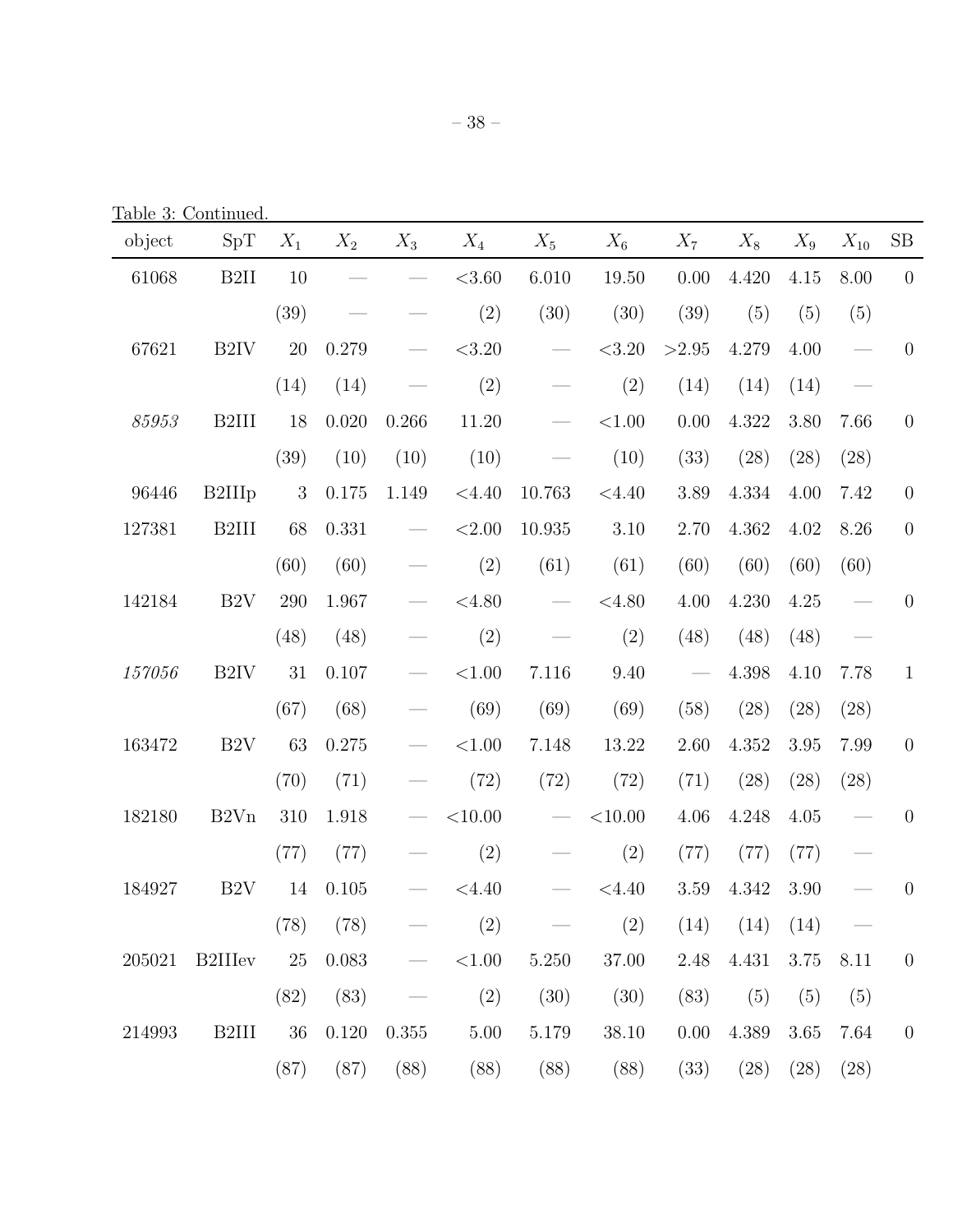Table 3: Continued.

| object | SpT              | $X_1$          | $X_2$ | $X_3$                                                                                                                                                                                                                                                                                                                                                                                                                        | $X_4$      | $X_5$                    | $X_6$              | $X_7$                                     | $X_8$ | $X_9$ | $X_{10}$ | $\rm SB$       |
|--------|------------------|----------------|-------|------------------------------------------------------------------------------------------------------------------------------------------------------------------------------------------------------------------------------------------------------------------------------------------------------------------------------------------------------------------------------------------------------------------------------|------------|--------------------------|--------------------|-------------------------------------------|-------|-------|----------|----------------|
| 216916 | B <sub>2IV</sub> | 20             | 0.275 | $\overline{\phantom{m}}$                                                                                                                                                                                                                                                                                                                                                                                                     | ${<}2.00$  | 5.911                    | 2.55               | 0.00                                      | 4.362 | 3.95  | 7.78     | $\mathbf{1}$   |
|        |                  | (89)           | (90)  |                                                                                                                                                                                                                                                                                                                                                                                                                              | (91)       | (91)                     | (91)               | (33)                                      | (5)   | (5)   | (5)      |                |
| 48977  | B2.5V            | 29             | 0.637 | 0.517                                                                                                                                                                                                                                                                                                                                                                                                                        | 2.23       | $\overline{\phantom{0}}$ | < 0.01             | 0.00                                      | 4.301 | 4.20  | 7.53     | $\theta$       |
|        |                  | (41)           | (41)  | (41)                                                                                                                                                                                                                                                                                                                                                                                                                         | (41)       |                          | (41)               | (33)                                      | (41)  | (41)  | (41)     |                |
| 208057 | B3Ve             | 104            | 0.694 | 0.802                                                                                                                                                                                                                                                                                                                                                                                                                        | 9.00       |                          | ${<}7.60$          | >2.70                                     | 4.279 | 3.90  |          | $\theta$       |
|        |                  | (58)           | (84)  | (31)                                                                                                                                                                                                                                                                                                                                                                                                                         | (31)       |                          | (2)                | (15)                                      | (15)  | (15)  |          |                |
| 129929 | B <sub>3</sub> V | $\overline{2}$ | 0.012 |                                                                                                                                                                                                                                                                                                                                                                                                                              | ${<}1.00$  | 6.462                    | 11.80              | 0.00                                      | 4.389 | 3.95  | 7.73     | $\theta$       |
|        |                  | (62)           | (63)  |                                                                                                                                                                                                                                                                                                                                                                                                                              | (62)       | (62)                     | (62)               | (33)                                      | (28)  | (28)  | (28)     |                |
| 50230  | B <sub>3</sub> V | $\overline{7}$ | 0.044 | 0.684                                                                                                                                                                                                                                                                                                                                                                                                                        | 1.84       | 4.922                    | 1.24               | $\qquad \qquad \overline{\qquad \qquad }$ | 4.255 | 3.80  |          | $\mathbf{1}$   |
|        |                  | (42)           | (42)  | (42)                                                                                                                                                                                                                                                                                                                                                                                                                         | (42)       | (42)                     | (42)               |                                           | (42)  | (42)  |          |                |
| 74560  | B3IV             | 13             | 0.010 | 0.645                                                                                                                                                                                                                                                                                                                                                                                                                        | 14.30      |                          | ${<}1.00$          | 0.00                                      | 4.210 | 4.15  |          | $\mathbf{1}$   |
|        |                  | (39)           | (10)  | (10)                                                                                                                                                                                                                                                                                                                                                                                                                         | (10)       |                          | (2)                | (9)                                       | (39)  | (39)  |          |                |
| 43317  | B3IV             | 110            | 1.115 | 1.101                                                                                                                                                                                                                                                                                                                                                                                                                        | 1.44       | 4.331                    | $0.56\,$           | 3.08                                      | 4.230 | 4.00  | 7.66     | $\theta$       |
|        |                  | (26)           | (26)  | (26)                                                                                                                                                                                                                                                                                                                                                                                                                         | (26)       | (26)                     | (26)               | (27)                                      | (26)  | (26)  | (26)     |                |
| 35298  | B3V <sub>w</sub> | 260            | 0.540 | $\overline{\phantom{a}}$                                                                                                                                                                                                                                                                                                                                                                                                     | < 9.60     | $\overline{\phantom{0}}$ | < 9.60             | >3.95                                     | 4.204 | 3.80  |          | $\overline{0}$ |
|        |                  | (14)           | (15)  |                                                                                                                                                                                                                                                                                                                                                                                                                              | (2)        |                          | (2)                | (16)                                      | (14)  | (14)  |          |                |
| 24587  | B <sub>5</sub> V | 32             | 0.426 | 1.157                                                                                                                                                                                                                                                                                                                                                                                                                        | 7.90       |                          | ${<}1.00$          | 0.00                                      | 4.142 | 4.26  |          | $\mathbf{1}$   |
|        |                  | (8)            | (8)   | (8)                                                                                                                                                                                                                                                                                                                                                                                                                          | (8)        |                          | (2)                | (9)                                       | (10)  | (10)  |          |                |
| 189775 | B5III            | 85             | 0.384 |                                                                                                                                                                                                                                                                                                                                                                                                                              | $ <$ 10.40 |                          | $< 10.40$ $> 3.65$ |                                           | 4.204 | 3.80  |          | $\overline{0}$ |
|        |                  | (80)           | (80)  |                                                                                                                                                                                                                                                                                                                                                                                                                              | (2)        |                          | (2)                | (14)                                      | (80)  | (80)  |          |                |
| 176582 | B5IV             | 105            | 0.632 |                                                                                                                                                                                                                                                                                                                                                                                                                              | ${<}7.20$  |                          | < 7.20             | $3.85\,$                                  | 4.204 | 4.00  |          | $\overline{0}$ |
|        |                  | (74)           | (74)  |                                                                                                                                                                                                                                                                                                                                                                                                                              | (2)        |                          | (2)                | (74)                                      | (74)  | (74)  |          |                |
| 142990 | B <sub>5</sub> V | 125            | 1.021 | $\frac{1}{\sqrt{2}}\left( \frac{1}{\sqrt{2}}\right) ^{2}+\frac{1}{\sqrt{2}}\left( \frac{1}{\sqrt{2}}\right) ^{2}+\frac{1}{\sqrt{2}}\left( \frac{1}{\sqrt{2}}\right) ^{2}+\frac{1}{\sqrt{2}}\left( \frac{1}{\sqrt{2}}\right) ^{2}+\frac{1}{\sqrt{2}}\left( \frac{1}{\sqrt{2}}\right) ^{2}+\frac{1}{\sqrt{2}}\left( \frac{1}{\sqrt{2}}\right) ^{2}+\frac{1}{\sqrt{2}}\left( \frac{1}{\sqrt{2}}\right) ^{2}+\frac{1}{\sqrt{2}}$ | < 4.80     |                          | < 4.80             | >3.88                                     | 4.230 | 4.20  |          | $\overline{0}$ |
|        |                  | (64)           | (15)  |                                                                                                                                                                                                                                                                                                                                                                                                                              | (2)        |                          | (2)                | (15)                                      | (64)  | (64)  |          |                |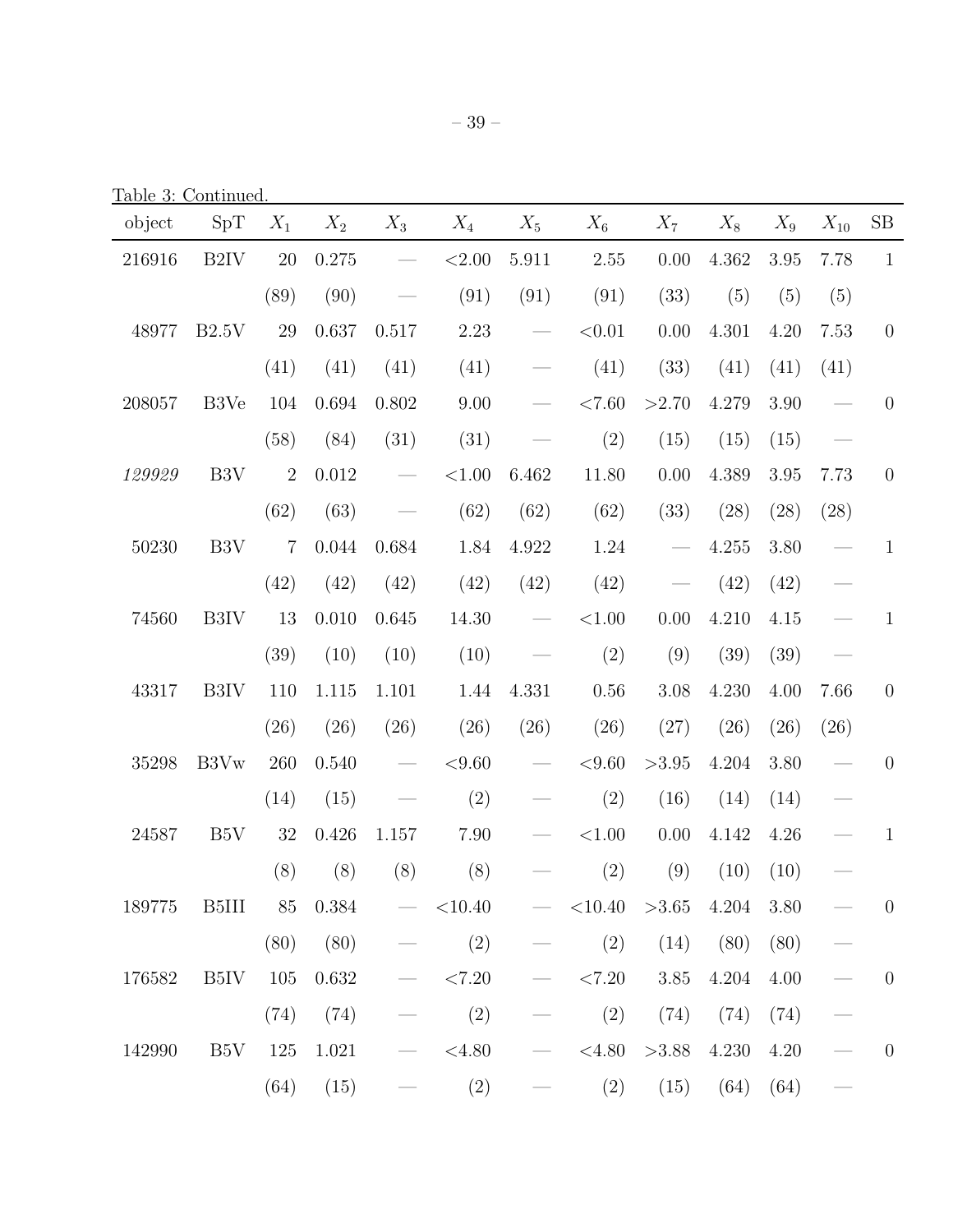Table 3: Continued.

| object | SpT               | $X_1$ | $X_2$     | $X_3$ | $X_4$     | $X_5$                       | $X_6$       | $X_7$    | $X_8$ | $X_9$ | $X_{10}$ | SB               |
|--------|-------------------|-------|-----------|-------|-----------|-----------------------------|-------------|----------|-------|-------|----------|------------------|
| 61556  | B5IV <sub>n</sub> | 70    | 0.524     |       |           |                             |             | $3.60\,$ | 4.176 | 4.00  |          | $\overline{0}$   |
|        |                   | (49)  | (49)      |       |           |                             |             | (14)     | (14)  | (14)  |          |                  |
| 46769  | B <sub>5II</sub>  | 72    | 0.103     |       | < 0.01    | $\overline{\phantom{0}}$    | < 0.01      | 0.00     | 4.114 | 2.70  | 8.08     | $\theta$         |
|        |                   | (40)  | (40)      |       | (40)      |                             | (40)        | (40)     | (40)  | (40)  | (40)     |                  |
| 35502  | B5V               | 80    | 1.176     |       | ${<}5.60$ |                             | $<\!5.60$   | >3.83    | 4.204 | 3.80  |          | $\mathbf{1}$     |
|        |                   | (14)  | (14)      |       | (2)       |                             | (2)         | (17)     | (14)  | (14)  |          |                  |
| 105382 | <b>B6IIIe</b>     | 73    | 0.772     |       | ${<}7.20$ |                             | ${<}7.20$   | 3.36     | 4.241 | 4.18  |          | $\theta$         |
|        |                   | (46)  | (46)      |       | (2)       |                             | (2)         | (54)     | (46)  | (46)  |          |                  |
| 125823 | <b>B7IIIpv</b>    | 15    | 0.113     |       | < 18.80   | $\overbrace{\hspace{15em}}$ | ${<}18.80$  | >4.15    | 4.279 | 4.00  | 8.10     | $\boldsymbol{0}$ |
|        |                   | (59)  | (59)      |       | (2)       |                             | (2)         | (59)     | (59)  | (59)  | (59)     |                  |
| 46005  | B8V               | 150   | 2.505     |       | $<$ 26.00 |                             | $<$ 26.00   | 0.00     | 4.325 | 4.43  |          | $\overline{0}$   |
|        |                   | (4)   | (31)      |       | (2)       |                             | (2)         | (4)      | (31)  | (31)  |          |                  |
| 175362 | B8IVs             | 35    | 0.272     |       | $<$ 18.00 |                             | $<$ 18.00   | >4.32    | 4.176 | 3.70  | 8.95     | $\theta$         |
|        |                   | (73)  | (15)      |       | (2)       |                             | (2)         | (15)     | (73)  | (73)  | (73)     |                  |
| 140873 | B8III             | 69    | 1.226     | 1.152 | 13.40     | $\overline{\phantom{0}}$    | ${<}1.00$   | 0.00     | 4.144 | 4.35  |          | $\mathbf{1}$     |
|        |                   | (8)   | (8)       | (10)  | (10)      |                             | (10)        | (33)     | (57)  | (57)  |          |                  |
| 32633  | B <sub>9p</sub>   | 19    | $0.156\,$ |       | $<\!5.20$ |                             | ${<}5.20$   | >3.93    | 4.107 | 4.17  |          | $\theta$         |
|        |                   | (13)  | (13)      |       | (2)       |                             | (2)         | (13)     | (13)  | (13)  |          |                  |
| 123515 | B9IV              | 15    | 0.038     | 0.685 | 20.90     | $\hspace{0.1cm}$            | $<\!\!1.00$ | $0.00\,$ | 4.097 | 4.29  |          | $\mathbf{1}$     |
|        |                   | (57)  | (10)      | (10)  | (10)      |                             | (10)        | (58)     | (10)  | (10)  |          |                  |